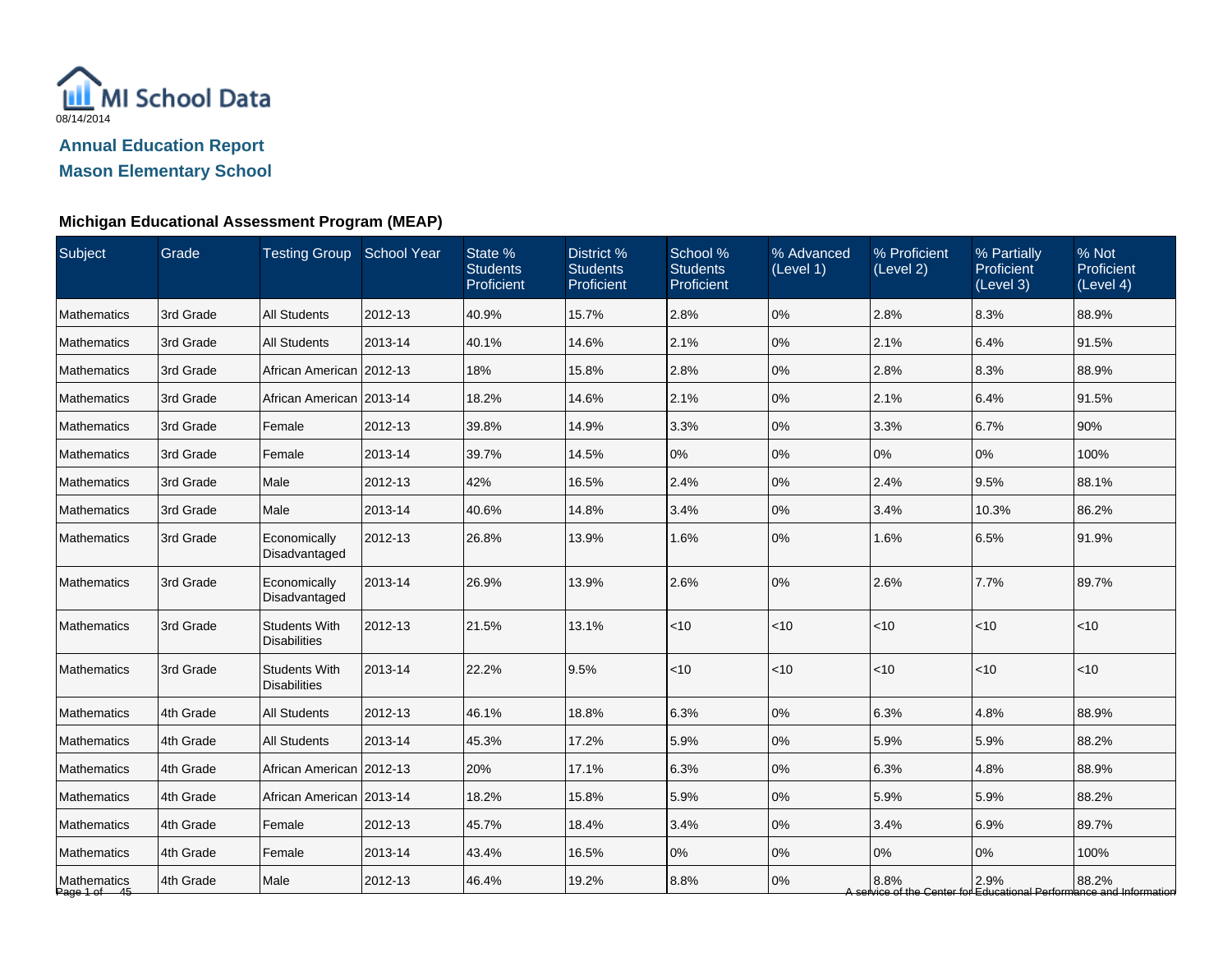

**Mason Elementary School**

### **Michigan Educational Assessment Program (MEAP)**

| <b>Subject</b>     | Grade     | Testing Group School Year                   |         | State %<br><b>Students</b><br>Proficient | District %<br><b>Students</b><br>Proficient | School %<br><b>Students</b><br>Proficient | % Advanced<br>(Level 1) | % Proficient<br>(Level 2) | % Partially<br>Proficient<br>(Level 3) | % Not<br>Proficient<br>(Level 4) |
|--------------------|-----------|---------------------------------------------|---------|------------------------------------------|---------------------------------------------|-------------------------------------------|-------------------------|---------------------------|----------------------------------------|----------------------------------|
| Mathematics        | 4th Grade | Male                                        | 2013-14 | 47.2%                                    | 18%                                         | 9.1%                                      | 0%                      | 9.1%                      | 9.1%                                   | 81.8%                            |
| Mathematics        | 4th Grade | Economically<br>Disadvantaged               | 2012-13 | 31.1%                                    | 17.4%                                       | 7%                                        | 0%                      | 7%                        | 3.5%                                   | 89.5%                            |
| <b>Mathematics</b> | 4th Grade | Economically<br>Disadvantaged               | 2013-14 | 29.5%                                    | 16.7%                                       | 7.3%                                      | 0%                      | 7.3%                      | 7.3%                                   | 85.4%                            |
| Mathematics        | 4th Grade | <b>Students With</b><br><b>Disabilities</b> | 2012-13 | 23%                                      | 7%                                          | < 10                                      | < 10                    | $<10$                     | $<10$                                  | < 10                             |
| <b>Mathematics</b> | 4th Grade | <b>Students With</b><br><b>Disabilities</b> | 2013-14 | 23.2%                                    | 10.6%                                       | < 10                                      | < 10                    | $<$ 10                    | $<10$                                  | $<$ 10                           |
| <b>Mathematics</b> | 5th Grade | <b>All Students</b>                         | 2012-13 | 45.7%                                    | 17%                                         | 1.6%                                      | 0%                      | 1.6%                      | 9.8%                                   | 88.5%                            |
| Mathematics        | 5th Grade | <b>All Students</b>                         | 2013-14 | 45.2%                                    | 15.4%                                       | 1.6%                                      | 0%                      | 1.6%                      | 0%                                     | 98.4%                            |
| <b>Mathematics</b> | 5th Grade | American Indian                             | 2013-14 | 35.9%                                    | <10                                         | $<$ 10                                    | < 10                    | <10                       | $<$ 10                                 | $<$ 10                           |
| <b>Mathematics</b> | 5th Grade | African American   2012-13                  |         | 20.5%                                    | 15.4%                                       | 1.6%                                      | 0%                      | 1.6%                      | 9.8%                                   | 88.5%                            |
| Mathematics        | 5th Grade | African American 2013-14                    |         | 20%                                      | 15.3%                                       | 1.6%                                      | 0%                      | 1.6%                      | 0%                                     | 98.4%                            |
| <b>Mathematics</b> | 5th Grade | Female                                      | 2012-13 | 43.9%                                    | 15.7%                                       | 0%                                        | 0%                      | 0%                        | 12.5%                                  | 87.5%                            |
| Mathematics        | 5th Grade | Female                                      | 2013-14 | 44.7%                                    | 14.4%                                       | 3.4%                                      | 0%                      | 3.4%                      | 0%                                     | 96.6%                            |
| Mathematics        | 5th Grade | Male                                        | 2012-13 | 47.5%                                    | 18.4%                                       | 3.4%                                      | 0%                      | 3.4%                      | 6.9%                                   | 89.7%                            |
| <b>Mathematics</b> | 5th Grade | Male                                        | 2013-14 | 45.7%                                    | 16.5%                                       | 0%                                        | 0%                      | 0%                        | 0%                                     | 100%                             |
| <b>Mathematics</b> | 5th Grade | Economically<br>Disadvantaged               | 2012-13 | 30.3%                                    | 15.7%                                       | 1.7%                                      | 0%                      | 1.7%                      | 8.5%                                   | 89.8%                            |
| <b>Mathematics</b> | 5th Grade | Economically<br>Disadvantaged               | 2013-14 | 29.5%                                    | 13.6%                                       | 1.7%                                      | 0%                      | 1.7%                      | 0%                                     | 98.3%                            |
| Mathematics        | 5th Grade | <b>Students With</b><br><b>Disabilities</b> | 2012-13 | 19.9%                                    | 10.2%                                       | < 10                                      | < 10                    | $<$ 10                    | <10                                    | < 10                             |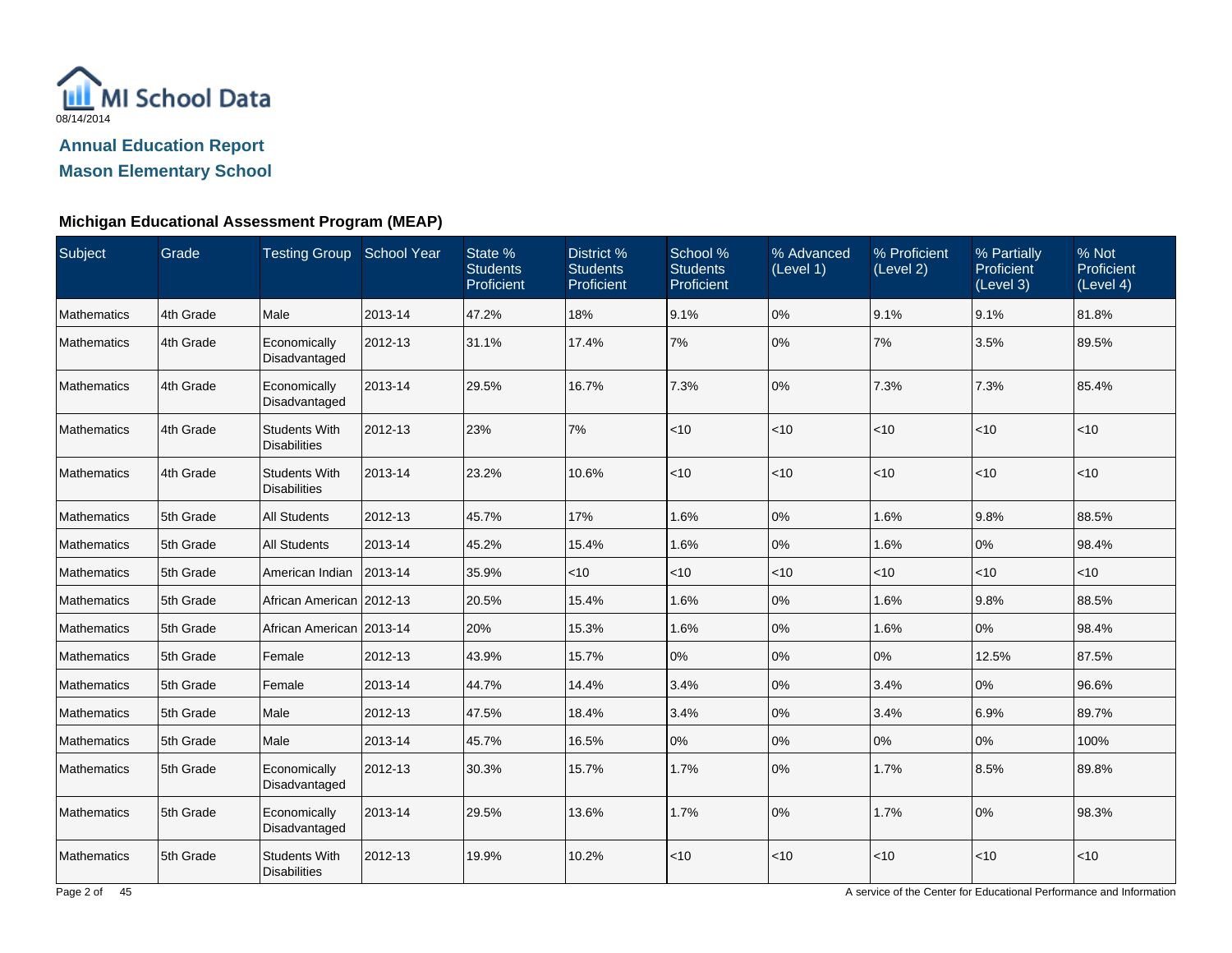

### **Michigan Educational Assessment Program (MEAP)**

| Subject            | Grade     | Testing Group School Year                   |         | State %<br><b>Students</b><br>Proficient | District %<br><b>Students</b><br>Proficient | School %<br><b>Students</b><br>Proficient | % Advanced<br>(Level 1) | % Proficient<br>(Level 2) | % Partially<br><b>Proficient</b><br>(Level 3) | % Not<br>Proficient<br>$\overline{L}$ evel 4) |
|--------------------|-----------|---------------------------------------------|---------|------------------------------------------|---------------------------------------------|-------------------------------------------|-------------------------|---------------------------|-----------------------------------------------|-----------------------------------------------|
| <b>Mathematics</b> | 5th Grade | <b>Students With</b><br><b>Disabilities</b> | 2013-14 | 20%                                      | 5.1%                                        | $<10$                                     | < 10                    | < 10                      | $<$ 10                                        | < 10                                          |
| Mathematics        | 6th Grade | <b>All Students</b>                         | 2012-13 | 40.2%                                    | 13.6%                                       | 2.4%                                      | 0%                      | 2.4%                      | 7.3%                                          | 90.2%                                         |
| <b>Mathematics</b> | 6th Grade | <b>All Students</b>                         | 2013-14 | 41.5%                                    | 14.8%                                       | 1.9%                                      | 0%                      | 1.9%                      | 5.8%                                          | 92.3%                                         |
| <b>Mathematics</b> | 6th Grade | American Indian                             | 2012-13 | 29.4%                                    | $<$ 10                                      | $<$ 10                                    | < 10                    | < 10                      | $<$ 10                                        | $<$ 10                                        |
| Mathematics        | 6th Grade | African American 2012-13                    |         | 15.9%                                    | 12.6%                                       | 2.5%                                      | 0%                      | 2.5%                      | 7.4%                                          | 90.1%                                         |
| <b>Mathematics</b> | 6th Grade | African American 2013-14                    |         | 17.6%                                    | 13.7%                                       | 1.9%                                      | 0%                      | 1.9%                      | 5.8%                                          | 92.3%                                         |
| <b>Mathematics</b> | 6th Grade | Female                                      | 2012-13 | 38.8%                                    | 13%                                         | 5.1%                                      | 0%                      | 5.1%                      | 7.7%                                          | 87.2%                                         |
| Mathematics        | 6th Grade | Female                                      | 2013-14 | 40.9%                                    | 15.2%                                       | 0%                                        | 0%                      | 0%                        | 7.1%                                          | 92.9%                                         |
| <b>Mathematics</b> | 6th Grade | Male                                        | 2012-13 | 41.4%                                    | 14.2%                                       | 0%                                        | 0%                      | 0%                        | 7%                                            | 93%                                           |
| <b>Mathematics</b> | 6th Grade | Male                                        | 2013-14 | 42%                                      | 14.4%                                       | 4.2%                                      | 0%                      | 4.2%                      | 4.2%                                          | 91.7%                                         |
| Mathematics        | 6th Grade | Economically<br>Disadvantaged               | 2012-13 | 24.6%                                    | 12.4%                                       | 3%                                        | 0%                      | 3%                        | 6.1%                                          | 90.9%                                         |
| Mathematics        | 6th Grade | Economically<br>Disadvantaged               | 2013-14 | 25.9%                                    | 13.5%                                       | 2.3%                                      | 0%                      | 2.3%                      | 0%                                            | 97.7%                                         |
| <b>Mathematics</b> | 6th Grade | <b>Students With</b><br><b>Disabilities</b> | 2012-13 | 13.2%                                    | 5.2%                                        | 0%                                        | 0%                      | 0%                        | 7.1%                                          | 92.9%                                         |
| <b>Mathematics</b> | 6th Grade | <b>Students With</b><br><b>Disabilities</b> | 2013-14 | 14.3%                                    | 8.4%                                        | < 10                                      | < 10                    | < 10                      | $<$ 10                                        | $<$ 10                                        |
| <b>Mathematics</b> | 7th Grade | <b>All Students</b>                         | 2012-13 | 38.1%                                    | 13.2%                                       | 2.8%                                      | $0\%$                   | 2.8%                      | 16.9%                                         | 80.3%                                         |
| <b>Mathematics</b> | 7th Grade | <b>All Students</b>                         | 2013-14 | 39.2%                                    | 11.8%                                       | 6.3%                                      | 0%                      | 6.3%                      | 27%                                           | 66.7%                                         |
| Mathematics        | 7th Grade | American Indian                             | 2013-14 | 26.8%                                    | $<$ 10                                      | $<$ 10                                    | < 10                    | $<$ 10                    | $<$ 10                                        | $<$ 10                                        |
| Mathematics        | 7th Grade | African American 2012-13                    |         | 15.4%                                    | 12.2%                                       | 2.8%                                      | 0%                      | 2.8%                      | 16.9%                                         | 80.3%                                         |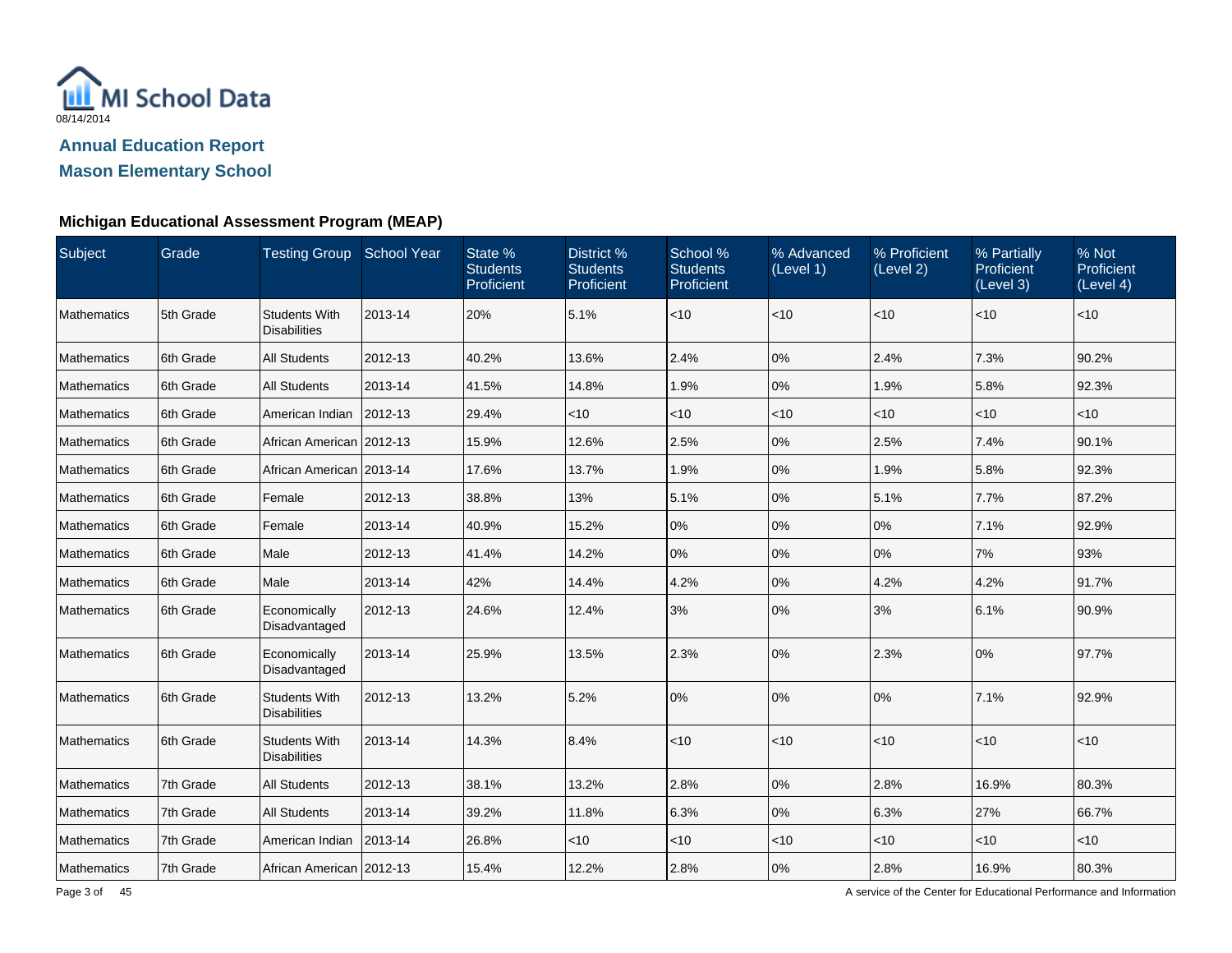

# **Michigan Educational Assessment Program (MEAP)**

| Subject            | Grade     | <b>Testing Group</b>                        | <b>School Year</b> | State %<br><b>Students</b><br>Proficient | District %<br><b>Students</b><br>Proficient | School %<br><b>Students</b><br>Proficient | % Advanced<br>(Level 1) | % Proficient<br>(Level 2) | % Partially<br><b>Proficient</b><br>(Level 3) | % Not<br>Proficient<br>(Level 4) |
|--------------------|-----------|---------------------------------------------|--------------------|------------------------------------------|---------------------------------------------|-------------------------------------------|-------------------------|---------------------------|-----------------------------------------------|----------------------------------|
| Mathematics        | 7th Grade | African American                            | 2013-14            | 15.3%                                    | 11.4%                                       | 6.5%                                      | 0%                      | 6.5%                      | 27.4%                                         | 66.1%                            |
| <b>Mathematics</b> | 7th Grade | Female                                      | 2012-13            | 38.8%                                    | 13.2%                                       | 3.1%                                      | 0%                      | 3.1%                      | 6.3%                                          | 90.6%                            |
| <b>Mathematics</b> | 7th Grade | Female                                      | 2013-14            | 39.9%                                    | 12.6%                                       | 6.9%                                      | 0%                      | 6.9%                      | 37.9%                                         | 55.2%                            |
| <b>Mathematics</b> | 7th Grade | Male                                        | 2012-13            | 37.5%                                    | 13.2%                                       | 2.6%                                      | 0%                      | 2.6%                      | 25.6%                                         | 71.8%                            |
| <b>Mathematics</b> | 7th Grade | Male                                        | 2013-14            | 38.5%                                    | 11.1%                                       | 5.9%                                      | 0%                      | 5.9%                      | 17.6%                                         | 76.5%                            |
| Mathematics        | 7th Grade | Economically<br>Disadvantaged               | 2012-13            | 22.5%                                    | 10.7%                                       | 1.7%                                      | 0%                      | 1.7%                      | 19%                                           | 79.3%                            |
| <b>Mathematics</b> | 7th Grade | Economically<br>Disadvantaged               | 2013-14            | 23.5%                                    | 10.7%                                       | 5.6%                                      | 0%                      | 5.6%                      | 25.9%                                         | 68.5%                            |
| <b>Mathematics</b> | 7th Grade | <b>Students With</b><br><b>Disabilities</b> | 2012-13            | 9.8%                                     | 4.3%                                        | < 10                                      | < 10                    | < 10                      | $<$ 10                                        | $<$ 10                           |
| <b>Mathematics</b> | 7th Grade | <b>Students With</b><br><b>Disabilities</b> | 2013-14            | 10.4%                                    | 2.6%                                        | 0%                                        | 0%                      | 0%                        | 30.8%                                         | 69.2%                            |
| <b>Mathematics</b> | 8th Grade | <b>All Students</b>                         | 2012-13            | 34.5%                                    | 11.1%                                       | 2.4%                                      | 0%                      | 2.4%                      | 11%                                           | 86.6%                            |
| Mathematics        | 8th Grade | <b>All Students</b>                         | 2013-14            | 34.5%                                    | 12.2%                                       | 19.6%                                     | 3.6%                    | 16.1%                     | 35.7%                                         | 44.6%                            |
| Mathematics        | 8th Grade | African American 2012-13                    |                    | 11.9%                                    | 9.8%                                        | 2.4%                                      | 0%                      | 2.4%                      | 11%                                           | 86.6%                            |
| Mathematics        | 8th Grade | African American                            | 2013-14            | 11.4%                                    | 10.6%                                       | 19.6%                                     | 3.6%                    | 16.1%                     | 35.7%                                         | 44.6%                            |
| <b>Mathematics</b> | 8th Grade | Female                                      | 2012-13            | 34.1%                                    | 10.3%                                       | 10%                                       | 0%                      | 0%                        | 12.8%                                         | 87.2%                            |
| <b>Mathematics</b> | 8th Grade | Female                                      | 2013-14            | 33.8%                                    | 10.5%                                       | 14.8%                                     | 3.7%                    | 11.1%                     | 37%                                           | 48.1%                            |
| Mathematics        | 8th Grade | Male                                        | 2012-13            | 34.9%                                    | 12%                                         | 4.7%                                      | $0\%$                   | 4.7%                      | 9.3%                                          | 86%                              |
| Mathematics        | 8th Grade | Male                                        | 2013-14            | 35.3%                                    | 14%                                         | 24.1%                                     | 3.4%                    | 20.7%                     | 34.5%                                         | 41.4%                            |
| <b>Mathematics</b> | 8th Grade | Economically<br>Disadvantaged               | 2012-13            | 18.7%                                    | 9.6%                                        | 3%                                        | 0%                      | 3%                        | 11.9%                                         | 85.1%                            |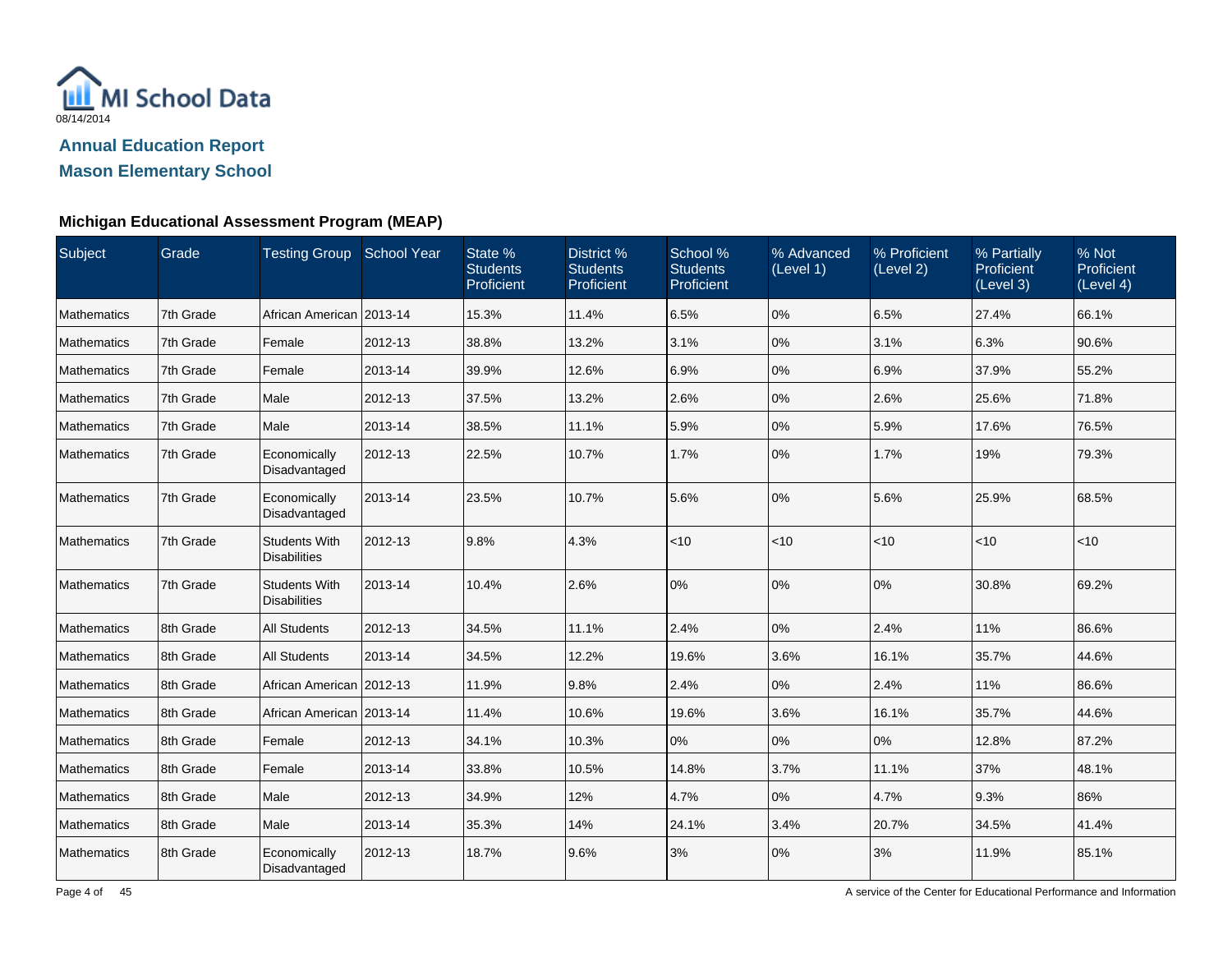

**Mason Elementary School**

### **Michigan Educational Assessment Program (MEAP)**

| Subject            | Grade     | Testing Group School Year                   |         | State %<br><b>Students</b><br>Proficient | District %<br><b>Students</b><br>Proficient | School %<br><b>Students</b><br>Proficient | % Advanced<br>(Level 1) | % Proficient<br>(Level 2) | % Partially<br><b>Proficient</b><br>(Level 3) | % Not<br>Proficient<br>(Level 4) |
|--------------------|-----------|---------------------------------------------|---------|------------------------------------------|---------------------------------------------|-------------------------------------------|-------------------------|---------------------------|-----------------------------------------------|----------------------------------|
| <b>Mathematics</b> | 8th Grade | Economically<br>Disadvantaged               | 2013-14 | 18.7%                                    | 11.1%                                       | 21.2%                                     | 3.8%                    | 17.3%                     | 36.5%                                         | 42.3%                            |
| <b>Mathematics</b> | 8th Grade | <b>Students With</b><br><b>Disabilities</b> | 2012-13 | 6.9%                                     | 1.6%                                        | 0%                                        | 0%                      | 0%                        | 0%                                            | 100%                             |
| <b>Mathematics</b> | 8th Grade | <b>Students With</b><br><b>Disabilities</b> | 2013-14 | 8.2%                                     | 3%                                          | 0%                                        | 0%                      | 0%                        | 20%                                           | 80%                              |
| Reading            | 3rd Grade | <b>All Students</b>                         | 2012-13 | 66.5%                                    | 42.7%                                       | 12.7%                                     | 0%                      | 12.7%                     | 22.5%                                         | 64.8%                            |
| Reading            | 3rd Grade | <b>All Students</b>                         | 2013-14 | 61.3%                                    | 35.3%                                       | 10.9%                                     | 0%                      | 10.9%                     | 54.3%                                         | 34.8%                            |
| Reading            | 3rd Grade | African American 2012-13                    |         | 44.8%                                    | 43.2%                                       | 12.7%                                     | 0%                      | 12.7%                     | 22.5%                                         | 64.8%                            |
| Reading            | 3rd Grade | African American 2013-14                    |         | 37.3%                                    | 36.2%                                       | 10.9%                                     | 0%                      | 10.9%                     | 54.3%                                         | 34.8%                            |
| Reading            | 3rd Grade | Female                                      | 2012-13 | 70.2%                                    | 45.7%                                       | 13.3%                                     | 0%                      | 13.3%                     | 30%                                           | 56.7%                            |
| Reading            | 3rd Grade | Female                                      | 2013-14 | 64.1%                                    | 37%                                         | 5.6%                                      | 0%                      | 5.6%                      | 66.7%                                         | 27.8%                            |
| Reading            | 3rd Grade | Male                                        | 2012-13 | 63%                                      | 39.7%                                       | 12.2%                                     | 0%                      | 12.2%                     | 17.1%                                         | 70.7%                            |
| Reading            | 3rd Grade | Male                                        | 2013-14 | 58.6%                                    | 33.8%                                       | 14.3%                                     | 0%                      | 14.3%                     | 46.4%                                         | 39.3%                            |
| Reading            | 3rd Grade | Economically<br>Disadvantaged               | 2012-13 | 53.8%                                    | 40.5%                                       | 9.8%                                      | 0%                      | 9.8%                      | 23%                                           | 67.2%                            |
| Reading            | 3rd Grade | Economically<br>Disadvantaged               | 2013-14 | 47.9%                                    | 34.4%                                       | 13.2%                                     | 0%                      | 13.2%                     | 55.3%                                         | 31.6%                            |
| Reading            | 3rd Grade | <b>Students With</b><br><b>Disabilities</b> | 2012-13 | 37.9%                                    | 31.2%                                       | $<10$                                     | < 10                    | < 10                      | < 10                                          | < 10                             |
| Reading            | 3rd Grade | <b>Students With</b><br><b>Disabilities</b> | 2013-14 | 35.1%                                    | 21%                                         | $<10$                                     | < 10                    | <10                       | <10                                           | <10                              |
| Reading            | 4th Grade | <b>All Students</b>                         | 2012-13 | 68.1%                                    | 40.7%                                       | 29.7%                                     | 0%                      | 29.7%                     | 40.6%                                         | 29.7%                            |
| Reading            | 4th Grade | <b>All Students</b>                         | 2013-14 | 70%                                      | 42.6%                                       | 18%                                       | 0%                      | 18%                       | 32%                                           | 50%                              |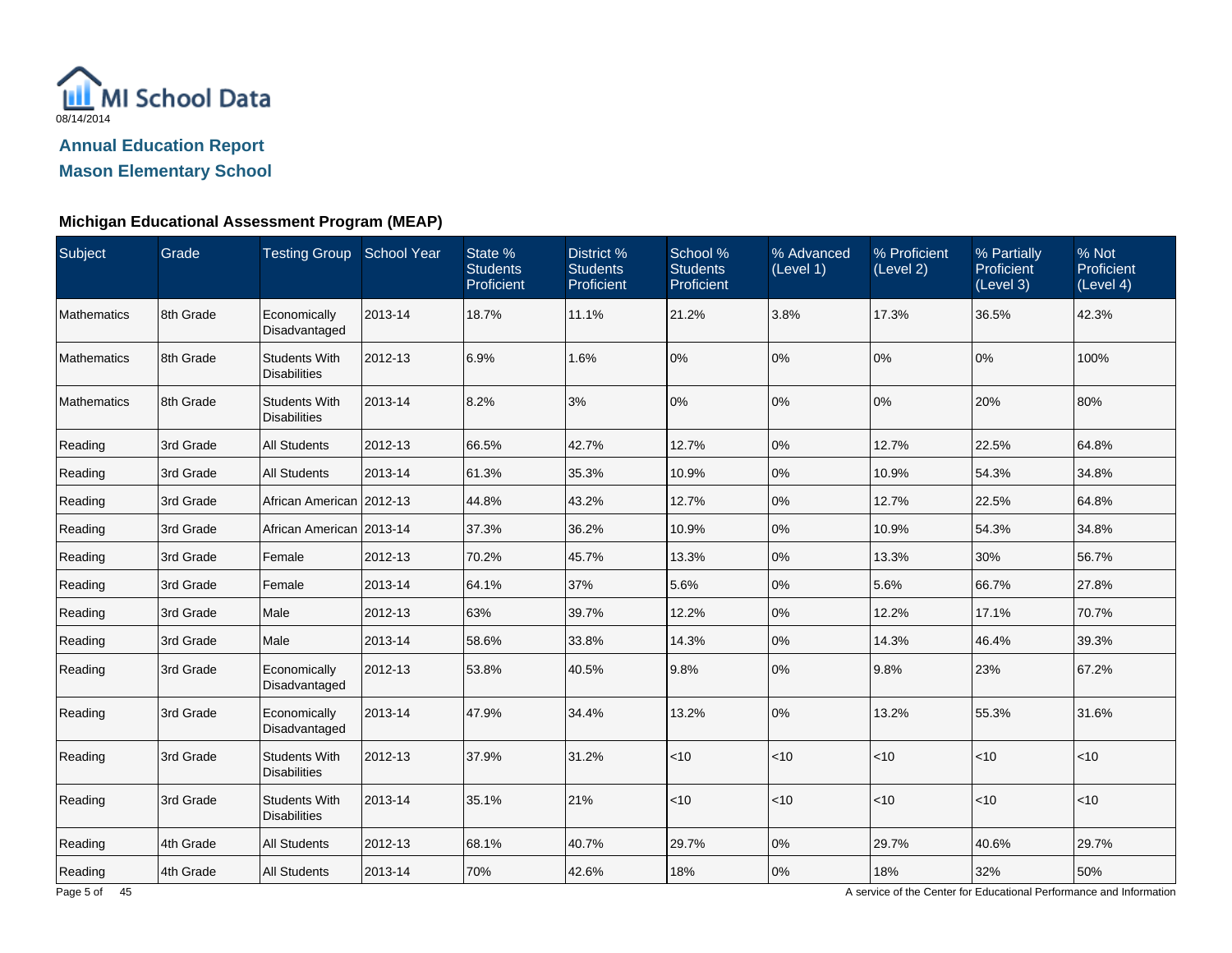

### **Michigan Educational Assessment Program (MEAP)**

| Subject                 | Grade     | <b>Testing Group School Year</b>            |         | State %<br><b>Students</b><br>Proficient | District %<br><b>Students</b><br>Proficient | School %<br><b>Students</b><br>Proficient | % Advanced<br>(Level 1) | % Proficient<br>(Level 2) | % Partially<br>Proficient<br>(Level 3) | % Not<br>Proficient<br>(Level 4)                                             |
|-------------------------|-----------|---------------------------------------------|---------|------------------------------------------|---------------------------------------------|-------------------------------------------|-------------------------|---------------------------|----------------------------------------|------------------------------------------------------------------------------|
| Reading                 | 4th Grade | African American 2012-13                    |         | 43%                                      | 39.6%                                       | 29.7%                                     | 0%                      | 29.7%                     | 40.6%                                  | 29.7%                                                                        |
| Reading                 | 4th Grade | African American 2013-14                    |         | 47.6%                                    | 41.8%                                       | 18%                                       | 0%                      | 18%                       | 32%                                    | 50%                                                                          |
| Reading                 | 4th Grade | Female                                      | 2012-13 | 71.1%                                    | 43.7%                                       | 44.8%                                     | 0%                      | 44.8%                     | 37.9%                                  | 17.2%                                                                        |
| Reading                 | 4th Grade | Female                                      | 2013-14 | 73%                                      | 46.6%                                       | 22.2%                                     | 0%                      | 22.2%                     | 33.3%                                  | 44.4%                                                                        |
| Reading                 | 4th Grade | Male                                        | 2012-13 | 65.1%                                    | 37.7%                                       | 17.1%                                     | 0%                      | 17.1%                     | 42.9%                                  | 40%                                                                          |
| Reading                 | 4th Grade | Male                                        | 2013-14 | 67%                                      | 38.7%                                       | 15.6%                                     | 0%                      | 15.6%                     | 31.3%                                  | 53.1%                                                                        |
| Reading                 | 4th Grade | Economically<br>Disadvantaged               | 2012-13 | 55.1%                                    | 38.7%                                       | 31%                                       | 0%                      | 31%                       | 37.9%                                  | 31%                                                                          |
| Reading                 | 4th Grade | Economically<br>Disadvantaged               | 2013-14 | 57.3%                                    | 40.9%                                       | 12.5%                                     | 0%                      | 12.5%                     | 35%                                    | 52.5%                                                                        |
| Reading                 | 4th Grade | <b>Students With</b><br><b>Disabilities</b> | 2012-13 | 38.3%                                    | 22.1%                                       | $<10$                                     | $<$ 10                  | < 10                      | $<$ 10                                 | < 10                                                                         |
| Reading                 | 4th Grade | <b>Students With</b><br><b>Disabilities</b> | 2013-14 | 41.6%                                    | 24.1%                                       | < 10                                      | $<$ 10                  | < 10                      | $<$ 10                                 | $<$ 10                                                                       |
| Reading                 | 5th Grade | <b>All Students</b>                         | 2012-13 | 70.4%                                    | 44.5%                                       | 27.9%                                     | 1.6%                    | 26.2%                     | 26.2%                                  | 45.9%                                                                        |
| Reading                 | 5th Grade | <b>All Students</b>                         | 2013-14 | 71.7%                                    | 43.6%                                       | 17.7%                                     | 0%                      | 17.7%                     | 38.7%                                  | 43.5%                                                                        |
| Reading                 | 5th Grade | American Indian                             | 2013-14 | 70.2%                                    | <10                                         | < 10                                      | <10                     | $<$ 10                    | $<$ 10                                 | < 10                                                                         |
| Reading                 | 5th Grade | African American 2012-13                    |         | 47.8%                                    | 44.3%                                       | 27.9%                                     | 1.6%                    | 26.2%                     | 26.2%                                  | 45.9%                                                                        |
| Reading                 | 5th Grade | African American   2013-14                  |         | 48.7%                                    | 43%                                         | 18%                                       | 0%                      | 18%                       | 39.3%                                  | 42.6%                                                                        |
| Reading                 | 5th Grade | Female                                      | 2012-13 | 74.1%                                    | 48.2%                                       | 25%                                       | 3.1%                    | 21.9%                     | 28.1%                                  | 46.9%                                                                        |
| Reading                 | 5th Grade | Female                                      | 2013-14 | 74.2%                                    | 46.1%                                       | 20.7%                                     | 0%                      | 20.7%                     | 44.8%                                  | 34.5%                                                                        |
| Reading                 | 5th Grade | Male                                        | 2012-13 | 66.8%                                    | 40.8%                                       | 31%                                       | 0%                      | 31%                       | 24.1%                                  | 44.8%                                                                        |
| Reading<br>Page 6 of 45 | 5th Grade | Male                                        | 2013-14 | 69.2%                                    | 41%                                         | 15.2%                                     | 0%                      | 15.2%                     | 33.3%                                  | 51.5%<br>A service of the Center for Educational Performance and Information |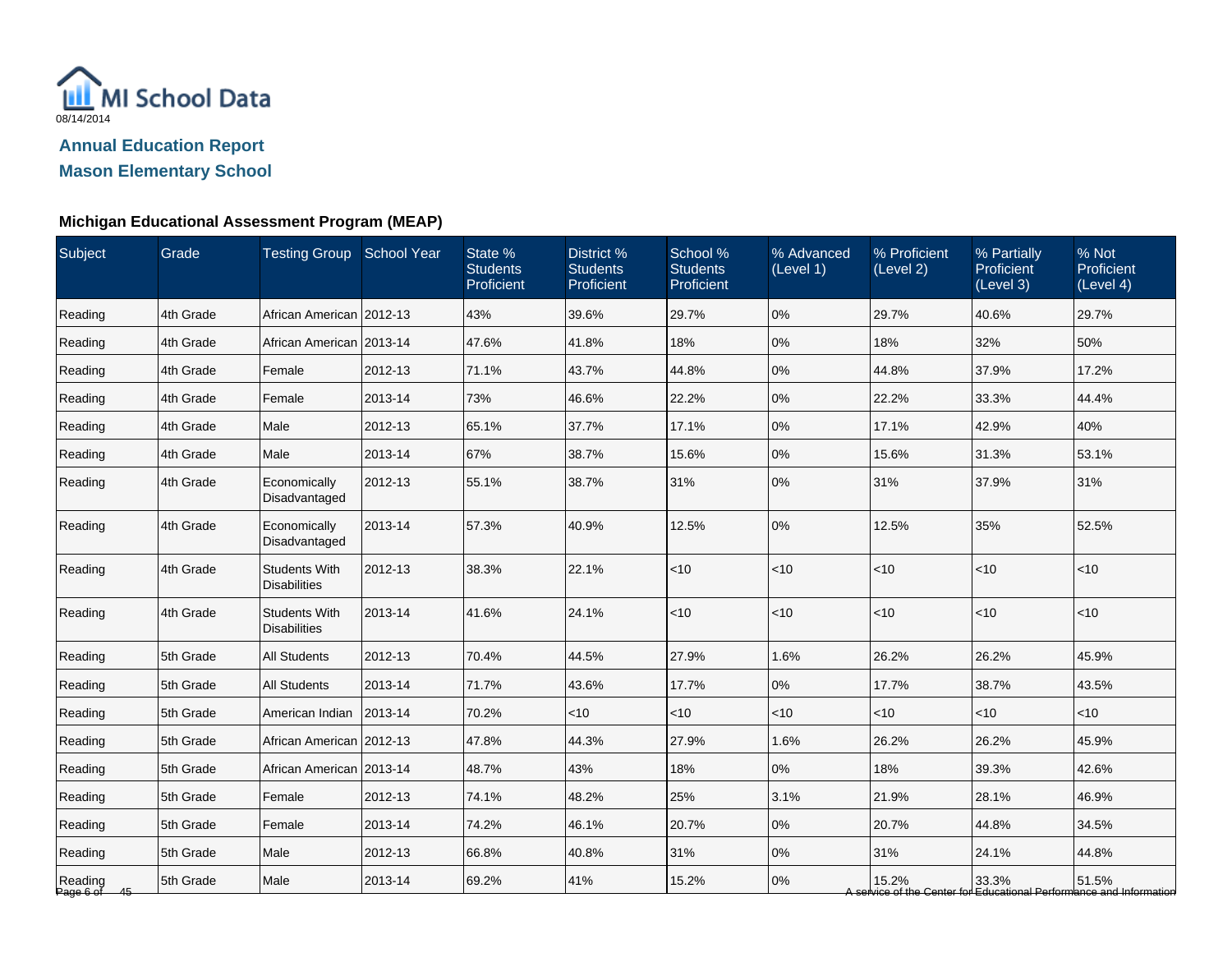

**Mason Elementary School**

### **Michigan Educational Assessment Program (MEAP)**

| Subject | Grade      | Testing Group School Year                   |         | State %<br><b>Students</b><br>Proficient | District %<br><b>Students</b><br>Proficient | School %<br><b>Students</b><br>Proficient | % Advanced<br>(Level 1) | % Proficient<br>(Level 2) | % Partially<br>Proficient<br>(Level 3) | % Not<br>Proficient<br>(Level 4) |
|---------|------------|---------------------------------------------|---------|------------------------------------------|---------------------------------------------|-------------------------------------------|-------------------------|---------------------------|----------------------------------------|----------------------------------|
| Reading | 5th Grade  | Economically<br>Disadvantaged               | 2012-13 | 57.9%                                    | 42.6%                                       | 27.1%                                     | 1.7%                    | 25.4%                     | 27.1%                                  | 45.8%                            |
| Reading | 5th Grade  | Economically<br>Disadvantaged               | 2013-14 | 59.4%                                    | 41.1%                                       | 15.5%                                     | 0%                      | 15.5%                     | 39.7%                                  | 44.8%                            |
| Reading | 5th Grade  | <b>Students With</b><br><b>Disabilities</b> | 2012-13 | 36.6%                                    | 19.9%                                       | < 10                                      | $<$ 10                  | $<$ 10                    | $<$ 10                                 | $<$ 10                           |
| Reading | 5th Grade  | <b>Students With</b><br><b>Disabilities</b> | 2013-14 | 41.1%                                    | 24%                                         | < 10                                      | $<$ 10                  | $<$ 10                    | $<$ 10                                 | $<$ 10                           |
| Reading | 6th Grade  | <b>All Students</b>                         | 2012-13 | 68.2%                                    | 45.3%                                       | 23.8%                                     | 1.3%                    | 22.5%                     | 21.3%                                  | 55%                              |
| Reading | 6th Grade  | <b>All Students</b>                         | 2013-14 | 71.5%                                    | 44.9%                                       | 15.1%                                     | 1.9%                    | 13.2%                     | 24.5%                                  | 60.4%                            |
| Reading | 6th Grade  | American Indian                             | 2012-13 | 61.1%                                    | <10                                         | $<$ 10                                    | <10                     | $<$ 10                    | $<$ 10                                 | $<$ 10                           |
| Reading | 16th Grade | African American 2012-13                    |         | 46.4%                                    | 43.8%                                       | 24.1%                                     | 1.3%                    | 22.8%                     | 21.5%                                  | 54.4%                            |
| Reading | 6th Grade  | African American 2013-14                    |         | 50%                                      | 44.1%                                       | 15.1%                                     | 1.9%                    | 13.2%                     | 24.5%                                  | 60.4%                            |
| Reading | 6th Grade  | Female                                      | 2012-13 | 71.2%                                    | 48.2%                                       | 35.1%                                     | 0%                      | 35.1%                     | 13.5%                                  | 51.4%                            |
| Reading | 6th Grade  | Female                                      | 2013-14 | 74.7%                                    | 48.9%                                       | 14.3%                                     | 0%                      | 14.3%                     | 28.6%                                  | 57.1%                            |
| Reading | 6th Grade  | Male                                        | 2012-13 | 65.4%                                    | 42.4%                                       | 14%                                       | 2.3%                    | 11.6%                     | 27.9%                                  | 58.1%                            |
| Reading | 6th Grade  | Male                                        | 2013-14 | 68.4%                                    | 40.8%                                       | 16%                                       | 4%                      | 12%                       | 20%                                    | 64%                              |
| Reading | 6th Grade  | Economically<br>Disadvantaged               | 2012-13 | 56.4%                                    | 43.2%                                       | 13.8%                                     | 0%                      | 13.8%                     | 26.2%                                  | 60%                              |
| Reading | 6th Grade  | Economically<br>Disadvantaged               | 2013-14 | 59.2%                                    | 42.9%                                       | 11.1%                                     | 2.2%                    | 8.9%                      | 28.9%                                  | 60%                              |
| Reading | 6th Grade  | <b>Students With</b><br><b>Disabilities</b> | 2012-13 | 32.8%                                    | 16.6%                                       | 0%                                        | 0%                      | 0%                        | 14.3%                                  | 85.7%                            |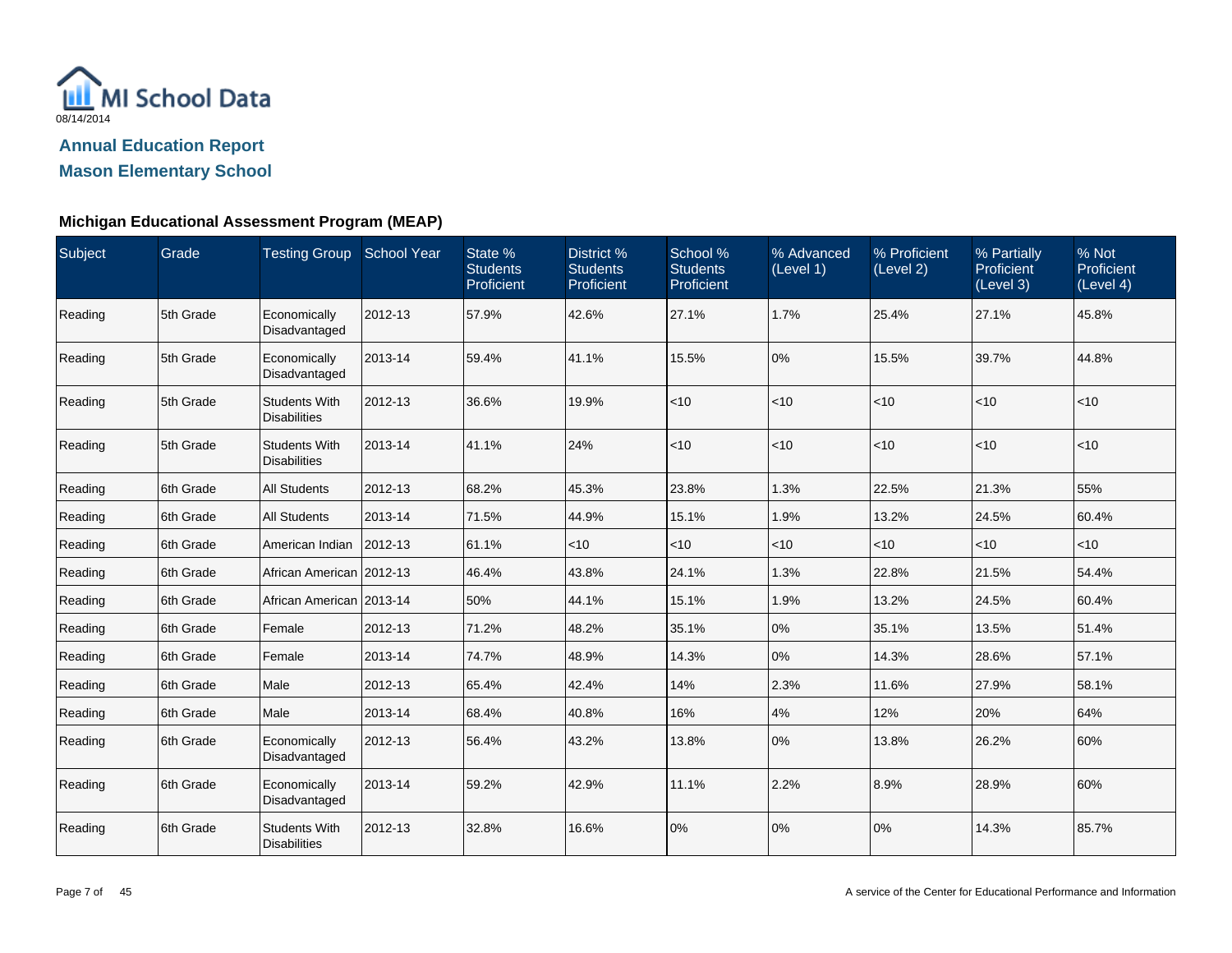

**Mason Elementary School**

### **Michigan Educational Assessment Program (MEAP)**

| Subject | Grade     | Testing Group School Year                   |         | State %<br><b>Students</b><br>Proficient | District %<br><b>Students</b><br>Proficient | School %<br><b>Students</b><br>Proficient | % Advanced<br>(Level 1) | % Proficient<br>(Level 2) | % Partially<br><b>Proficient</b><br>(Level 3) | % Not<br>Proficient<br>(Level 4) |
|---------|-----------|---------------------------------------------|---------|------------------------------------------|---------------------------------------------|-------------------------------------------|-------------------------|---------------------------|-----------------------------------------------|----------------------------------|
| Reading | 6th Grade | <b>Students With</b><br><b>Disabilities</b> | 2013-14 | 33.6%                                    | 18%                                         | < 10                                      | $<$ 10                  | $<$ 10                    | $<$ 10                                        | $<$ 10                           |
| Reading | 7th Grade | <b>All Students</b>                         | 2012-13 | 62%                                      | 33%                                         | 26.8%                                     | 1.4%                    | 25.4%                     | 18.3%                                         | 54.9%                            |
| Reading | 7th Grade | <b>All Students</b>                         | 2013-14 | 60.4%                                    | 29.1%                                       | 12.7%                                     | 0%                      | 12.7%                     | 33.3%                                         | 54%                              |
| Reading | 7th Grade | American Indian                             | 2013-14 | 48.9%                                    | $<$ 10                                      | $<$ 10                                    | $<$ 10                  | $<$ 10                    | $<$ 10                                        | $<$ 10                           |
| Reading | 7th Grade | African American 2012-13                    |         | 36.8%                                    | 32.6%                                       | 26.8%                                     | 1.4%                    | 25.4%                     | 18.3%                                         | 54.9%                            |
| Reading | 7th Grade | African American 2013-14                    |         | 34.6%                                    | 27.3%                                       | 12.9%                                     | 0%                      | 12.9%                     | 33.9%                                         | 53.2%                            |
| Reading | 7th Grade | Female                                      | 2012-13 | 65.3%                                    | 35.7%                                       | 29%                                       | 3.2%                    | 25.8%                     | 25.8%                                         | 45.2%                            |
| Reading | 7th Grade | Female                                      | 2013-14 | 62.5%                                    | 30.3%                                       | 17.2%                                     | 0%                      | 17.2%                     | 37.9%                                         | 44.8%                            |
| Reading | 7th Grade | Male                                        | 2012-13 | 58.8%                                    | 30.3%                                       | 25%                                       | 0%                      | 25%                       | 12.5%                                         | 62.5%                            |
| Reading | 7th Grade | Male                                        | 2013-14 | 58.4%                                    | 28%                                         | 8.8%                                      | 0%                      | 8.8%                      | 29.4%                                         | 61.8%                            |
| Reading | 7th Grade | Economically<br>Disadvantaged               | 2012-13 | 47.4%                                    | 30.3%                                       | 27.6%                                     | 1.7%                    | 25.9%                     | 17.2%                                         | 55.2%                            |
| Reading | 7th Grade | Economically<br>Disadvantaged               | 2013-14 | 45.4%                                    | 26.7%                                       | 9.3%                                      | 0%                      | 9.3%                      | 31.5%                                         | 59.3%                            |
| Reading | 7th Grade | <b>Students With</b><br><b>Disabilities</b> | 2012-13 | 23%                                      | 9.9%                                        | < 10                                      | $<$ 10                  | $<$ 10                    | $<$ 10                                        | $<$ 10                           |
| Reading | 7th Grade | <b>Students With</b><br><b>Disabilities</b> | 2013-14 | 22.9%                                    | 6.6%                                        | 7.7%                                      | 0%                      | 7.7%                      | 15.4%                                         | 76.9%                            |
| Reading | 8th Grade | <b>All Students</b>                         | 2012-13 | 65.7%                                    | 45.8%                                       | 16.7%                                     | $0\%$                   | 16.7%                     | 44%                                           | 39.3%                            |
| Reading | 8th Grade | <b>All Students</b>                         | 2013-14 | 72.7%                                    | 47.3%                                       | 35.1%                                     | 8.8%                    | 26.3%                     | 31.6%                                         | 33.3%                            |
| Reading | 8th Grade | African American   2012-13                  |         | 45.2%                                    | 44.7%                                       | 16.7%                                     | 0%                      | 16.7%                     | 44%                                           | 39.3%                            |
| Reading | 8th Grade | African American   2013-14                  |         | 49.7%                                    | 45%                                         | 35.1%                                     | 8.8%                    | 26.3%                     | 31.6%                                         | 33.3%                            |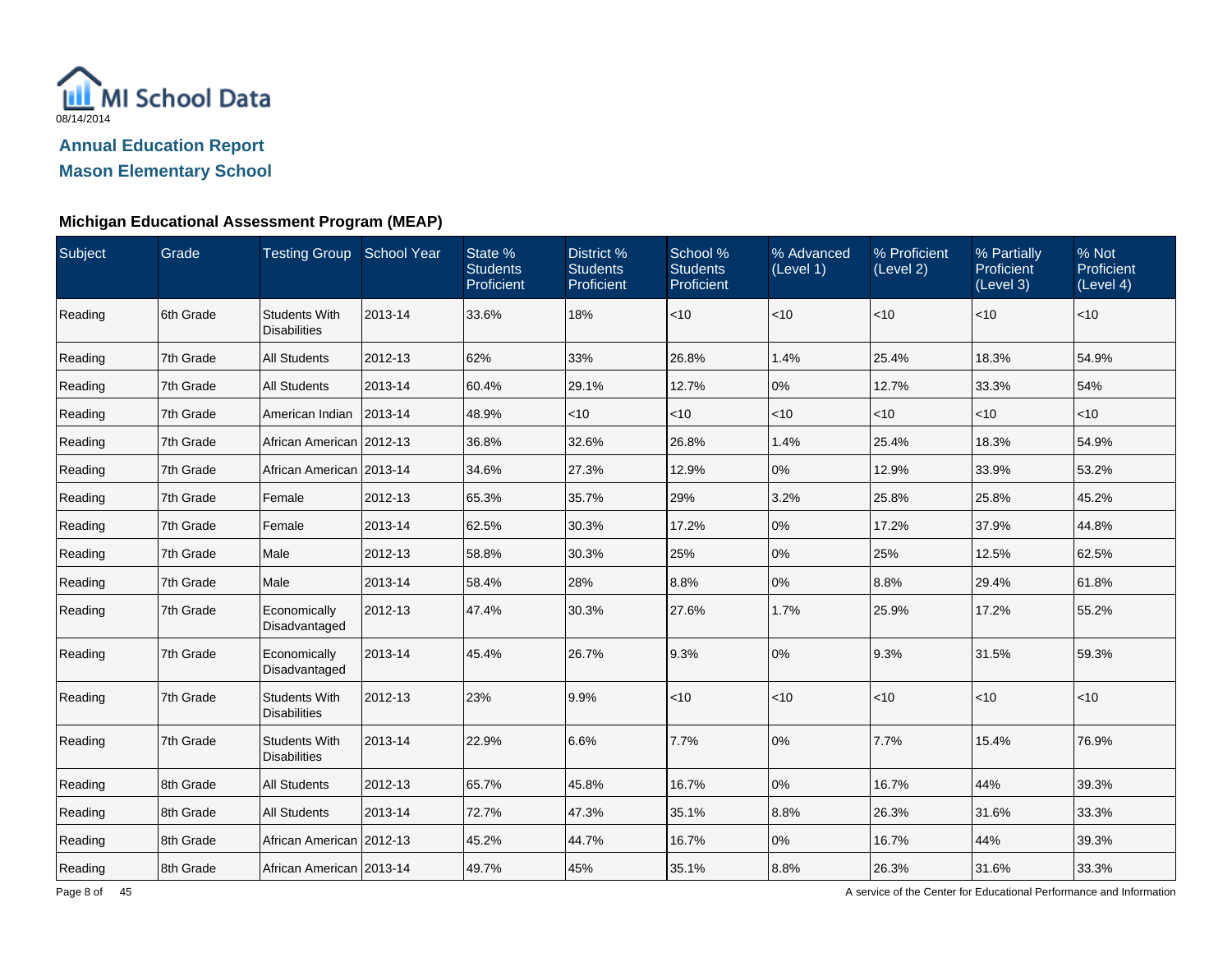

**Mason Elementary School**

### **Michigan Educational Assessment Program (MEAP)**

| Subject | Grade     | Testing Group School Year                   |         | State %<br><b>Students</b><br>Proficient | District %<br><b>Students</b><br>Proficient | School %<br><b>Students</b><br>Proficient | % Advanced<br>(Level 1) | % Proficient<br>(Level 2) | % Partially<br>Proficient<br>(Level 3) | % Not<br>Proficient<br>(Level 4) |
|---------|-----------|---------------------------------------------|---------|------------------------------------------|---------------------------------------------|-------------------------------------------|-------------------------|---------------------------|----------------------------------------|----------------------------------|
| Reading | 8th Grade | Female                                      | 2012-13 | 70.1%                                    | 50.9%                                       | 17.5%                                     | 0%                      | 17.5%                     | 42.5%                                  | 40%                              |
| Reading | 8th Grade | Female                                      | 2013-14 | 74.6%                                    | 48.9%                                       | 32.1%                                     | 14.3%                   | 17.9%                     | 35.7%                                  | 32.1%                            |
| Reading | 8th Grade | Male                                        | 2012-13 | 61.5%                                    | 40.5%                                       | 15.9%                                     | 0%                      | 15.9%                     | 45.5%                                  | 38.6%                            |
| Reading | 8th Grade | Male                                        | 2013-14 | 70.9%                                    | 45.6%                                       | 37.9%                                     | 3.4%                    | 34.5%                     | 27.6%                                  | 34.5%                            |
| Reading | 8th Grade | Economically<br>Disadvantaged               | 2012-13 | 53%                                      | 43.4%                                       | 17.4%                                     | 0%                      | 17.4%                     | 47.8%                                  | 34.8%                            |
| Reading | 8th Grade | Economically<br>Disadvantaged               | 2013-14 | 60.1%                                    | 45%                                         | 37.7%                                     | 9.4%                    | 28.3%                     | 30.2%                                  | 32.1%                            |
| Reading | 8th Grade | <b>Students With</b><br><b>Disabilities</b> | 2012-13 | 26.4%                                    | 15.6%                                       | 0%                                        | 0%                      | 0%                        | 40%                                    | 60%                              |
| Reading | 8th Grade | <b>Students With</b><br><b>Disabilities</b> | 2013-14 | 33.9%                                    | 13.5%                                       | 0%                                        | 0%                      | 0%                        | 9.1%                                   | 90.9%                            |
| Science | 5th Grade | <b>All Students</b>                         | 2012-13 | 13.1%                                    | 2.3%                                        | 0%                                        | 0%                      | 0%                        | 1.6%                                   | 98.4%                            |
| Science | 5th Grade | <b>All Students</b>                         | 2013-14 | 16.8%                                    | 2.9%                                        | 0%                                        | 0%                      | 0%                        | 0%                                     | 100%                             |
| Science | 5th Grade | American Indian   2013-14                   |         | 12.6%                                    | $<$ 10                                      | $<$ 10                                    | < 10                    | $<$ 10                    | $<$ 10                                 | $ $ < 10                         |
| Science | 5th Grade | African American   2012-13                  |         | 2.6%                                     | 2.4%                                        | 0%                                        | 0%                      | 0%                        | 1.6%                                   | 98.4%                            |
| Science | 5th Grade | African American 2013-14                    |         | 3.3%                                     | 2.9%                                        | 0%                                        | 0%                      | 0%                        | 0%                                     | 100%                             |
| Science | 5th Grade | Female                                      | 2012-13 | 11.6%                                    | 1.7%                                        | $0\%$                                     | 0%                      | 0%                        | 3.1%                                   | 96.9%                            |
| Science | 5th Grade | Female                                      | 2013-14 | 15.9%                                    | 2.9%                                        | 0%                                        | 0%                      | 0%                        | 0%                                     | 100%                             |
| Science | 5th Grade | Male                                        | 2012-13 | 14.5%                                    | 2.8%                                        | 0%                                        | 0%                      | 0%                        | 0%                                     | 100%                             |
| Science | 5th Grade | Male                                        | 2013-14 | 17.7%                                    | 2.9%                                        | 0%                                        | 0%                      | 0%                        | 0%                                     | 100%                             |
| Science | 5th Grade | Economically<br>Disadvantaged               | 2012-13 | 5.8%                                     | 1.9%                                        | 0%                                        | 0%                      | 0%                        | 1.7%                                   | 98.3%                            |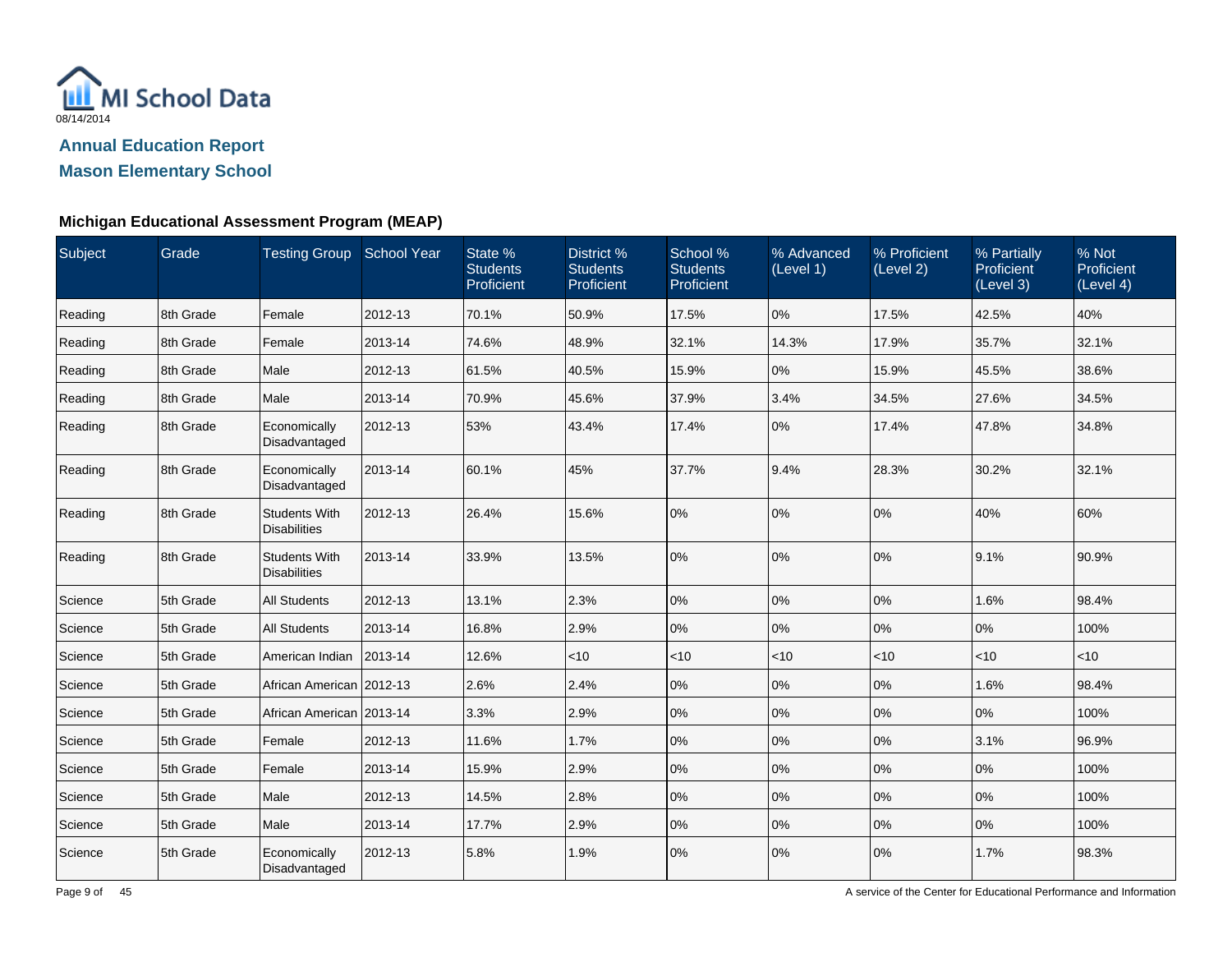

**Mason Elementary School**

### **Michigan Educational Assessment Program (MEAP)**

| Subject | Grade     | <b>Testing Group School Year</b>            |         | State %<br><b>Students</b><br>Proficient | District %<br><b>Students</b><br>Proficient | School %<br><b>Students</b><br>Proficient | % Advanced<br>(Level 1) | % Proficient<br>(Level 2) | % Partially<br><b>Proficient</b><br>(Level 3) | % Not<br>Proficient<br>(Level 4) |
|---------|-----------|---------------------------------------------|---------|------------------------------------------|---------------------------------------------|-------------------------------------------|-------------------------|---------------------------|-----------------------------------------------|----------------------------------|
| Science | 5th Grade | Economically<br>Disadvantaged               | 2013-14 | 8%                                       | 2.4%                                        | 0%                                        | 0%                      | 0%                        | 0%                                            | 100%                             |
| Science | 5th Grade | <b>Students With</b><br><b>Disabilities</b> | 2012-13 | 4.1%                                     | 1.5%                                        | < 10                                      | < 10                    | $<$ 10                    | $ $ < 10                                      | $<$ 10                           |
| Science | 5th Grade | <b>Students With</b><br><b>Disabilities</b> | 2013-14 | 5.6%                                     | 2.4%                                        | < 10                                      | < 10                    | $<$ 10                    | $ $ < 10                                      | $<$ 10                           |
| Science | 8th Grade | <b>All Students</b>                         | 2012-13 | 15.9%                                    | 3.5%                                        | 0%                                        | 0%                      | 0%                        | 1.2%                                          | 98.8%                            |
| Science | 8th Grade | <b>All Students</b>                         | 2013-14 | 19.8%                                    | 4%                                          | 1.8%                                      | 0%                      | 1.8%                      | 8.8%                                          | 89.5%                            |
| Science | 8th Grade | African American 2012-13                    |         | 3.3%                                     | 2.7%                                        | 0%                                        | 0%                      | 0%                        | 1.2%                                          | 98.8%                            |
| Science | 8th Grade | African American   2013-14                  |         | 3.9%                                     | 3.5%                                        | 1.8%                                      | 0%                      | 1.8%                      | 8.8%                                          | 89.5%                            |
| Science | 8th Grade | Female                                      | 2012-13 | 13.7%                                    | 2.8%                                        | 0%                                        | 0%                      | $ 0\%$                    | 0%                                            | 100%                             |
| Science | 8th Grade | Female                                      | 2013-14 | 17.5%                                    | 3.1%                                        | 0%                                        | 0%                      | 0%                        | 7.1%                                          | 92.9%                            |
| Science | 8th Grade | Male                                        | 2012-13 | 18%                                      | 4.2%                                        | 0%                                        | 0%                      | 0%                        | 2.3%                                          | 97.7%                            |
| Science | 8th Grade | Male                                        | 2013-14 | 22%                                      | 4.9%                                        | 3.4%                                      | 0%                      | 3.4%                      | 10.3%                                         | 86.2%                            |
| Science | 8th Grade | Economically<br>Disadvantaged               | 2012-13 | 7.4%                                     | 3.3%                                        | 0%                                        | 0%                      | 10%                       | 1.5%                                          | 98.5%                            |
| Science | 8th Grade | Economically<br>Disadvantaged               | 2013-14 | 9.4%                                     | 3.3%                                        | 1.9%                                      | 0%                      | 1.9%                      | 9.4%                                          | 88.7%                            |
| Science | 8th Grade | <b>Students With</b><br><b>Disabilities</b> | 2012-13 | 3.5%                                     | 0.2%                                        | 0%                                        | 0%                      | 0%                        | 0%                                            | 100%                             |
| Science | 8th Grade | <b>Students With</b><br><b>Disabilities</b> | 2013-14 | 4.5%                                     | 0.2%                                        | 0%                                        | 0%                      | $ 0\%$                    | 0%                                            | 100%                             |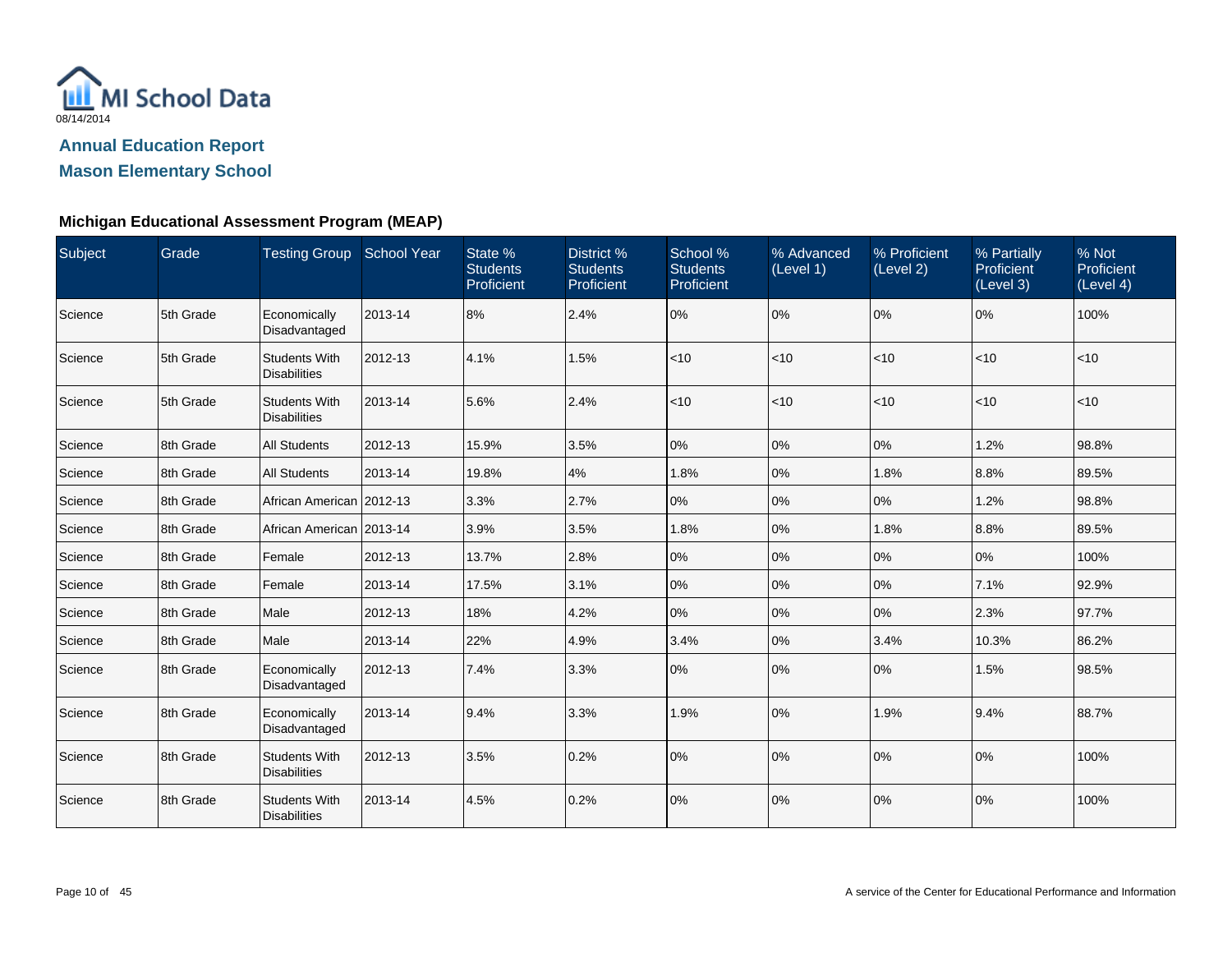

**Mason Elementary School**

### **Michigan Merit Examination (MME)**

| Subject | Grade | <b>Testing Group School Year</b> |  | State %<br>Students<br>Proficient | District %<br><b>Students</b><br><b>Proficient</b> | School %<br><b>Students</b><br><b>Proficient</b> | % Advanced<br>(Level 1) | % Proficient<br>(Level 2) | % Partially<br><b>Proficient</b><br>(Level 3) | % Not<br><b>Proficient</b><br>(Level 4) |
|---------|-------|----------------------------------|--|-----------------------------------|----------------------------------------------------|--------------------------------------------------|-------------------------|---------------------------|-----------------------------------------------|-----------------------------------------|
|---------|-------|----------------------------------|--|-----------------------------------|----------------------------------------------------|--------------------------------------------------|-------------------------|---------------------------|-----------------------------------------------|-----------------------------------------|

No Data to Display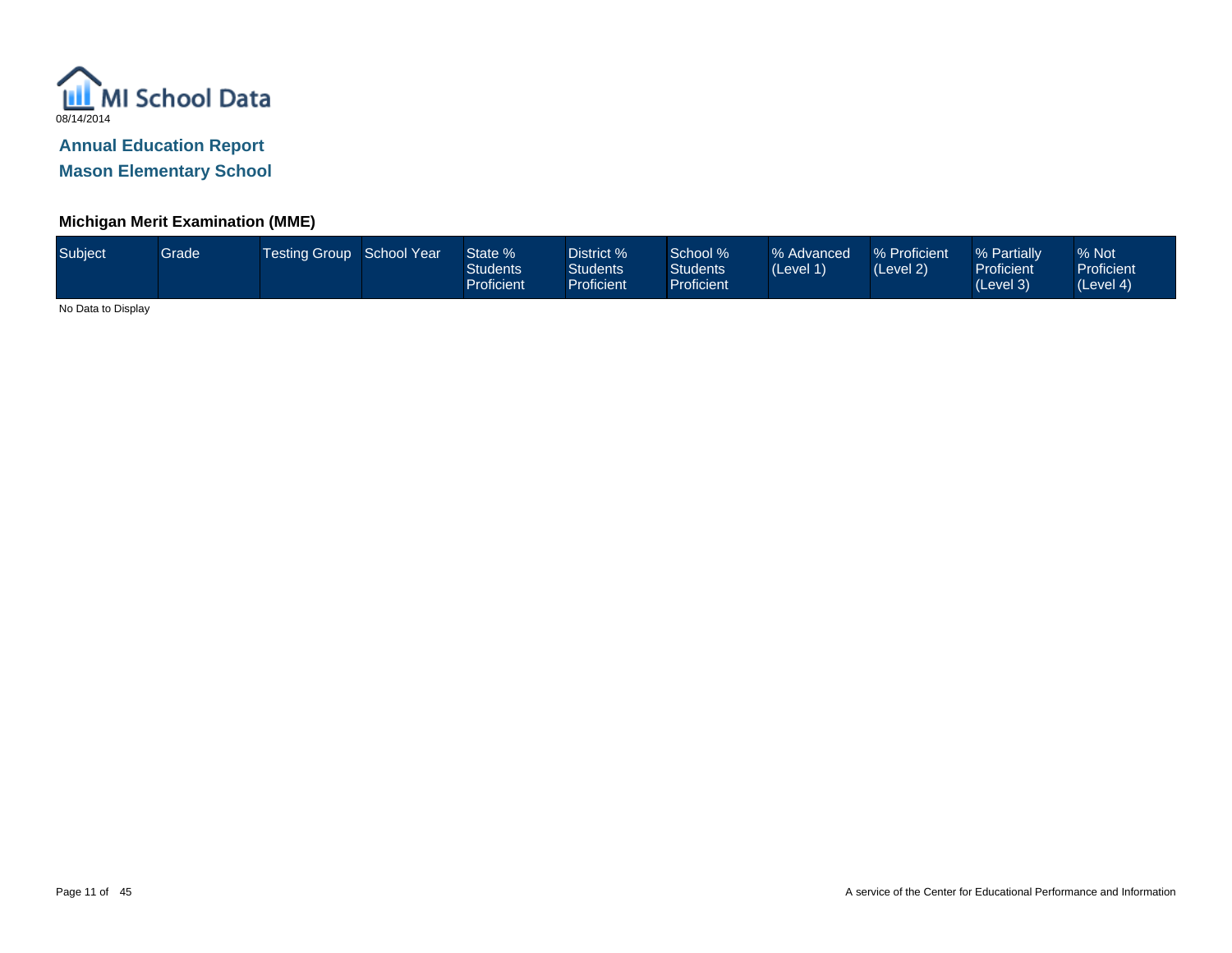

### **Michigan Educational Assessment Program Access (MEAP - Access)**

| Subject       | Grade     | <b>Testing Group</b>          | <b>School Year</b> | State %<br><b>Students</b><br>Proficient | District %<br><b>Students</b><br>Proficient | School %<br><b>Students</b><br>Proficient | % Exceeded | % Met  | % Progressing |
|---------------|-----------|-------------------------------|--------------------|------------------------------------------|---------------------------------------------|-------------------------------------------|------------|--------|---------------|
| Mathematics   | 3rd Grade | <b>All Students</b>           | 2012-13            | 63.7%                                    | 62.4%                                       | 25%                                       | 0%         | 25%    | 75%           |
| Mathematics   | 3rd Grade | African American              | 2012-13            | 56.5%                                    | 69.8%                                       | 25%                                       | 0%         | 25%    | 75%           |
| Mathematics   | 3rd Grade | Female                        | 2012-13            | 58.4%                                    | 52.5%                                       | $<$ 10                                    | $<$ 10     | < 10   | $<$ 10        |
| Mathematics   | 3rd Grade | Male                          | 2012-13            | 66.4%                                    | 67.1%                                       | 33.3%                                     | 0%         | 33.3%  | 66.7%         |
| Mathematics   | 3rd Grade | Economically<br>Disadvantaged | 2012-13            | 62.4%                                    | 66%                                         | 25%                                       | 0%         | 25%    | 75%           |
| Mathematics   | 4th Grade | <b>All Students</b>           | 2012-13            | 57.5%                                    | 48.8%                                       | $<$ 10                                    | <10        | <10    | $<$ 10        |
| Mathematics   | 4th Grade | <b>All Students</b>           | 2013-14            | 55.3%                                    | 49.7%                                       | 75%                                       | 0%         | 75%    | 25%           |
| Mathematics   | 4th Grade | African American              | 2012-13            | 47%                                      | 50.4%                                       | $<$ 10                                    | $<$ 10     | < 10   | $<$ 10        |
| Mathematics   | 4th Grade | African American              | 2013-14            | 46.3%                                    | 53.1%                                       | 75%                                       | 0%         | 75%    | 25%           |
| Mathematics   | 4th Grade | Female                        | 2012-13            | 56.8%                                    | 60%                                         | $<$ 10                                    | < 10       | $<$ 10 | $<$ 10        |
| Mathematics   | 4th Grade | Female                        | 2013-14            | 53.7%                                    | 54.7%                                       | 100%                                      | $0\%$      | 100%   | 0%            |
| Mathematics   | 4th Grade | Male                          | 2013-14            | 56.2%                                    | 47.1%                                       | $<$ 10                                    | $<$ 10     | < 10   | $<$ 10        |
| Mathematics   | 4th Grade | Economically<br>Disadvantaged | 2012-13            | 55.5%                                    | 50%                                         | $<$ 10                                    | < 10       | < 10   | $<10$         |
| l Mathematics | 4th Grade | Economically<br>Disadvantaged | 2013-14            | 53.4%                                    | 50%                                         | 75%                                       | 0%         | 75%    | 25%           |
| Mathematics   | 5th Grade | <b>All Students</b>           | 2012-13            | 58.5%                                    | 49%                                         | $<$ 10                                    | <10        | $<$ 10 | < 10          |
| Mathematics   | 5th Grade | <b>All Students</b>           | 2013-14            | 56.8%                                    | 51.3%                                       | 66.7%                                     | 0%         | 66.7%  | 33.3%         |
| Mathematics   | 5th Grade | African American              | 2012-13            | 47.4%                                    | 48.8%                                       | $<$ 10                                    | < 10       | < 10   | $<$ 10        |
| Mathematics   | 5th Grade | African American              | 2013-14            | 44.8%                                    | 51.3%                                       | 66.7%                                     | 0%         | 66.7%  | 33.3%         |
| Mathematics   | 5th Grade | Male                          | 2012-13            | 60.4%                                    | 46.5%                                       | $<$ 10                                    | $<$ 10     | $<$ 10 | $<$ 10        |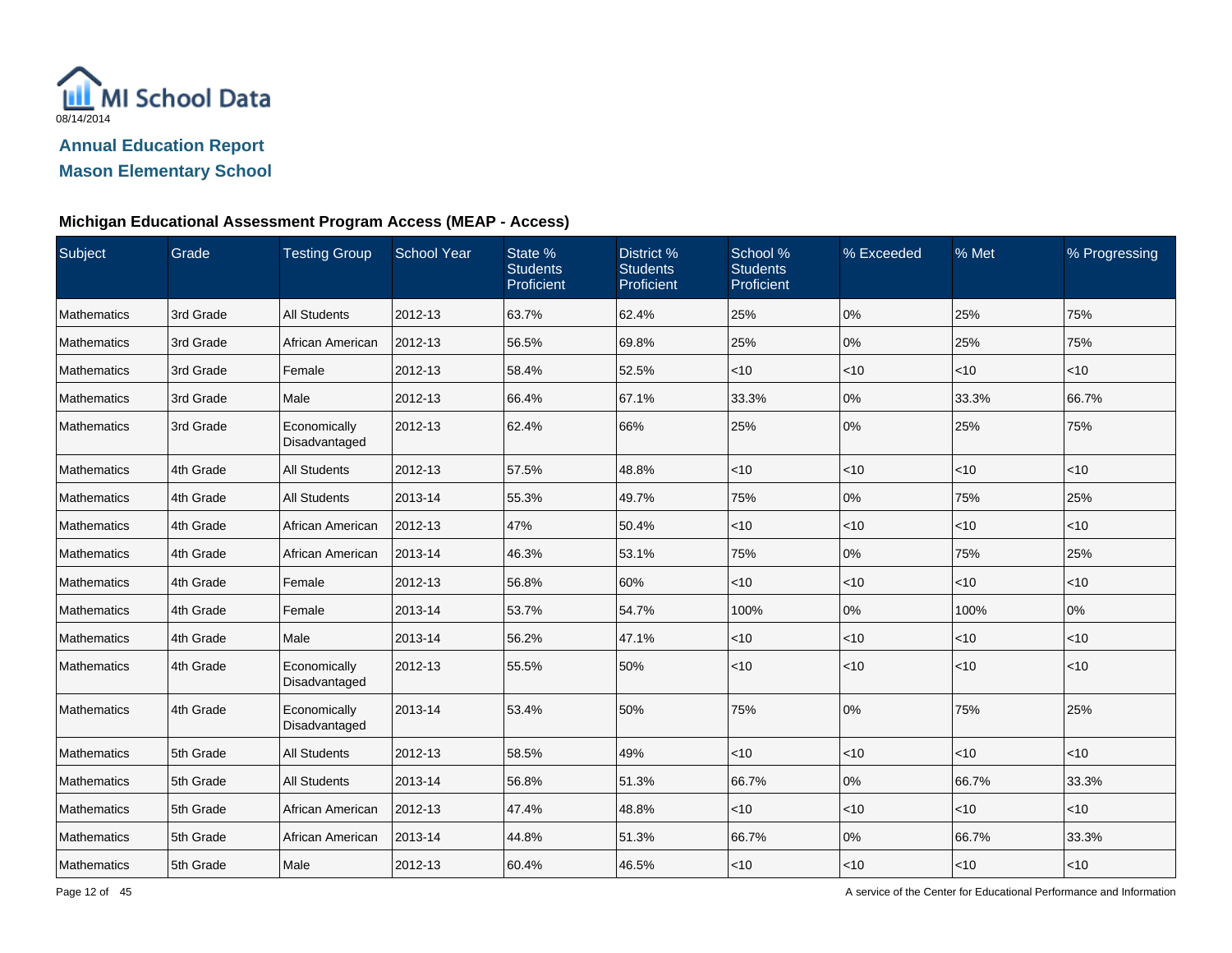

# **Mason Elementary School**

### **Michigan Educational Assessment Program Access (MEAP - Access)**

| Subject            | Grade     | <b>Testing Group</b>          | <b>School Year</b> | State %<br><b>Students</b><br>Proficient | District %<br><b>Students</b><br>Proficient | School %<br><b>Students</b><br>Proficient | % Exceeded | % Met | % Progressing |
|--------------------|-----------|-------------------------------|--------------------|------------------------------------------|---------------------------------------------|-------------------------------------------|------------|-------|---------------|
| Mathematics        | 5th Grade | Male                          | 2013-14            | 58.9%                                    | 53.5%                                       | 66.7%                                     | 0%         | 66.7% | 33.3%         |
| Mathematics        | 5th Grade | Economically<br>Disadvantaged | 2012-13            | 55.7%                                    | 49.4%                                       | < 10                                      | < 10       | < 10  | < 10          |
| Mathematics        | 5th Grade | Economically<br>Disadvantaged | 2013-14            | 54.1%                                    | 51.2%                                       | 66.7%                                     | 0%         | 66.7% | 33.3%         |
| <b>Mathematics</b> | 6th Grade | <b>All Students</b>           | 2013-14            | 65.3%                                    | 57.8%                                       | 0%                                        | 0%         | 0%    | 100%          |
| Mathematics        | 6th Grade | African American              | 2013-14            | 54.7%                                    | 54.2%                                       | 0%                                        | 0%         | 0%    | 100%          |
| <b>Mathematics</b> | 6th Grade | Male                          | 2013-14            | 64.5%                                    | 59.8%                                       | $0\%$                                     | 0%         | 0%    | 100%          |
| Mathematics        | 6th Grade | Economically<br>Disadvantaged | 2013-14            | 62.8%                                    | 58.2%                                       | 0%                                        | 0%         | 0%    | 100%          |
| Mathematics        | 8th Grade | All Students                  | 2012-13            | 33.9%                                    | 25.7%                                       | $<$ 10                                    | $<$ 10     | < 10  | < 10          |
| Mathematics        | 8th Grade | <b>All Students</b>           | 2013-14            | 40.9%                                    | 30.4%                                       | $<$ 10                                    | $<$ 10     | < 10  | $<$ 10        |
| Mathematics        | 8th Grade | African American              | 2012-13            | 23.1%                                    | 24.3%                                       | < 10                                      | $<$ 10     | < 10  | $<$ 10        |
| <b>Mathematics</b> | 8th Grade | African American              | 2013-14            | 29.5%                                    | 29.7%                                       | < 10                                      | $<$ 10     | < 10  | < 10          |
| Mathematics        | 8th Grade | Female                        | 2013-14            | 38.2%                                    | 27.4%                                       | < 10                                      | $<$ 10     | < 10  | < 10          |
| Mathematics        | 8th Grade | Male                          | 2012-13            | 34.5%                                    | 22.2%                                       | $<$ 10                                    | $<$ 10     | < 10  | $<$ 10        |
| Mathematics        | 8th Grade | Economically<br>Disadvantaged | 2012-13            | 30.3%                                    | 24.6%                                       | $<$ 10                                    | $<$ 10     | < 10  | $<$ 10        |
| Mathematics        | 8th Grade | Economically<br>Disadvantaged | 2013-14            | 38.1%                                    | 28.4%                                       | < 10                                      | $<$ 10     | < 10  | < 10          |
| Reading            | 3rd Grade | All Students                  | 2012-13            | 39.3%                                    | 41.4%                                       | 0%                                        | 0%         | 0%    | 100%          |
| Reading            | 3rd Grade | African American              | 2012-13            | 34.2%                                    | 44.4%                                       | $0\%$                                     | 0%         | 0%    | 100%          |
| Reading            | 3rd Grade | Female                        | 2012-13            | 41.5%                                    | 38.1%                                       | $<$ 10                                    | $ $ < 10   | < 10  | $<10$         |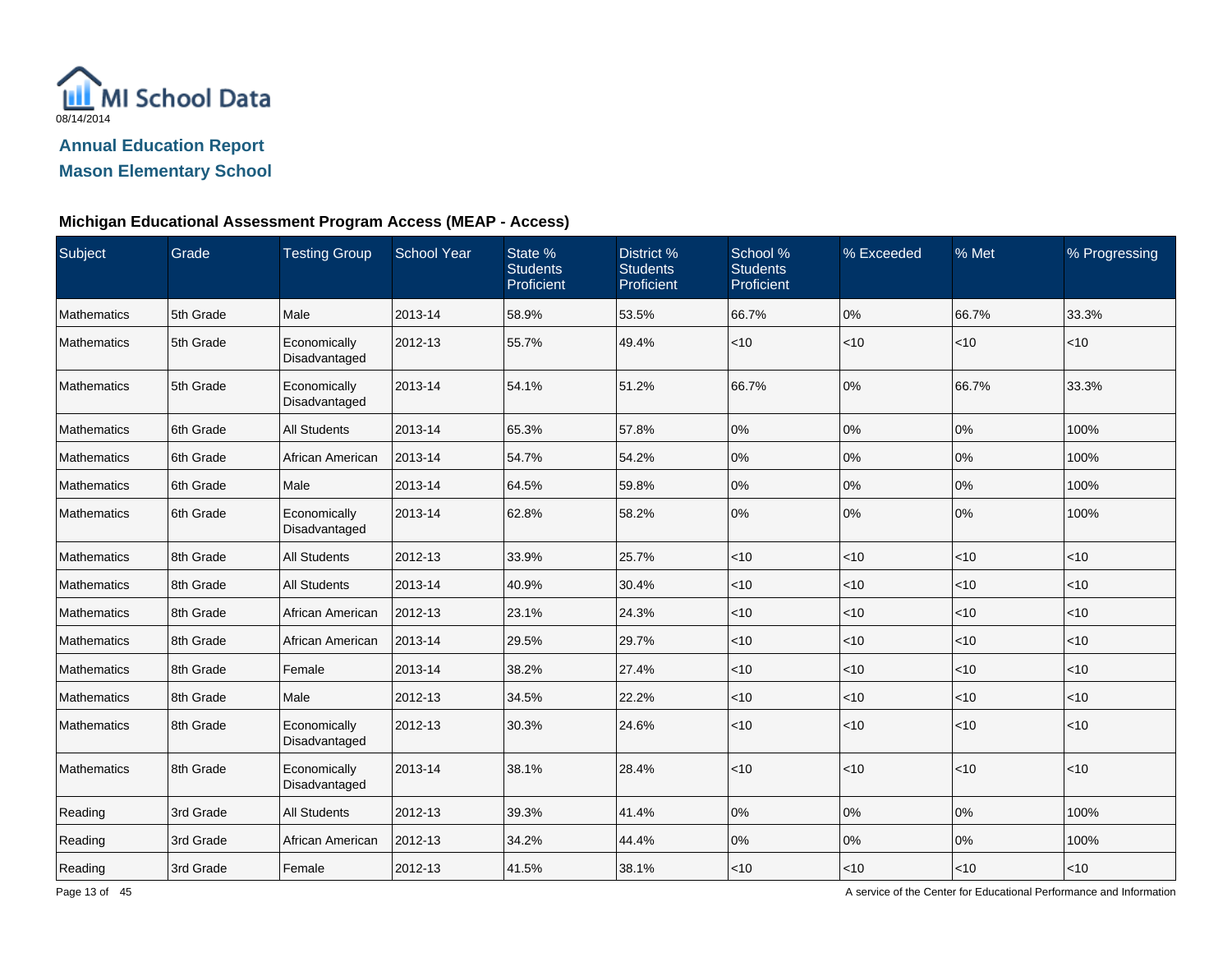

# **Mason Elementary School**

### **Michigan Educational Assessment Program Access (MEAP - Access)**

| Subject | Grade     | <b>Testing Group</b>          | <b>School Year</b> | State %<br><b>Students</b><br>Proficient | District %<br><b>Students</b><br>Proficient | School %<br><b>Students</b><br>Proficient | % Exceeded | % Met | % Progressing |
|---------|-----------|-------------------------------|--------------------|------------------------------------------|---------------------------------------------|-------------------------------------------|------------|-------|---------------|
| Reading | 3rd Grade | Male                          | 2012-13            | 38.3%                                    | 43%                                         | 0%                                        | 0%         | 0%    | 100%          |
| Reading | 3rd Grade | Economically<br>Disadvantaged | 2012-13            | 34.6%                                    | 43.1%                                       | 0%                                        | 0%         | 0%    | 100%          |
| Reading | 4th Grade | All Students                  | 2012-13            | 46.3%                                    | 39.9%                                       | $ $ < 10                                  | <10        | <10   | < 10          |
| Reading | 4th Grade | <b>All Students</b>           | 2013-14            | 45.6%                                    | 39.9%                                       | 50%                                       | 0%         | 50%   | 50%           |
| Reading | 4th Grade | African American              | 2012-13            | 36.3%                                    | 45.1%                                       | $<$ 10                                    | <10        | < 10  | $<$ 10        |
| Reading | 4th Grade | African American              | 2013-14            | 35.2%                                    | 42%                                         | 50%                                       | 0%         | 50%   | 50%           |
| Reading | 4th Grade | Female                        | 2012-13            | 50.8%                                    | 45.8%                                       | $<$ 10                                    | <10        | <10   | $<$ 10        |
| Reading | 4th Grade | Female                        | 2013-14            | 46.2%                                    | 42.3%                                       | 66.7%                                     | 0%         | 66.7% | 33.3%         |
| Reading | 4th Grade | Male                          | 2013-14            | 45.4%                                    | 38.7%                                       | $ $ < 10                                  | <10        | <10   | $<$ 10        |
| Reading | 4th Grade | Economically<br>Disadvantaged | 2012-13            | 43.3%                                    | 38.9%                                       | $<$ 10                                    | <10        | <10   | < 10          |
| Reading | 4th Grade | Economically<br>Disadvantaged | 2013-14            | 41.3%                                    | 40%                                         | 50%                                       | 0%         | 50%   | 50%           |
| Reading | 5th Grade | <b>All Students</b>           | 2012-13            | 59.8%                                    | 53.3%                                       | $<$ 10                                    | $<$ 10     | <10   | $<$ 10        |
| Reading | 5th Grade | <b>All Students</b>           | 2013-14            | 59.8%                                    | 47.6%                                       | 33.3%                                     | 0%         | 33.3% | 66.7%         |
| Reading | 5th Grade | African American              | 2012-13            | 50.4%                                    | 53.4%                                       | $ $ < 10                                  | $<$ 10     | <10   | $<$ 10        |
| Reading | 5th Grade | African American              | 2013-14            | 48.5%                                    | 48%                                         | 33.3%                                     | 0%         | 33.3% | 66.7%         |
| Reading | 5th Grade | Male                          | 2012-13            | 57.4%                                    | 48.9%                                       | $<$ 10                                    | <10        | <10   | $<$ 10        |
| Reading | 5th Grade | Male                          | 2013-14            | 56.7%                                    | 43.7%                                       | 33.3%                                     | 0%         | 33.3% | 66.7%         |
| Reading | 5th Grade | Economically<br>Disadvantaged | 2012-13            | 58%                                      | 52%                                         | < 10                                      | $<$ 10     | <10   | < 10          |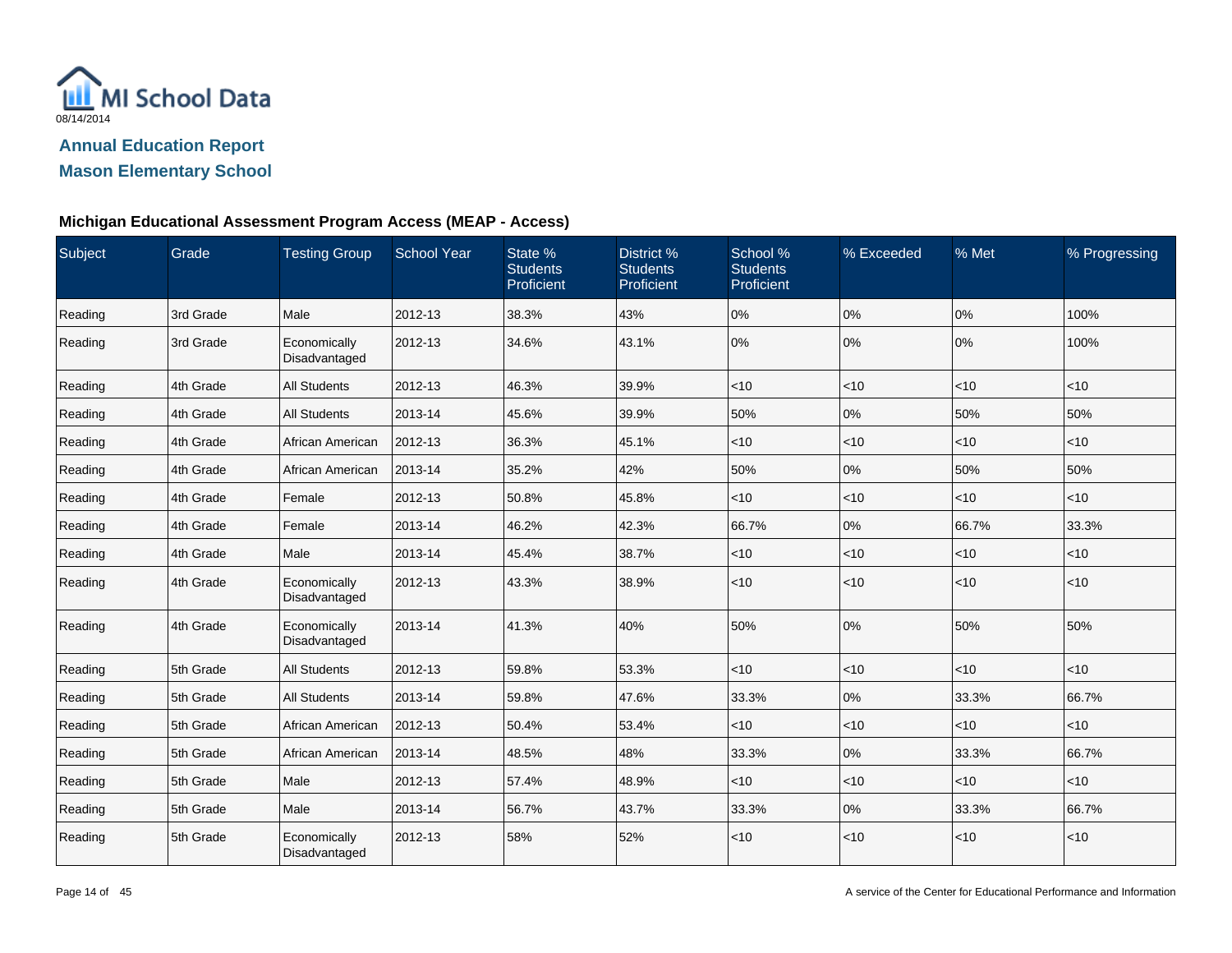

# **Mason Elementary School**

### **Michigan Educational Assessment Program Access (MEAP - Access)**

| Subject | Grade     | <b>Testing Group</b>          | <b>School Year</b> | State %<br><b>Students</b><br><b>Proficient</b> | District %<br><b>Students</b><br><b>Proficient</b> | School %<br><b>Students</b><br><b>Proficient</b> | % Exceeded       | $%$ Met | % Progressing |
|---------|-----------|-------------------------------|--------------------|-------------------------------------------------|----------------------------------------------------|--------------------------------------------------|------------------|---------|---------------|
| Reading | 5th Grade | Economically<br>Disadvantaged | 2013-14            | 56.9%                                           | 48.8%                                              | 33.3%                                            | 0%               | 33.3%   | 66.7%         |
| Reading | 6th Grade | All Students                  | 2013-14            | 58.1%                                           | 42.6%                                              | 0%                                               | 0%               | 0%      | 100%          |
| Reading | 6th Grade | African American              | 2013-14            | 48.6%                                           | 42%                                                | 0%                                               | 0%               | 0%      | 100%          |
| Reading | 6th Grade | Male                          | 2013-14            | 55.3%                                           | 42.6%                                              | 0%                                               | 0%               | 0%      | 100%          |
| Reading | 6th Grade | Economically<br>Disadvantaged | 2013-14            | 55.2%                                           | 40.5%                                              | 0%                                               | 0%               | 0%      | 100%          |
| Reading | 8th Grade | <b>All Students</b>           | 2012-13            | 68.2%                                           | 40.9%                                              | $\leq 10$                                        | $<$ 10           | < 10    | $<$ 10        |
| Reading | 8th Grade | African American              | 2012-13            | 56.3%                                           | 38.6%                                              | $\leq 10$                                        | $\mathsf{I}$ <10 | < 10    | < 10          |
| Reading | 8th Grade | Male                          | 2012-13            | 67%                                             | 36.2%                                              | $\leq 10$                                        | $\mathsf{I}$ <10 | < 10    | < 10          |
| Reading | 8th Grade | Economically<br>Disadvantaged | 2012-13            | 65.3%                                           | 41.5%                                              | $\leq 10$                                        | $\mathsf{I}$ <10 | < 10    | < 10          |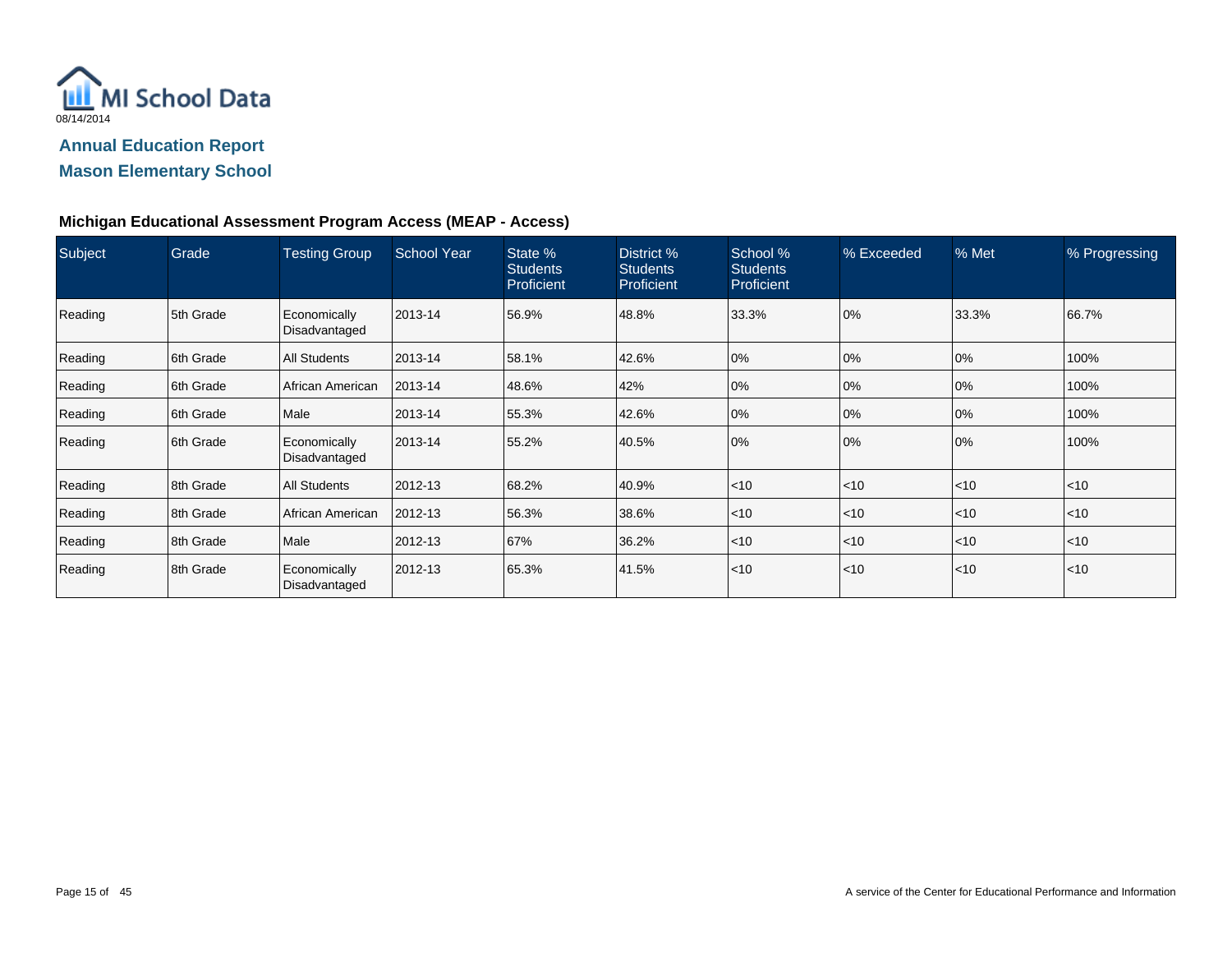

| Subject            | Grade     | <b>Testing Group</b>          | <b>School Year</b> | State %<br><b>Students</b><br>Proficient | District %<br><b>Students</b><br>Proficient | School %<br><b>Students</b><br>Proficient | % Surpassed<br>(Level 1) | % Attained<br>(Level 2) | % Emerging<br>(Level 3) |
|--------------------|-----------|-------------------------------|--------------------|------------------------------------------|---------------------------------------------|-------------------------------------------|--------------------------|-------------------------|-------------------------|
| Mathematics        | 3rd Grade | <b>All Students</b>           | 2013-14            | 68.8%                                    | 44.6%                                       | $<$ 10                                    | < 10                     | < 10                    | <10                     |
| Reading            | 3rd Grade | All Students                  | 2013-14            | 77.1%                                    | 56.9%                                       | $<$ 10                                    | $<$ 10                   | < 10                    | $<$ 10                  |
| Mathematics        | 3rd Grade | African American              | 2013-14            | 61.4%                                    | 42.4%                                       | $ $ < 10                                  | <10                      | < 10                    | $<$ 10                  |
| Reading            | 3rd Grade | African American              | 2013-14            | 70.2%                                    | 54.2%                                       | <10                                       | <10                      | $<10$                   | $<10$                   |
| Mathematics        | 3rd Grade | Female                        | 2013-14            | 66.3%                                    | 38.9%                                       | $<$ 10                                    | $<$ 10                   | $<$ 10                  | $<$ 10                  |
| Reading            | 3rd Grade | Female                        | 2013-14            | 79.6%                                    | 55.6%                                       | < 10                                      | $<$ 10                   | < 10                    | $<$ 10                  |
| <b>Mathematics</b> | 3rd Grade | Male                          | 2013-14            | 70%                                      | 46.8%                                       | < 10                                      | $<$ 10                   | < 10                    | < 10                    |
| Reading            | 3rd Grade | Male                          | 2013-14            | 76.1%                                    | 57.4%                                       | < 10                                      | <10                      | < 10                    | < 10                    |
| Mathematics        | 3rd Grade | Economically<br>Disadvantaged | 2013-14            | 70.8%                                    | 48.2%                                       | < 10                                      | <10                      | < 10                    | $<$ 10                  |
| Reading            | 3rd Grade | Economically<br>Disadvantaged | 2013-14            | 76.6%                                    | 60.7%                                       | < 10                                      | <10                      | $<10$                   | <10                     |
| Mathematics        | 4th Grade | <b>All Students</b>           | 2013-14            | 81.3%                                    | 72.2%                                       | < 10                                      | <10                      | < 10                    | $<$ 10                  |
| Reading            | 4th Grade | <b>All Students</b>           | 2013-14            | 76.5%                                    | 64.1%                                       | $<$ 10                                    | $<$ 10                   | < 10                    | $<$ 10                  |
| Mathematics        | 4th Grade | African American              | 2013-14            | 76.6%                                    | 69.4%                                       | $ $ < 10                                  | < 10                     | < 10                    | $<$ 10                  |
| Reading            | 4th Grade | African American              | 2013-14            | 71.6%                                    | 64.8%                                       | $<$ 10                                    | <10                      | < 10                    | $<$ 10                  |
| Mathematics        | 4th Grade | Female                        | 2013-14            | 77.8%                                    | 63.3%                                       | $ $ < 10                                  | <10                      | $\vert$ < 10            | < 10                    |
| Reading            | 4th Grade | Female                        | 2013-14            | 77.2%                                    | 62.1%                                       | $<10$                                     | <10                      | $<10$                   | <10                     |
| Mathematics        | 4th Grade | Male                          | 2013-14            | 83.3%                                    | 77.6%                                       | $<$ 10                                    | $<$ 10                   | < 10                    | $<$ 10                  |
| Reading            | 4th Grade | Male                          | 2013-14            | 76.1%                                    | 65.3%                                       | < 10                                      | <10                      | < 10                    | $<$ 10                  |
| Mathematics        | 4th Grade | Economically<br>Disadvantaged | 2013-14            | 82.3%                                    | 72%                                         | $<10$                                     | $<$ 10                   | < 10                    | $<10$                   |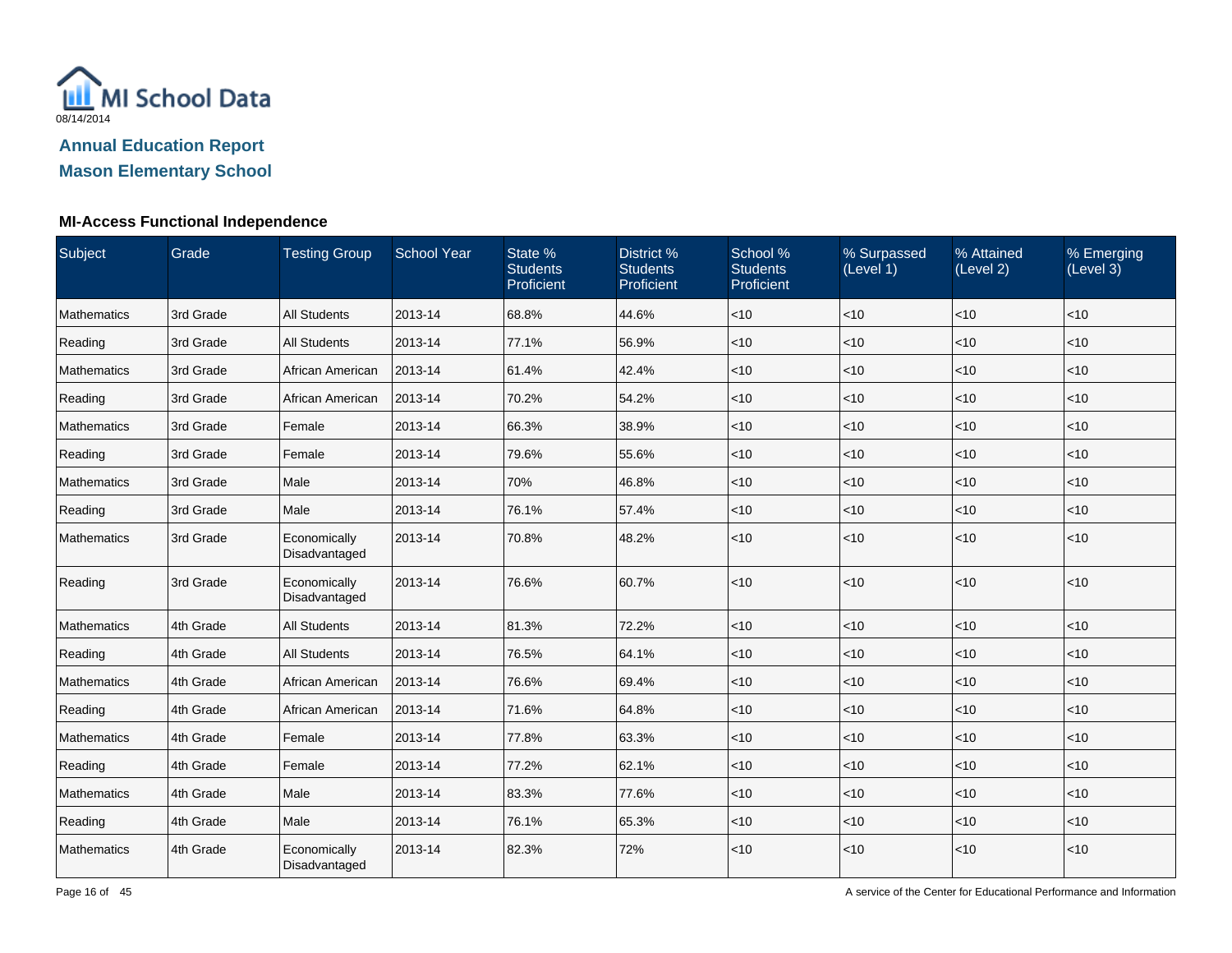

# **Mason Elementary School**

| Subject     | Grade     | <b>Testing Group</b>          | <b>School Year</b> | State %<br><b>Students</b><br>Proficient | District %<br><b>Students</b><br>Proficient | School %<br><b>Students</b><br>Proficient | % Surpassed<br>(Level 1) | % Attained<br>(Level 2) | % Emerging<br>(Level 3) |
|-------------|-----------|-------------------------------|--------------------|------------------------------------------|---------------------------------------------|-------------------------------------------|--------------------------|-------------------------|-------------------------|
| Reading     | 4th Grade | Economically<br>Disadvantaged | 2013-14            | 75.1%                                    | 64.9%                                       | < 10                                      | $ $ < 10                 | $ $ < 10                | <10                     |
| Mathematics | 5th Grade | <b>All Students</b>           | 2012-13            | 68.4%                                    | 46.3%                                       | < 10                                      | $ $ < 10                 | $\vert$ < 10            | < 10                    |
| Mathematics | 5th Grade | <b>All Students</b>           | 2013-14            | 64.9%                                    | 44.6%                                       | < 10                                      | $<$ 10                   | $ $ < 10                | < 10                    |
| Reading     | 5th Grade | <b>All Students</b>           | 2012-13            | 79.7%                                    | 74.7%                                       | $<$ 10                                    | < 10                     | $\vert$ < 10            | $<$ 10                  |
| Reading     | 5th Grade | <b>All Students</b>           | 2013-14            | 73.9%                                    | 61.9%                                       | $<$ 10                                    | < 10                     | $ $ < 10                | $<10$                   |
| Science     | 5th Grade | <b>All Students</b>           | 2012-13            | 50.5%                                    | 39.8%                                       | $<$ 10                                    | $<$ 10                   | $\vert$ < 10            | < 10                    |
| Science     | 5th Grade | <b>All Students</b>           | 2013-14            | 47.4%                                    | 37.1%                                       | < 10                                      | $<$ 10                   | $ $ < 10                | <10                     |
| Mathematics | 5th Grade | African American              | 2012-13            | 63.6%                                    | 44.6%                                       | < 10                                      | < 10                     | $\vert$ < 10            | < 10                    |
| Mathematics | 5th Grade | African American              | 2013-14            | 59.2%                                    | 46.2%                                       | $<$ 10                                    | $ $ < 10                 | $\vert$ < 10            | < 10                    |
| Reading     | 5th Grade | African American              | 2012-13            | 74.4%                                    | 75%                                         | $<$ 10                                    | $<$ 10                   | $ $ < 10                | $<$ 10                  |
| Reading     | 5th Grade | African American              | 2013-14            | 70.9%                                    | 62%                                         | $<$ 10                                    | $<$ 10                   | $\vert$ < 10            | <10                     |
| Science     | 5th Grade | African American              | 2012-13            | 41.6%                                    | 39.8%                                       | < 10                                      | $ $ < 10                 | $ $ < 10                | < 10                    |
| Science     | 5th Grade | African American              | 2013-14            | 38.9%                                    | 38.8%                                       | $<10$                                     | $ $ < 10                 | $\vert$ < 10            | < 10                    |
| Mathematics | 5th Grade | Female                        | 2012-13            | 65.1%                                    | 39.3%                                       | $<$ 10                                    | $<$ 10                   | $ $ < 10                | $<$ 10                  |
| Mathematics | 5th Grade | Female                        | 2013-14            | 62.1%                                    | 53.3%                                       | < 10                                      | $<$ 10                   | $\vert$ < 10            | < 10                    |
| Reading     | 5th Grade | Female                        | 2012-13            | 80.8%                                    | 89.3%                                       | < 10                                      | $ $ < 10                 | $ $ < 10                | < 10                    |
| Reading     | 5th Grade | Female                        | 2013-14            | 75.3%                                    | 73.3%                                       | $<$ 10                                    | $<$ 10                   | $ $ < 10                | < 10                    |
| Science     | 5th Grade | Female                        | 2012-13            | 44.4%                                    | 40.5%                                       | $<$ 10                                    | < 10                     | $\vert$ < 10            | $<$ 10                  |
| Science     | 5th Grade | Female                        | 2013-14            | 45.4%                                    | 35%                                         | < 10                                      | $<$ 10                   | $ $ < 10                | $<10$                   |
| Mathematics | 5th Grade | Male                          | 2012-13            | 70.2%                                    | 49.3%                                       | $<$ 10                                    | $<$ 10                   | $\vert$ < 10            | $<$ 10                  |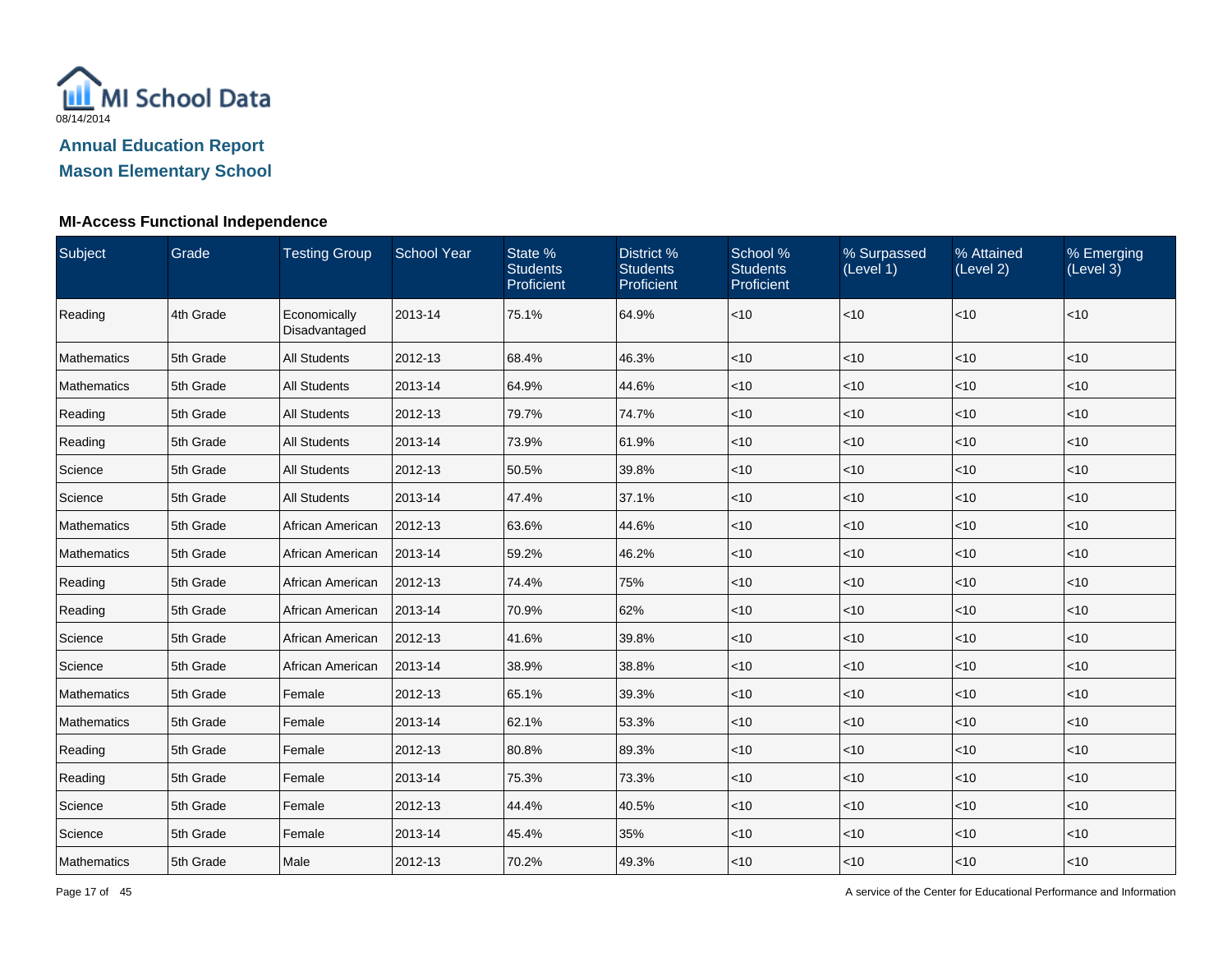

# **Mason Elementary School**

| Subject                  | Grade     | <b>Testing Group</b>          | <b>School Year</b> | State %<br><b>Students</b><br>Proficient | District %<br><b>Students</b><br>Proficient | School %<br><b>Students</b><br>Proficient | % Surpassed<br>(Level 1) | % Attained<br>(Level 2) | % Emerging<br>(Level 3)                                                      |
|--------------------------|-----------|-------------------------------|--------------------|------------------------------------------|---------------------------------------------|-------------------------------------------|--------------------------|-------------------------|------------------------------------------------------------------------------|
| Mathematics              | 5th Grade | Male                          | 2013-14            | 66.4%                                    | 39.6%                                       | < 10                                      | $<$ 10                   | < 10                    | < 10                                                                         |
| Reading                  | 5th Grade | Male                          | 2012-13            | 79.1%                                    | 68.7%                                       | < 10                                      | < 10                     | < 10                    | $<$ 10                                                                       |
| Reading                  | 5th Grade | Male                          | 2013-14            | 73.1%                                    | 55.6%                                       | < 10                                      | $<$ 10                   | <10                     | < 10                                                                         |
| Science                  | 5th Grade | Male                          | 2012-13            | 53.6%                                    | 39.5%                                       | < 10                                      | < 10                     | < 10                    | < 10                                                                         |
| Science                  | 5th Grade | Male                          | 2013-14            | 48.4%                                    | 38.2%                                       | $<$ 10                                    | $<$ 10                   | < 10                    | $<$ 10                                                                       |
| <b>Mathematics</b>       | 5th Grade | Economically<br>Disadvantaged | 2012-13            | 69.2%                                    | 45%                                         | < 10                                      | $<$ 10                   | <10                     | < 10                                                                         |
| <b>Mathematics</b>       | 5th Grade | Economically<br>Disadvantaged | 2013-14            | 66%                                      | 45.8%                                       | <10                                       | $<$ 10                   | <10                     | $<10$                                                                        |
| Reading                  | 5th Grade | Economically<br>Disadvantaged | 2012-13            | 78.9%                                    | 73.8%                                       | < 10                                      | < 10                     | < 10                    | < 10                                                                         |
| Reading                  | 5th Grade | Economically<br>Disadvantaged | 2013-14            | 73.8%                                    | 64.4%                                       | <10                                       | $<$ 10                   | <10                     | < 10                                                                         |
| Science                  | 5th Grade | Economically<br>Disadvantaged | 2012-13            | 51.1%                                    | 39.4%                                       | < 10                                      | $<10$                    | < 10                    | < 10                                                                         |
| Science                  | 5th Grade | Economically<br>Disadvantaged | 2013-14            | 47.9%                                    | 38.1%                                       | < 10                                      | < 10                     | < 10                    | $<10$                                                                        |
| Mathematics              | 6th Grade | <b>All Students</b>           | 2012-13            | 76.1%                                    | 71.8%                                       | <10                                       | $<10$                    | <10                     | < 10                                                                         |
| Mathematics              | 6th Grade | <b>All Students</b>           | 2013-14            | 73.8%                                    | 54.5%                                       | $<$ 10                                    | $<$ 10                   | $<$ 10                  | $<$ 10                                                                       |
| Reading                  | 6th Grade | <b>All Students</b>           | 2012-13            | 86.5%                                    | 80%                                         | $<$ 10                                    | $<$ 10                   | < 10                    | $<$ 10                                                                       |
| Reading                  | 6th Grade | All Students                  | 2013-14            | 86.8%                                    | 83%                                         | < 10                                      | $<$ 10                   | < 10                    | < 10                                                                         |
| <b>Mathematics</b>       | 6th Grade | African American              | 2012-13            | 74.8%                                    | 71.1%                                       | <10                                       | $<$ 10                   | <10                     | < 10                                                                         |
| Mathematics              | 6th Grade | African American              | 2013-14            | 69.7%                                    | 54.1%                                       | <10                                       | $<$ 10                   | <10                     | < 10                                                                         |
| Reading<br>Page 18 of 45 | 6th Grade | African American              | 2012-13            | 82.6%                                    | 79.8%                                       | < 10                                      |                          |                         | <10<br>  A service of the Center for Educational Performance and Information |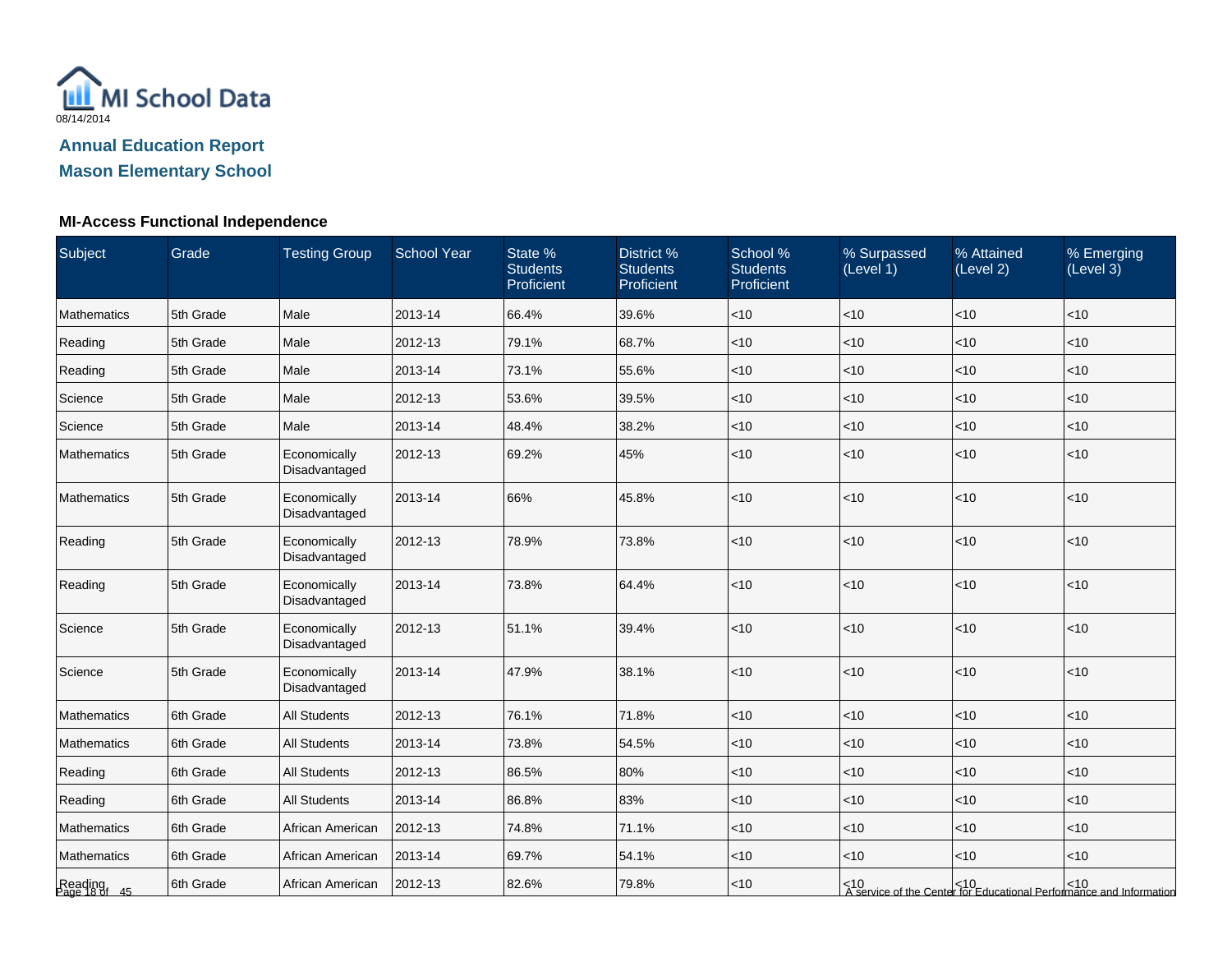

# **Mason Elementary School**

| Subject                      | Grade     | <b>Testing Group</b>          | <b>School Year</b> | State %<br><b>Students</b><br>Proficient | District %<br><b>Students</b><br>Proficient | School %<br><b>Students</b><br>Proficient | % Surpassed<br>(Level 1) | % Attained<br>(Level 2) | % Emerging<br>(Level 3)                                                       |
|------------------------------|-----------|-------------------------------|--------------------|------------------------------------------|---------------------------------------------|-------------------------------------------|--------------------------|-------------------------|-------------------------------------------------------------------------------|
| Reading                      | 6th Grade | African American              | 2013-14            | 88.4%                                    | 83.3%                                       | $<10$                                     | < 10                     | $<10$                   | <10                                                                           |
| <b>Mathematics</b>           | 6th Grade | Female                        | 2012-13            | 73.4%                                    | 60.5%                                       | $<10$                                     | $<$ 10                   | < 10                    | $<$ 10                                                                        |
| <b>Mathematics</b>           | 6th Grade | Female                        | 2013-14            | 72%                                      | 42.9%                                       | $<10$                                     | $<$ 10                   | $<10$                   | <10                                                                           |
| Reading                      | 6th Grade | Female                        | 2012-13            | 88.5%                                    | 69.8%                                       | $<10$                                     | $<$ 10                   | < 10                    | < 10                                                                          |
| Reading                      | 6th Grade | Female                        | 2013-14            | 88.3%                                    | 90.9%                                       | $<$ 10                                    | $<$ 10                   | $<$ 10                  | $<$ 10                                                                        |
| <b>Mathematics</b>           | 6th Grade | Male                          | 2012-13            | 77.5%                                    | 80%                                         | $<10$                                     | $<$ 10                   | $<$ 10                  | <10                                                                           |
| Mathematics                  | 6th Grade | Male                          | 2013-14            | 74.9%                                    | 60.6%                                       | $<10$                                     | $<$ 10                   | < 10                    | $<$ 10                                                                        |
| Reading                      | 6th Grade | Male                          | 2012-13            | 85.4%                                    | 87.1%                                       | <10                                       | <10                      | $<10$                   | <10                                                                           |
| Reading                      | 6th Grade | Male                          | 2013-14            | 86%                                      | 79.1%                                       | $<10$                                     | $<$ 10                   | $<10$                   | <10                                                                           |
| Mathematics                  | 6th Grade | Economically<br>Disadvantaged | 2012-13            | 76.7%                                    | 72.1%                                       | $<10$                                     | $<$ 10                   | < 10                    | $<$ 10                                                                        |
| Mathematics                  | 6th Grade | Economically<br>Disadvantaged | 2013-14            | 75.1%                                    | 54%                                         | $<10$                                     | $<$ 10                   | < 10                    | <10                                                                           |
| Reading                      | 6th Grade | Economically<br>Disadvantaged | 2012-13            | 86.4%                                    | 81.8%                                       | $<10$                                     | $<$ 10                   | < 10                    | <10                                                                           |
| Reading                      | 6th Grade | Economically<br>Disadvantaged | 2013-14            | 86.6%                                    | 82.6%                                       | $<10$                                     | <10                      | < 10                    | <10                                                                           |
| Mathematics                  | 7th Grade | <b>All Students</b>           | 2012-13            | 63.1%                                    | 38.7%                                       | 20%                                       | $0\%$                    | 20%                     | 80%                                                                           |
| <b>Mathematics</b>           | 7th Grade | All Students                  | 2013-14            | 64.5%                                    | 40.4%                                       | $<10$                                     | $<$ 10                   | < 10                    | $<$ 10                                                                        |
| Reading                      | 7th Grade | <b>All Students</b>           | 2012-13            | 89.2%                                    | 74.3%                                       | $<$ 10                                    | $<$ 10                   | < 10                    | $<$ 10                                                                        |
| Reading                      | 7th Grade | <b>All Students</b>           | 2013-14            | 87.5%                                    | 83.7%                                       | < 10                                      | $<$ 10                   | $<$ 10                  | <10                                                                           |
| Mathematics                  | 7th Grade | African American              | 2012-13            | 53.5%                                    | 38.7%                                       | 20%                                       | $0\%$                    | 20%                     | 80%                                                                           |
| Mathematics<br>Page 19 of 45 | 7th Grade | African American              | 2013-14            | 57.6%                                    | 39.4%                                       | $<10$                                     | $<$ 10                   | < 10                    | $<$ 10<br>A service of the Center for Educational Performance and Information |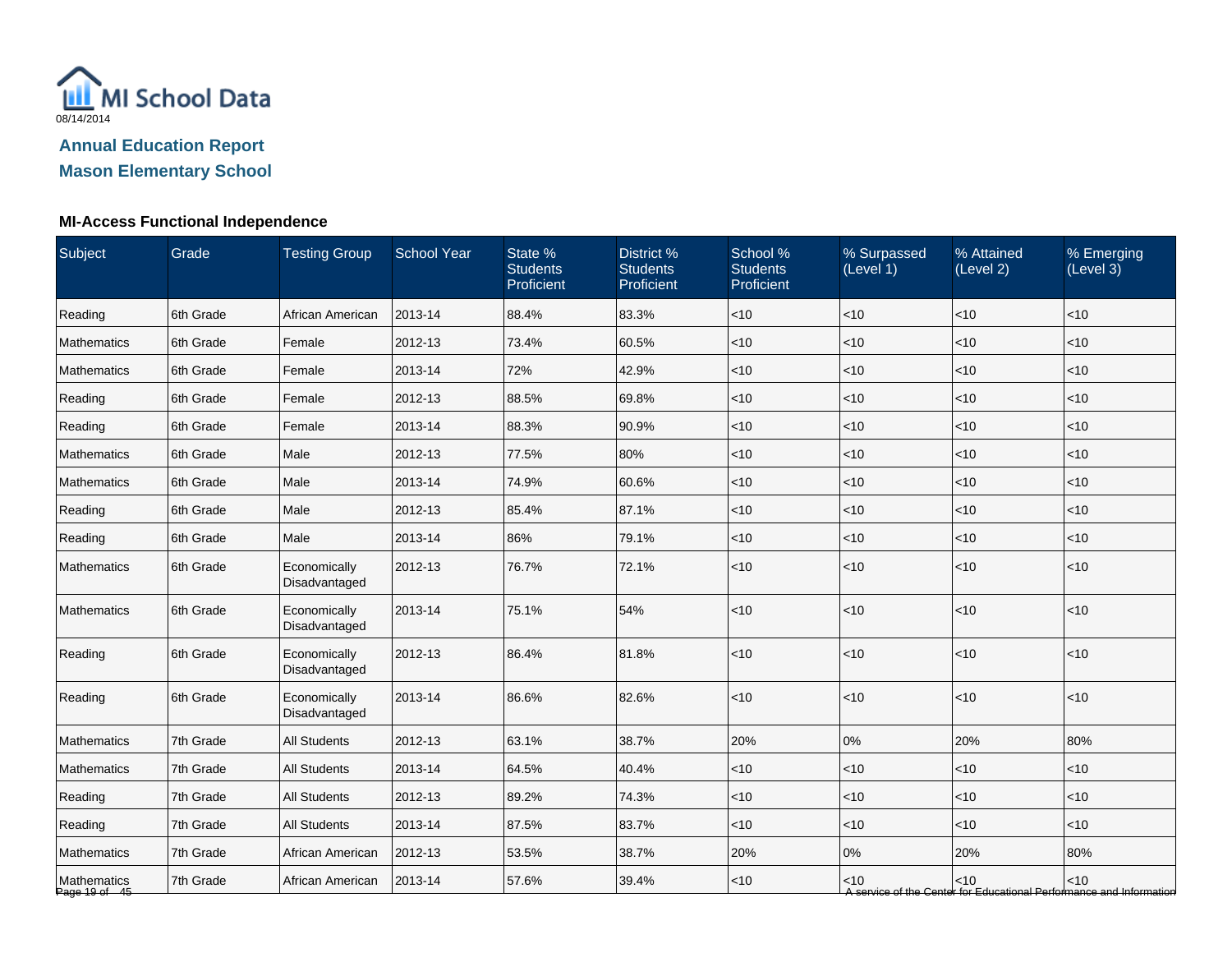

| Subject                      | Grade     | <b>Testing Group</b>          | <b>School Year</b> | State %<br><b>Students</b><br>Proficient | District %<br><b>Students</b><br>Proficient | School %<br><b>Students</b><br>Proficient | % Surpassed<br>(Level 1) | % Attained<br>(Level 2) | % Emerging<br>(Level 3)                                                       |
|------------------------------|-----------|-------------------------------|--------------------|------------------------------------------|---------------------------------------------|-------------------------------------------|--------------------------|-------------------------|-------------------------------------------------------------------------------|
| Reading                      | 7th Grade | African American              | 2012-13            | 85.6%                                    | 73.8%                                       | < 10                                      | < 10                     | < 10                    | < 10                                                                          |
| Reading                      | 7th Grade | African American              | 2013-14            | 88.2%                                    | 82.8%                                       | $<$ 10                                    | <10                      | < 10                    | < 10                                                                          |
| Mathematics                  | 7th Grade | Female                        | 2013-14            | 62.8%                                    | 43.2%                                       | $<$ 10                                    | < 10                     | < 10                    | $<$ 10                                                                        |
| Reading                      | 7th Grade | Female                        | 2013-14            | 90.5%                                    | 86%                                         | $<$ 10                                    | < 10                     | < 10                    | < 10                                                                          |
| Mathematics                  | 7th Grade | Male                          | 2012-13            | 66.8%                                    | 36.8%                                       | 20%                                       | 0%                       | 20%                     | 80%                                                                           |
| Mathematics                  | 7th Grade | Male                          | 2013-14            | 65.5%                                    | 38.3%                                       | $<$ 10                                    | $<$ 10                   | < 10                    | $<$ 10                                                                        |
| Reading                      | 7th Grade | Male                          | 2012-13            | 89.3%                                    | 72.1%                                       | $<$ 10                                    | <10                      | < 10                    | < 10                                                                          |
| Reading                      | 7th Grade | Male                          | 2013-14            | 86%                                      | 82%                                         | $<$ 10                                    | $<$ 10                   | <10                     | < 10                                                                          |
| Mathematics                  | 7th Grade | Economically<br>Disadvantaged | 2012-13            | 64.7%                                    | 38.9%                                       | $<$ 10                                    | < 10                     | <10                     | < 10                                                                          |
| Mathematics                  | 7th Grade | Economically<br>Disadvantaged | 2013-14            | 65.7%                                    | 39.8%                                       | $<$ 10                                    | <10                      | <10                     | $<10$                                                                         |
| Reading                      | 7th Grade | Economically<br>Disadvantaged | 2012-13            | 88.8%                                    | 74.5%                                       | $<$ 10                                    | <10                      | <10                     | < 10                                                                          |
| Reading                      | 7th Grade | Economically<br>Disadvantaged | 2013-14            | 88.5%                                    | 84.9%                                       | $<$ 10                                    | $<$ 10                   | <10                     | $<10$                                                                         |
| Mathematics                  | 8th Grade | <b>All Students</b>           | 2012-13            | 73.5%                                    | 59%                                         | $<$ 10                                    | <10                      | <10                     | <10                                                                           |
| Mathematics                  | 8th Grade | <b>All Students</b>           | 2013-14            | 75.9%                                    | 58.8%                                       | $<$ 10                                    | $<$ 10                   | < 10                    | $<10$                                                                         |
| Reading                      | 8th Grade | <b>All Students</b>           | 2012-13            | 92.8%                                    | 89.1%                                       | $<$ 10                                    | $<$ 10                   | < 10                    | $<$ 10                                                                        |
| Reading                      | 8th Grade | <b>All Students</b>           | 2013-14            | 90.9%                                    | 75%                                         | $<$ 10                                    | $<$ 10                   | < 10                    | $<$ 10                                                                        |
| Science                      | 8th Grade | <b>All Students</b>           | 2012-13            | 46.9%                                    | 27.8%                                       | $<$ 10                                    | $<$ 10                   | $<$ 10                  | $<$ 10                                                                        |
| Science                      | 8th Grade | <b>All Students</b>           | 2013-14            | 53.7%                                    | 36.9%                                       | $<$ 10                                    | <10                      | < 10                    | < 10                                                                          |
| Mathematics<br>Page 20 of 45 | 8th Grade | African American              | 2012-13            | 66.6%                                    | 58.2%                                       | $<$ 10                                    | $<$ 10                   | < 10                    | $<$ 10<br>A service of the Center for Educational Performance and Information |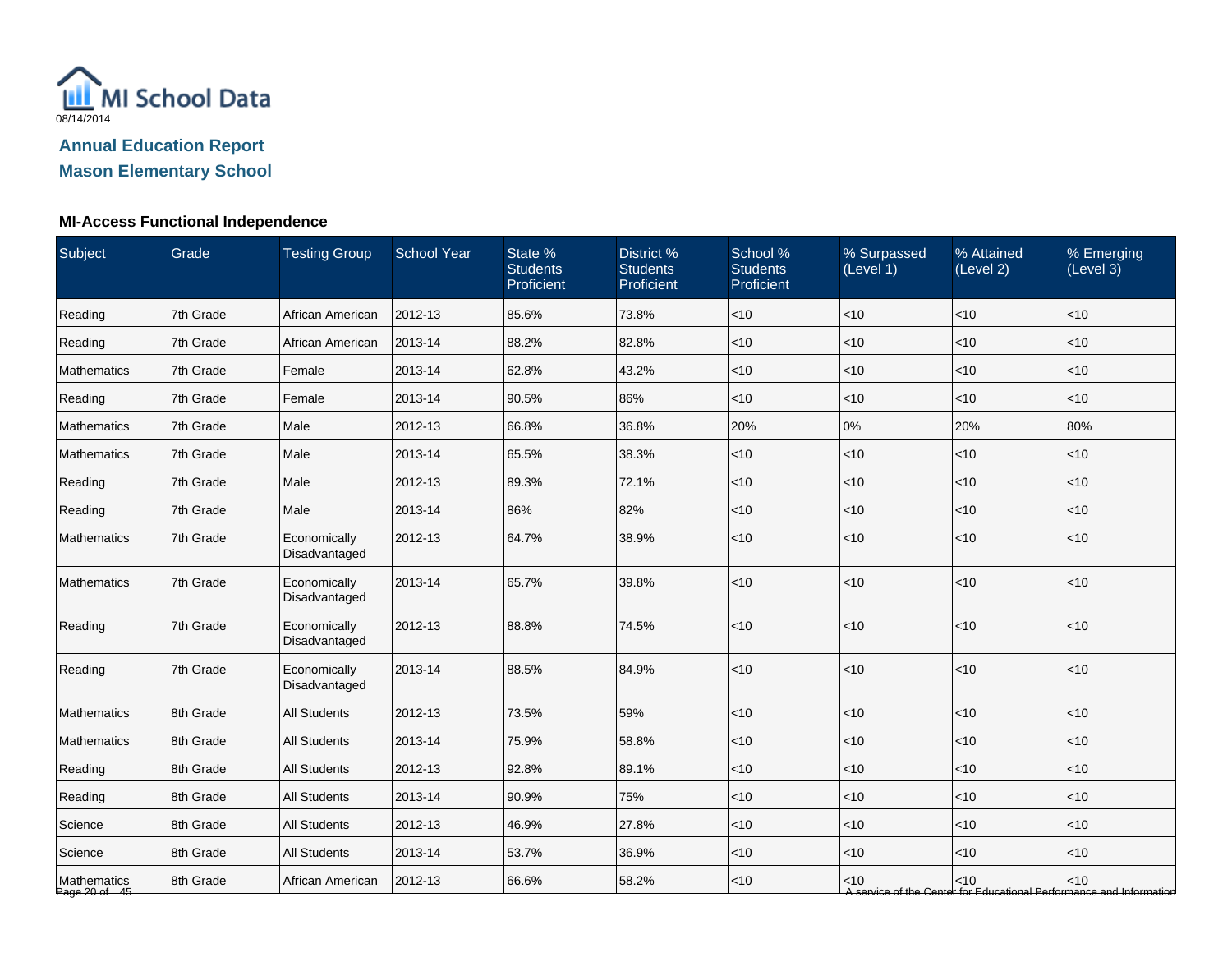

| Subject     | Grade     | <b>Testing Group</b>          | <b>School Year</b> | State %<br><b>Students</b><br>Proficient | District %<br><b>Students</b><br>Proficient | School %<br><b>Students</b><br>Proficient | % Surpassed<br>(Level 1) | % Attained<br>(Level 2) | % Emerging<br>(Level 3) |
|-------------|-----------|-------------------------------|--------------------|------------------------------------------|---------------------------------------------|-------------------------------------------|--------------------------|-------------------------|-------------------------|
| Mathematics | 8th Grade | African American              | 2013-14            | 67.6%                                    | 58.5%                                       | $<$ 10                                    | < 10                     | <10                     | $<$ 10                  |
| Reading     | 8th Grade | African American              | 2012-13            | 91.6%                                    | 88.9%                                       | $<$ 10                                    | $<$ 10                   | < 10                    | < 10                    |
| Reading     | 8th Grade | African American              | 2013-14            | 85.8%                                    | 74.6%                                       | $<$ 10                                    | $<$ 10                   | < 10                    | < 10                    |
| Science     | 8th Grade | African American              | 2012-13            | 34.1%                                    | 26.4%                                       | $<$ 10                                    | $<$ 10                   | < 10                    | < 10                    |
| Science     | 8th Grade | African American              | 2013-14            | 39.6%                                    | 34.9%                                       | $<$ 10                                    | < 10                     | < 10                    | $<$ 10                  |
| Mathematics | 8th Grade | Female                        | 2012-13            | 68.1%                                    | 60.6%                                       | $<$ 10                                    | $<$ 10                   | < 10                    | < 10                    |
| Mathematics | 8th Grade | Female                        | 2013-14            | 72.2%                                    | 51.8%                                       | $<$ 10                                    | $<$ 10                   | $<$ 10                  | $<$ 10                  |
| Reading     | 8th Grade | Female                        | 2012-13            | 93.4%                                    | 93.9%                                       | $<$ 10                                    | < 10                     | < 10                    | < 10                    |
| Reading     | 8th Grade | Female                        | 2013-14            | 92.4%                                    | 77.2%                                       | $<$ 10                                    | $<$ 10                   | < 10                    | < 10                    |
| Science     | 8th Grade | Female                        | 2012-13            | 44.5%                                    | 31.4%                                       | $<$ 10                                    | $<$ 10                   | $<$ 10                  | < 10                    |
| Science     | 8th Grade | Female                        | 2013-14            | 48.7%                                    | 30.2%                                       | $<$ 10                                    | <10                      | < 10                    | < 10                    |
| Mathematics | 8th Grade | Male                          | 2012-13            | 76.6%                                    | 58.2%                                       | $<$ 10                                    | $<$ 10                   | < 10                    | $<$ 10                  |
| Mathematics | 8th Grade | Male                          | 2013-14            | 78%                                      | 63.7%                                       | $<$ 10                                    | $<$ 10                   | < 10                    | $<$ 10                  |
| Reading     | 8th Grade | Male                          | 2012-13            | 92.5%                                    | 86.8%                                       | $<$ 10                                    | < 10                     | < 10                    | < 10                    |
| Reading     | 8th Grade | Male                          | 2013-14            | 90.1%                                    | 73.4%                                       | $<$ 10                                    | $<$ 10                   | < 10                    | $<$ 10                  |
| Science     | 8th Grade | Male                          | 2012-13            | 48.3%                                    | 26%                                         | $<$ 10                                    | $<$ 10                   | < 10                    | < 10                    |
| Science     | 8th Grade | Male                          | 2013-14            | 56.5%                                    | 41.2%                                       | $<$ 10                                    | $<$ 10                   | < 10                    | < 10                    |
| Mathematics | 8th Grade | Economically<br>Disadvantaged | 2012-13            | 75.3%                                    | 64.9%                                       | $<$ 10                                    | < 10                     | < 10                    | $<$ 10                  |
| Mathematics | 8th Grade | Economically<br>Disadvantaged | 2013-14            | 77.1%                                    | 58.9%                                       | < 10                                      | $<$ 10                   | < 10                    | < 10                    |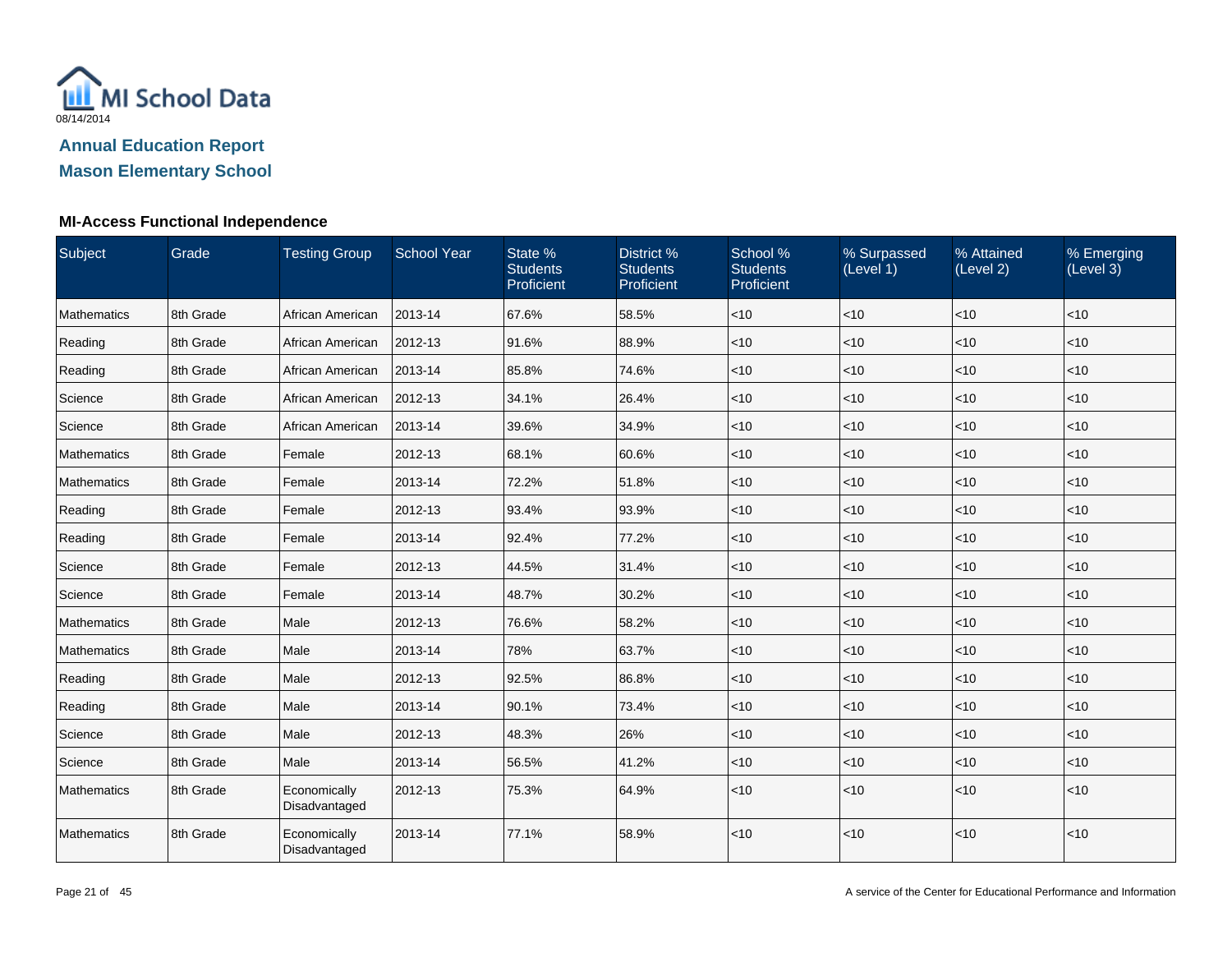

**Mason Elementary School**

| Subject | Grade     | <b>Testing Group</b>          | School Year | State %<br><b>Students</b><br>Proficient | District %<br><b>Students</b><br>Proficient | School %<br><b>Students</b><br>Proficient | % Surpassed<br>(Level 1) | % Attained<br>(Level 2) | % Emerging<br>(Level 3) |
|---------|-----------|-------------------------------|-------------|------------------------------------------|---------------------------------------------|-------------------------------------------|--------------------------|-------------------------|-------------------------|
| Reading | 8th Grade | Economically<br>Disadvantaged | 2012-13     | 92.9%                                    | 88%                                         | $ $ < 10                                  | < 10                     | $\mathsf{I}$ <10        | $\leq 10$               |
| Reading | 8th Grade | Economically<br>Disadvantaged | 2013-14     | 90.6%                                    | 74.2%                                       | $ $ < 10                                  | < 10                     | $\mathsf{I}$ <10        | $\leq 10$               |
| Science | 8th Grade | Economically<br>Disadvantaged | 2012-13     | 48.9%                                    | 29.1%                                       | $ $ < 10                                  | < 10                     | $\mathsf{I}$ <10        | $\leq 10$               |
| Science | 8th Grade | Economically<br>Disadvantaged | 2013-14     | 54.3%                                    | 36.8%                                       | $ $ < 10                                  | < 10                     | $\mathsf{I}$ <10        | $\leq 10$               |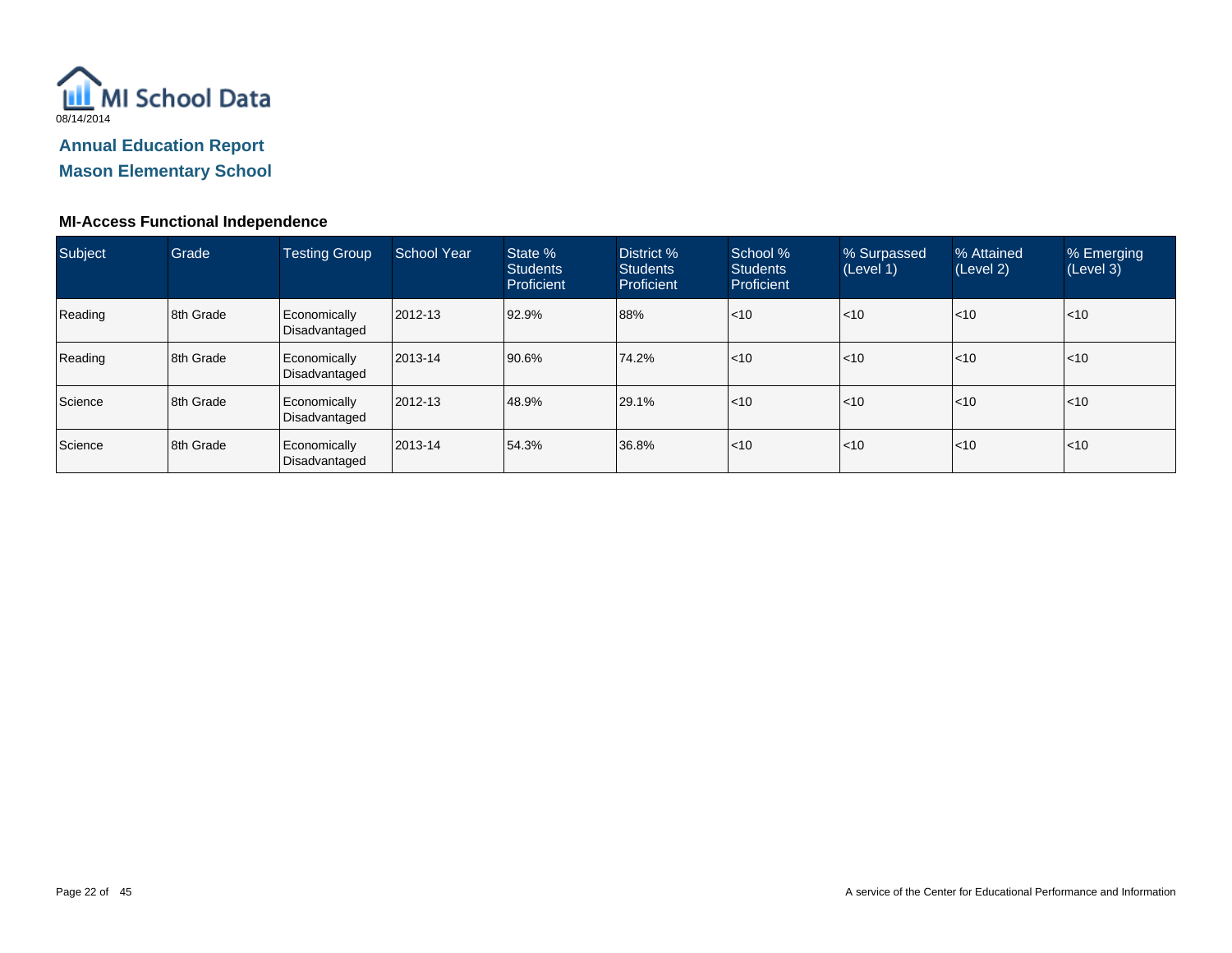

# **Mason Elementary School**

# **MI-Access Supported Independence**

| Subject                      | Grade     | <b>Testing Group</b>          | <b>School Year</b> | State %<br><b>Students</b><br>Proficient | District %<br><b>Students</b><br>Proficient | School %<br><b>Students</b><br>Proficient | % Surpassed<br>(Level 1) | % Attained<br>(Level 2) | % Emerging<br>(Level 3)                                                     |
|------------------------------|-----------|-------------------------------|--------------------|------------------------------------------|---------------------------------------------|-------------------------------------------|--------------------------|-------------------------|-----------------------------------------------------------------------------|
| Mathematics                  | 3rd Grade | <b>All Students</b>           | 2012-13            | 90.3%                                    | 88.9%                                       | $ $ < 10                                  | <10                      | < 10                    | $<$ 10                                                                      |
| <b>ELA</b>                   | 3rd Grade | <b>All Students</b>           | 2012-13            | 87.8%                                    | 91.9%                                       | $<10$                                     | <10                      | < 10                    | <10                                                                         |
| <b>Mathematics</b>           | 3rd Grade | African American              | 2012-13            | 88.7%                                    | 88.2%                                       | <10                                       | <10                      | $<10$                   | < 10                                                                        |
| <b>ELA</b>                   | 3rd Grade | African American              | 2012-13            | 85.6%                                    | 91.2%                                       | $ $ < 10                                  | <10                      | < 10                    | < 10                                                                        |
| Mathematics                  | 3rd Grade | Female                        | 2012-13            | 88.3%                                    | 100%                                        | $<$ 10                                    | $<$ 10                   | $<$ 10                  | $<$ 10                                                                      |
| <b>ELA</b>                   | 3rd Grade | Female                        | 2012-13            | 88.3%                                    | 90%                                         | < 10                                      | $<$ 10                   | $<$ 10                  | $<$ 10                                                                      |
| Mathematics                  | 3rd Grade | Male                          | 2012-13            | 91.4%                                    | 84.6%                                       | $ $ < 10                                  | <10                      | $<10$                   | < 10                                                                        |
| <b>ELA</b>                   | 3rd Grade | Male                          | 2012-13            | 87.5%                                    | 92.6%                                       | $<10$                                     | <10                      | $<10$                   | $<10$                                                                       |
| Mathematics                  | 3rd Grade | Economically<br>Disadvantaged | 2012-13            | 89.8%                                    | 87.5%                                       | < 10                                      | <10                      | <10                     | < 10                                                                        |
| <b>ELA</b>                   | 3rd Grade | Economically<br>Disadvantaged | 2012-13            | 88.8%                                    | 90.6%                                       | $<10$                                     | <10                      | < 10                    | <10                                                                         |
| Mathematics                  | 4th Grade | <b>All Students</b>           | 2012-13            | 89.1%                                    | 86.5%                                       | <10                                       | <10                      | $<10$                   | <10                                                                         |
| Mathematics                  | 4th Grade | <b>All Students</b>           | 2013-14            | 87.1%                                    | 86.5%                                       | $<$ 10                                    | $<$ 10                   | < 10                    | < 10                                                                        |
| <b>ELA</b>                   | 4th Grade | <b>All Students</b>           | 2012-13            | 82.5%                                    | 78.4%                                       | $<$ 10                                    | $<$ 10                   | < 10                    | $<$ 10                                                                      |
| <b>ELA</b>                   | 4th Grade | <b>All Students</b>           | 2013-14            | 80%                                      | 83.8%                                       | $<$ 10                                    | $<$ 10                   | < 10                    | $<$ 10                                                                      |
| Mathematics                  | 4th Grade | African American              | 2012-13            | 89.8%                                    | 85.3%                                       | $ $ < 10                                  | $<$ 10                   | < 10                    | < 10                                                                        |
| Mathematics                  | 4th Grade | African American              | 2013-14            | 86.2%                                    | 88.6%                                       | $<10$                                     | <10                      | < 10                    | <10                                                                         |
| <b>ELA</b>                   | 4th Grade | African American              | 2012-13            | 83.9%                                    | 79.4%                                       | $<$ 10                                    | $<$ 10                   | < 10                    | < 10                                                                        |
| <b>ELA</b>                   | 4th Grade | African American              | 2013-14            | 79.7%                                    | 85.7%                                       | < 10                                      | $<$ 10                   | < 10                    | < 10                                                                        |
| Mathematics                  | 4th Grade | Female                        | 2012-13            | 90.4%                                    | $<$ 10                                      | $<$ 10                                    | <10                      | $<$ 10                  | $<$ 10                                                                      |
| Mathematics<br>Page 23 of 45 | 4th Grade | Female                        | 2013-14            | 85.8%                                    | < 10                                        | < 10                                      | <10                      | $<10$                   | < 10<br>A service of the Center for Educational Performance and Information |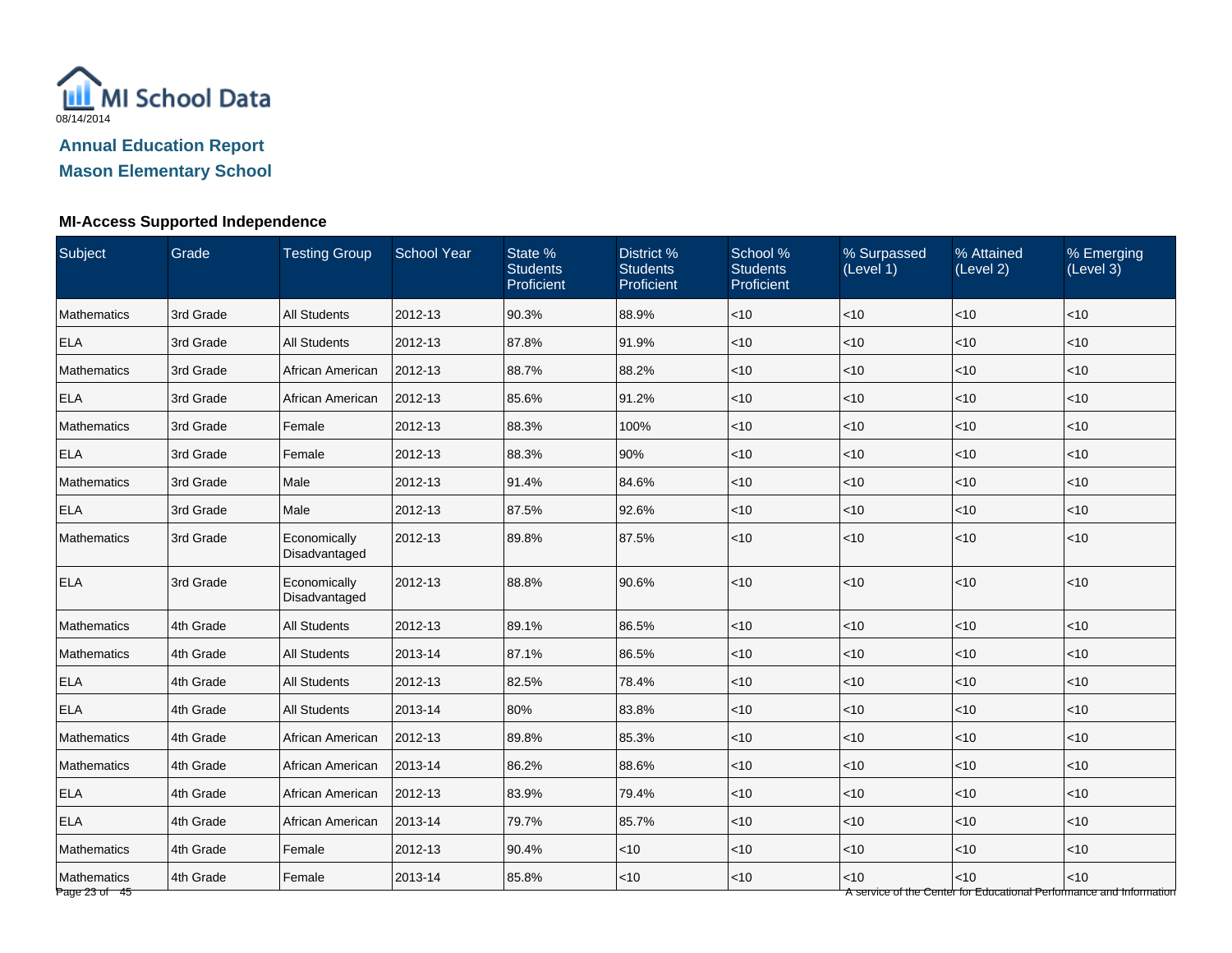

**Mason Elementary School**

### **MI-Access Supported Independence**

| Subject                       | Grade     | <b>Testing Group</b>          | <b>School Year</b> | State %<br><b>Students</b><br>Proficient | District %<br><b>Students</b><br>Proficient | School %<br><b>Students</b><br>Proficient | % Surpassed<br>(Level 1) | % Attained<br>(Level 2)                                                      | % Emerging<br>(Level 3) |
|-------------------------------|-----------|-------------------------------|--------------------|------------------------------------------|---------------------------------------------|-------------------------------------------|--------------------------|------------------------------------------------------------------------------|-------------------------|
| <b>ELA</b>                    | 4th Grade | Female                        | 2012-13            | 87.8%                                    | $<$ 10                                      | < 10                                      | $<$ 10                   | < 10                                                                         | $<$ 10                  |
| <b>ELA</b>                    | 4th Grade | Female                        | 2013-14            | 80.9%                                    | $<$ 10                                      | < 10                                      | < 10                     | < 10                                                                         | < 10                    |
| <b>Mathematics</b>            | 4th Grade | Male                          | 2013-14            | 87.7%                                    | 90%                                         | $<10$                                     | <10                      | $<10$                                                                        | $<10$                   |
| <b>ELA</b>                    | 4th Grade | Male                          | 2013-14            | 79.5%                                    | 90%                                         | < 10                                      | < 10                     | < 10                                                                         | < 10                    |
| <b>Mathematics</b>            | 4th Grade | Economically<br>Disadvantaged | 2013-14            | 89.1%                                    | 85.7%                                       | < 10                                      | $<$ 10                   | < 10                                                                         | < 10                    |
| <b>ELA</b>                    | 4th Grade | Economically<br>Disadvantaged | 2013-14            | 81%                                      | 82.9%                                       | < 10                                      | <10                      | < 10                                                                         | < 10                    |
| <b>Mathematics</b>            | 5th Grade | <b>All Students</b>           | 2012-13            | 88.3%                                    | 88.6%                                       | < 10                                      | <10                      | < 10                                                                         | < 10                    |
| <b>Mathematics</b>            | 5th Grade | <b>All Students</b>           | 2013-14            | 84.9%                                    | 88.2%                                       | < 10                                      | $<$ 10                   | < 10                                                                         | $<$ 10                  |
| <b>ELA</b>                    | 5th Grade | <b>All Students</b>           | 2012-13            | 77.6%                                    | 68.6%                                       | $<10$                                     | $<$ 10                   | < 10                                                                         | < 10                    |
| <b>ELA</b>                    | 5th Grade | <b>All Students</b>           | 2013-14            | 76.2%                                    | 73.5%                                       | < 10                                      | $<$ 10                   | < 10                                                                         | < 10                    |
| Science                       | 5th Grade | <b>All Students</b>           | 2012-13            | 80.8%                                    | 75.9%                                       | < 10                                      | <10                      | < 10                                                                         | < 10                    |
| Science                       | 5th Grade | <b>All Students</b>           | 2013-14            | 81%                                      | 76.5%                                       | < 10                                      | < 10                     | < 10                                                                         | < 10                    |
| <b>Mathematics</b>            | 5th Grade | African American              | 2012-13            | 88%                                      | 87.1%                                       | < 10                                      | <10                      | < 10                                                                         | $<$ 10                  |
| <b>Mathematics</b>            | 5th Grade | African American              | 2013-14            | 86.4%                                    | 86.7%                                       | < 10                                      | $<$ 10                   | < 10                                                                         | < 10                    |
| <b>ELA</b>                    | 5th Grade | African American              | 2012-13            | 76%                                      | 67.7%                                       | < 10                                      | $<$ 10                   | < 10                                                                         | < 10                    |
| <b>ELA</b>                    | 5th Grade | African American              | 2013-14            | 77.5%                                    | 76.7%                                       | < 10                                      | $<$ 10                   | < 10                                                                         | < 10                    |
| Science                       | 5th Grade | African American              | 2012-13            | 79.8%                                    | 73.1%                                       | < 10                                      | < 10                     | < 10                                                                         | < 10                    |
| Science                       | 5th Grade | African American              | 2013-14            | 78.7%                                    | 80%                                         | $<$ 10                                    | $<$ 10                   | < 10                                                                         | $<$ 10                  |
| Mathematics                   | 5th Grade | Female                        | 2013-14            | 85.4%                                    | $<$ 10                                      | < 10                                      | $<$ 10                   | < 10                                                                         | < 10                    |
| <b>ELA</b><br>Page 24 of $45$ | 5th Grade | Female                        | 2013-14            | 80.8%                                    | $<$ 10                                      | < 10                                      | $<$ 10                   | $<10$<br>A service of the Center for Educational Performance and Information | $<10$                   |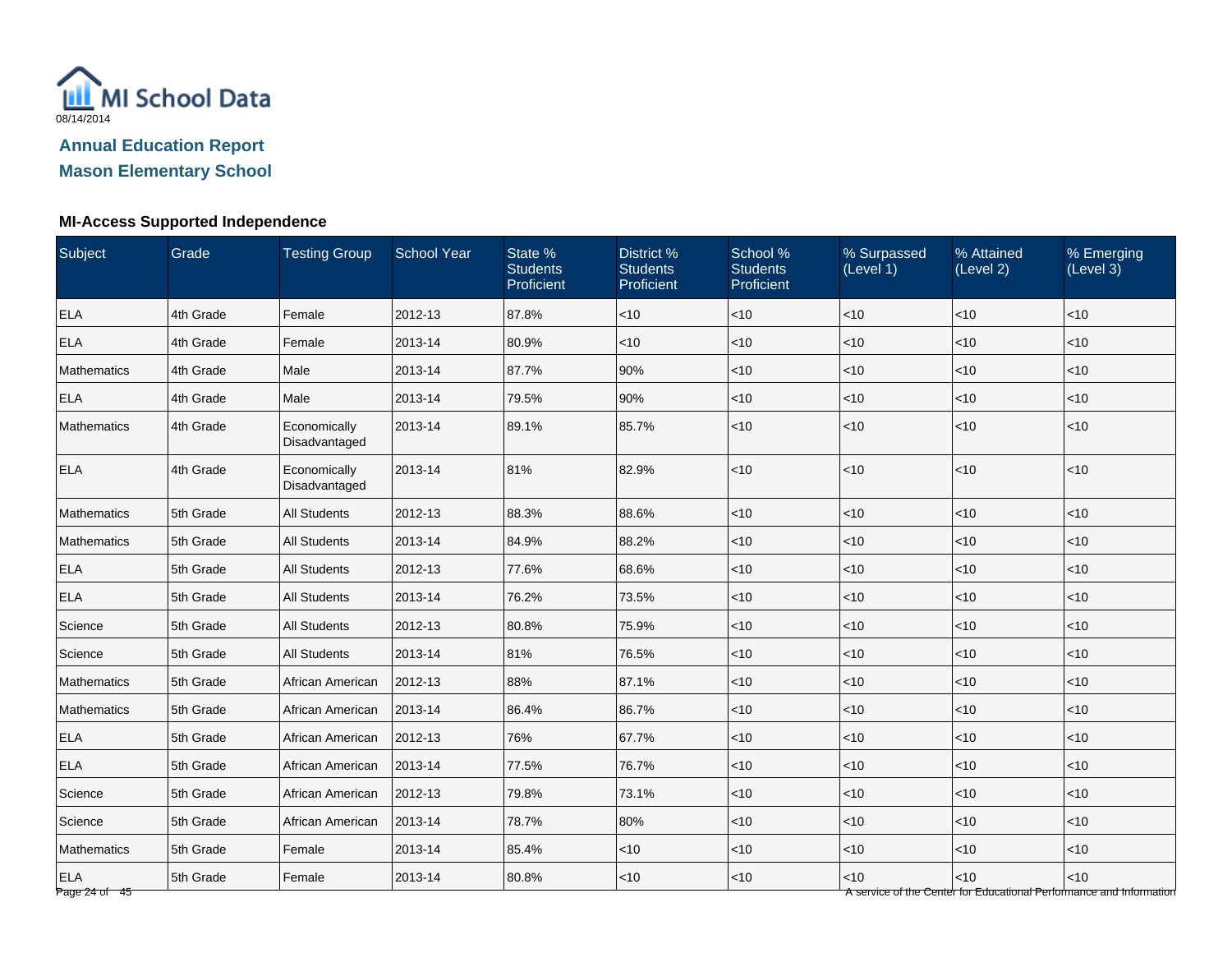

**Mason Elementary School**

### **MI-Access Supported Independence**

| Subject            | Grade     | <b>Testing Group</b><br><b>School Year</b> |         | State %<br><b>Students</b><br>Proficient | District %<br><b>Students</b><br>Proficient | School %<br><b>Students</b><br>Proficient | % Surpassed<br>(Level 1) | % Attained<br>(Level 2) | % Emerging<br>(Level 3) |  |
|--------------------|-----------|--------------------------------------------|---------|------------------------------------------|---------------------------------------------|-------------------------------------------|--------------------------|-------------------------|-------------------------|--|
| Science            | 5th Grade | Female                                     | 2013-14 | 83.7%                                    | $<$ 10                                      | <10                                       | <10                      | <10                     | <10                     |  |
| Mathematics        | 5th Grade | Male                                       | 2012-13 | 89.2%                                    | 92%                                         | $<$ 10                                    | <10                      | < 10                    | < 10                    |  |
| <b>ELA</b>         | 5th Grade | Male                                       | 2012-13 | 76.8%                                    | 76%                                         | $<$ 10                                    | $<$ 10                   | $<$ 10                  | $<$ 10                  |  |
| Science            | 5th Grade | Male                                       | 2012-13 | 81%                                      | 75%                                         | $<$ 10                                    | <10                      | < 10                    | $<$ 10                  |  |
| Mathematics        | 5th Grade | Economically<br>Disadvantaged              | 2012-13 | 89.7%                                    | 88%                                         | < 10                                      | <10                      | < 10                    | < 10                    |  |
| <b>ELA</b>         | 5th Grade | Economically<br>Disadvantaged              | 2012-13 | 78.4%                                    | 72%                                         | < 10                                      | <10                      | < 10                    | < 10                    |  |
| Science            | 5th Grade | Economically<br>Disadvantaged              | 2012-13 | 81.4%                                    | 80%                                         | < 10                                      | <10                      | < 10                    | < 10                    |  |
| Mathematics        | 6th Grade | <b>All Students</b>                        | 2013-14 | 92.2%                                    | 85.7%                                       | < 10                                      | <10                      | < 10                    | < 10                    |  |
| <b>ELA</b>         | 6th Grade | <b>All Students</b>                        | 2013-14 | 87.3%                                    | 73.8%                                       | $<$ 10                                    | $<$ 10                   | < 10                    | $<$ 10                  |  |
| <b>Mathematics</b> | 6th Grade | African American                           | 2013-14 | 88%                                      | 86.8%                                       | $<$ 10                                    | $<$ 10                   | $<$ 10                  | $<$ 10                  |  |
| <b>ELA</b>         | 6th Grade | African American                           | 2013-14 | 80.3%                                    | 73.7%                                       | $ $ < 10                                  | <10                      | < 10                    | < 10                    |  |
| Mathematics        | 6th Grade | Female                                     | 2013-14 | 96.4%                                    | 81.8%                                       | $<$ 10                                    | $<$ 10                   | $<$ 10                  | < 10                    |  |
| <b>ELA</b>         | 6th Grade | Female                                     | 2013-14 | 93.6%                                    | 72.7%                                       | $<$ 10                                    | <10                      | < 10                    | < 10                    |  |
| Mathematics        | 6th Grade | Economically<br>Disadvantaged              | 2013-14 | 92.2%                                    | 83.3%                                       | < 10                                      | <10                      | < 10                    | $<$ 10                  |  |
| <b>ELA</b>         | 6th Grade | Economically<br>Disadvantaged              | 2013-14 | 87.6%                                    | 72.2%                                       | < 10                                      | <10                      | < 10                    | < 10                    |  |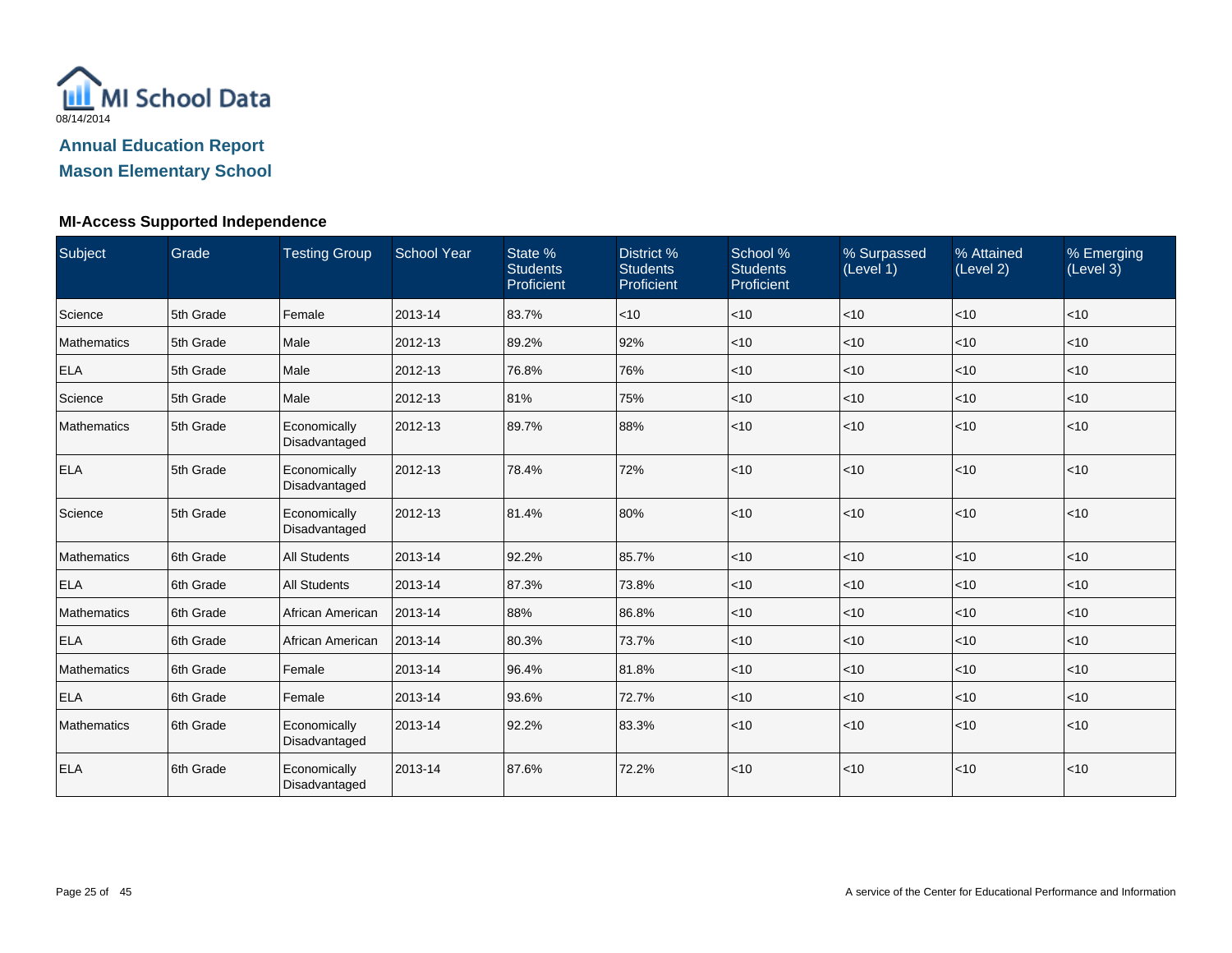

**Mason Elementary School**

## **MI-Access Participation**

| Subject                     | Grade     | <b>Testing Group</b>          | School Year | State %<br><b>Students</b><br>Proficient |       | School %<br><b>Students</b><br>Proficient | % Surpassed<br>(Level 1) | % Attained<br>(Level 2) | % Emerging<br>(Level 3)                                                     |
|-----------------------------|-----------|-------------------------------|-------------|------------------------------------------|-------|-------------------------------------------|--------------------------|-------------------------|-----------------------------------------------------------------------------|
| Mathematics                 | 7th Grade | <b>All Students</b>           | 2012-13     | 60.8%                                    | 64.9% | $<$ 10                                    | $<$ 10                   | < 10                    | $<$ 10                                                                      |
| <b>ELA</b>                  | 7th Grade | <b>All Students</b>           | 2012-13     | 68%                                      | 67.6% | $<$ 10                                    | <10                      | <10                     | <10                                                                         |
| Mathematics                 | 7th Grade | African American              | 2012-13     | 59.8%                                    | 61.8% | $<$ 10                                    | <10                      | <10                     | < 10                                                                        |
| <b>ELA</b>                  | 7th Grade | African American              | 2012-13     | 65.2%                                    | 64.7% | $<$ 10                                    | < 10                     | <10                     | < 10                                                                        |
| Mathematics                 | 7th Grade | Male                          | 2012-13     | 60.7%                                    | 57.1% | $<$ 10                                    | < 10                     | < 10                    | < 10                                                                        |
| <b>ELA</b>                  | 7th Grade | Male                          | 2012-13     | 68.3%                                    | 66.7% | $<$ 10                                    | <10                      | <10                     | $<$ 10                                                                      |
| Mathematics                 | 7th Grade | Economically<br>Disadvantaged | 2012-13     | 61.3%                                    | 56.5% | $<$ 10                                    | <10                      | <10                     | < 10                                                                        |
| <b>ELA</b>                  | 7th Grade | Economically<br>Disadvantaged | 2012-13     | 67.7%                                    | 52.2% | <10                                       | <10                      | <10                     | < 10                                                                        |
| Mathematics                 | 8th Grade | <b>All Students</b>           | 2013-14     | 58.6%                                    | 48.9% | $<$ 10                                    | $<$ 10                   | <10                     | $<$ 10                                                                      |
| <b>ELA</b>                  | 8th Grade | <b>All Students</b>           | 2013-14     | 70.6%                                    | 66%   | $<$ 10                                    | <10                      | < 10                    | $<$ 10                                                                      |
| Science                     | 8th Grade | <b>All Students</b>           | 2013-14     | 79.7%                                    | 76.1% | $<$ 10                                    | <10                      | <10                     | < 10                                                                        |
| Mathematics                 | 8th Grade | African American              | 2013-14     | 52.1%                                    | 48.8% | $<$ 10                                    | < 10                     | < 10                    | < 10                                                                        |
| <b>ELA</b>                  | 8th Grade | African American              | 2013-14     | 68.8%                                    | 63.4% | $<$ 10                                    | < 10                     | < 10                    | < 10                                                                        |
| Science                     | 8th Grade | African American              | 2013-14     | 79.6%                                    | 75%   | $<$ 10                                    | $<$ 10                   | <10                     | $<$ 10                                                                      |
| Mathematics                 | 8th Grade | Male                          | 2013-14     | 56.7%                                    | 56%   | $<$ 10                                    | <10                      | < 10                    | $<$ 10                                                                      |
| <b>ELA</b>                  | 8th Grade | Male                          | 2013-14     | 68.1%                                    | 64%   | $<$ 10                                    | <10                      | < 10                    | < 10                                                                        |
| Science                     | 8th Grade | Male                          | 2013-14     | 77.2%                                    | 66.7% | $<$ 10                                    | <10                      | <10                     | < 10                                                                        |
| Mathematics                 | 8th Grade | Economically<br>Disadvantaged | 2013-14     | 57.4%                                    | 50%   | $<$ 10                                    | <10                      | <10                     | < 10                                                                        |
| <b>ELA</b><br>Page 26 of 45 | 8th Grade | Economically<br>Disadvantaged | 2013-14     | 71.8%                                    | 65%   | $<$ 10                                    | < 10                     | <10                     | < 10<br>A service of the Center for Educational Performance and Information |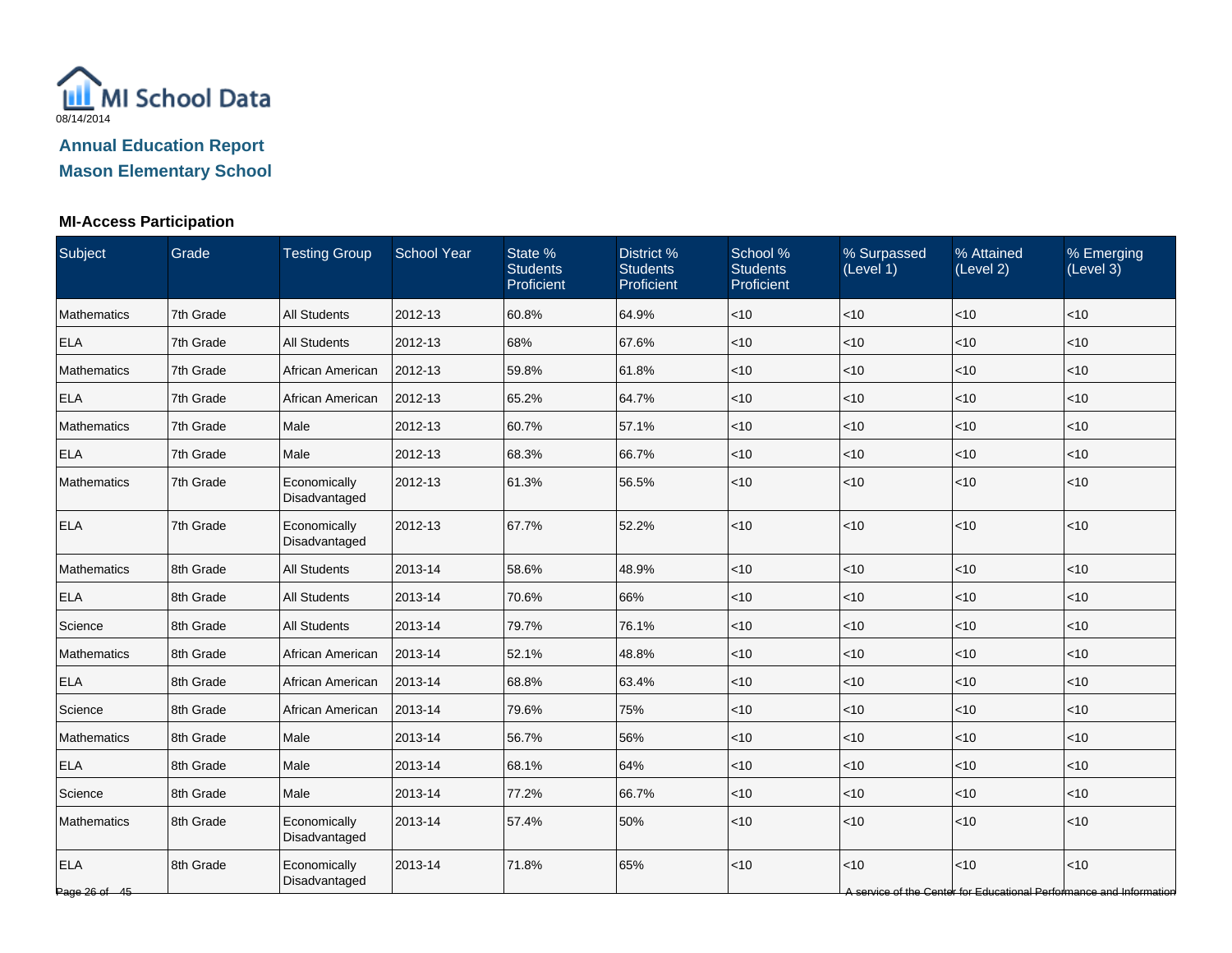

**Mason Elementary School**

### **MI-Access Participation**

| Subject | Grade     | Testing Group                 | School Year | State %<br><b>Students</b><br>Proficient | District %<br><b>Students</b><br><b>Proficient</b> | School %<br><b>Students</b><br><b>Proficient</b> | % Surpassed<br>(Level 1) | % Attained<br>(Level 2) | % Emerging<br>(Level 3) |
|---------|-----------|-------------------------------|-------------|------------------------------------------|----------------------------------------------------|--------------------------------------------------|--------------------------|-------------------------|-------------------------|
| Science | 8th Grade | Economically<br>Disadvantaged | 2013-14     | 78.6%                                    | 76.9%                                              | $\mathsf{I}$ <10                                 | l<10                     | $\mathsf{I}$ <10        | $<$ 10                  |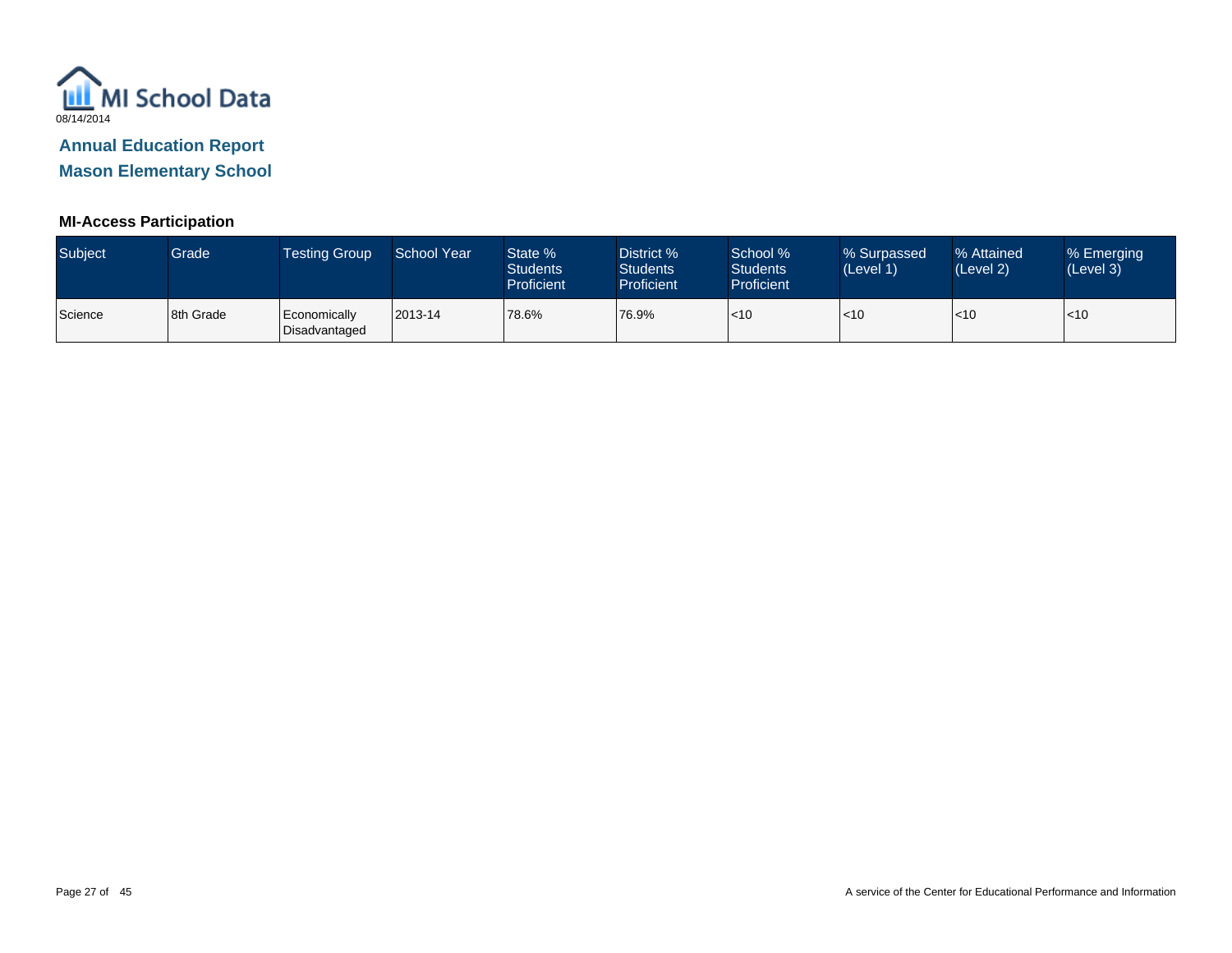

| <b>Testing Group</b>                         | Location        | Subject            | % Tested Total(Goal<br>95%) | % Proficient for<br>Accountability* |
|----------------------------------------------|-----------------|--------------------|-----------------------------|-------------------------------------|
| <b>All Students</b>                          | Statewide       | <b>Mathematics</b> | 99%                         | 62.2%                               |
| Bottom 30%                                   | Statewide       | <b>Mathematics</b> | N/A                         | 18.9%                               |
| American Indian                              | Statewide       | <b>Mathematics</b> | 98.9%                       | 54.1%                               |
| African American                             | Statewide       | <b>Mathematics</b> | 97.5%                       | 39.5%                               |
| Asian                                        | Statewide       | <b>Mathematics</b> | 99.6%                       | 82.8%                               |
| Hispanic of Any Race                         | Statewide       | <b>Mathematics</b> | 99.1%                       | 51.5%                               |
| Native Hawaiian or Other<br>Pacific Islander | Statewide       | <b>Mathematics</b> | 99%                         | 67.9%                               |
| Two or More Races                            | Statewide       | <b>Mathematics</b> | 99.3%                       | 60.4%                               |
| White                                        | Statewide       | <b>Mathematics</b> | 99.3%                       | 67.9%                               |
| Economically Disadvantaged                   | Statewide       | <b>Mathematics</b> | 98.6%                       | 49.7%                               |
| English Language Learners                    | Statewide       | <b>Mathematics</b> | 99.2%                       | 46%                                 |
| <b>Students With Disabilities</b>            | Statewide       | <b>Mathematics</b> | 98.1%                       | 39.7%                               |
| <b>All Students</b>                          | <b>District</b> | <b>Mathematics</b> | 96.3%                       | 36.5%                               |
| Bottom 30%                                   | District        | <b>Mathematics</b> | N/A                         | 6.8%                                |
| American Indian                              | <b>District</b> | <b>Mathematics</b> | 100%                        | 36.7%                               |
| African American                             | District        | <b>Mathematics</b> | 96.2%                       | 35.3%                               |
| Asian                                        | <b>District</b> | <b>Mathematics</b> | 98.4%                       | 65.7%                               |
| Hispanic of Any Race                         | District        | Mathematics        | 97.5%                       | 40.9%                               |
| Native Hawaiian or Other<br>Pacific Islander | <b>District</b> | <b>Mathematics</b> | $30$                        | $30$                                |
| Two or More Races                            | <b>District</b> | <b>Mathematics</b> | 96.8%                       | 28.2%                               |
| White                                        | <b>District</b> | <b>Mathematics</b> | 95.1%                       | 39%                                 |
| Economically Disadvantaged   District        |                 | Mathematics        | 96.3%                       | 35.5%                               |
| English Language Learners                    | <b>District</b> | Mathematics        | 97.8%                       | 40.2%                               |
| <b>Students With Disabilities</b>            | <b>District</b> | Mathematics        | 92.5%                       | 30.1%                               |
| All Students                                 | School          | Mathematics        | 99%                         | 28.6%                               |
| Bottom 30%                                   | School          | Mathematics        | N/A                         | 3.2%                                |
| American Indian                              | School          | Mathematics        | $30$                        | <30                                 |
| African American                             | School          | Mathematics        | 99%                         | 28.4%                               |
| Two or More Races                            | School          | Mathematics        | $30$                        | <30                                 |
| Economically Disadvantaged                   | School          | Mathematics        | 99.1%                       | 26.2%                               |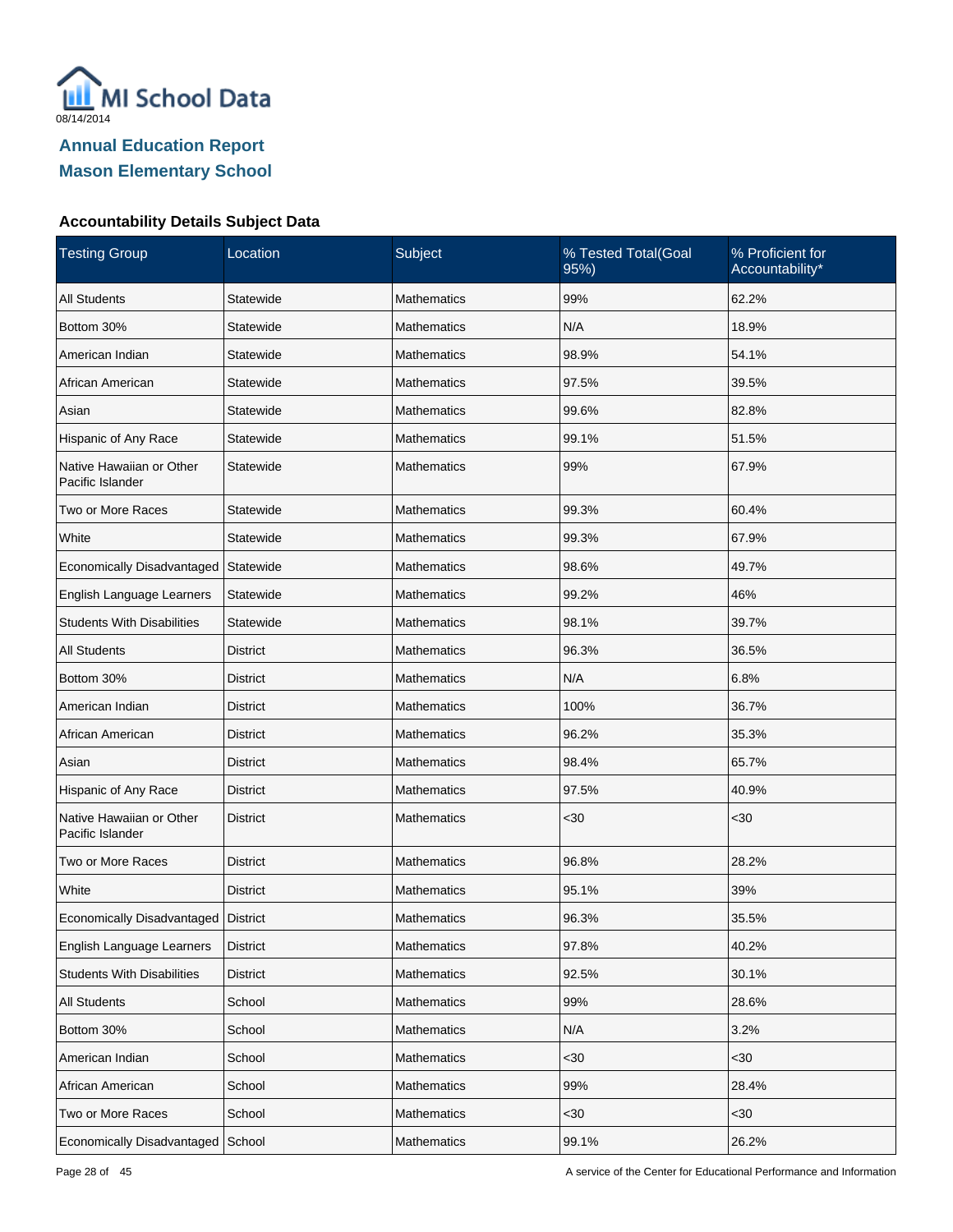

| <b>Testing Group</b>                         | Location        | Subject            | % Tested Total(Goal<br>95%) | % Proficient for<br>Accountability* |
|----------------------------------------------|-----------------|--------------------|-----------------------------|-------------------------------------|
| <b>Students With Disabilities</b>            | School          | <b>Mathematics</b> | 97.7%                       | 29.2%                               |
| <b>All Students</b>                          | Statewide       | Reading            | 99.1%                       | 85.8%                               |
| Bottom 30%                                   | Statewide       | Reading            | N/A                         | 60.1%                               |
| American Indian                              | Statewide       | Reading            | 99%                         | 83.4%                               |
| African American                             | Statewide       | Reading            | 97.9%                       | 72.2%                               |
| Asian                                        | Statewide       | Reading            | 99.5%                       | 91.9%                               |
| Hispanic of Any Race                         | Statewide       | Reading            | 99.2%                       | 80.5%                               |
| Native Hawaiian or Other<br>Pacific Islander | Statewide       | Reading            | 98.8%                       | 87.3%                               |
| Two or More Races                            | Statewide       | Reading            | 99.4%                       | 86.3%                               |
| White                                        | Statewide       | Reading            | 99.4%                       | 89.3%                               |
| Economically Disadvantaged                   | Statewide       | Reading            | 98.8%                       | 78.5%                               |
| English Language Learners                    | Statewide       | Reading            | 99%                         | 69.8%                               |
| <b>Students With Disabilities</b>            | Statewide       | Reading            | 98.4%                       | 56.2%                               |
| <b>All Students</b>                          | <b>District</b> | Reading            | 97%                         | 68%                                 |
| Bottom 30%                                   | <b>District</b> | Reading            | N/A                         | 17.3%                               |
| American Indian                              | <b>District</b> | Reading            | 100%                        | 71.7%                               |
| African American                             | <b>District</b> | Reading            | 96.9%                       | 67%                                 |
| Asian                                        | <b>District</b> | Reading            | 99.2%                       | 82%                                 |
| Hispanic of Any Race                         | <b>District</b> | Reading            | 97.2%                       | 72.6%                               |
| Native Hawaiian or Other<br>Pacific Islander | <b>District</b> | Reading            | $30$                        | <30                                 |
| Two or More Races                            | <b>District</b> | Reading            | 96.8%                       | 77.5%                               |
| White                                        | <b>District</b> | Reading            | 95.3%                       | 66.5%                               |
| Economically Disadvantaged District          |                 | Reading            | 97%                         | 66.6%                               |
| English Language Learners                    | <b>District</b> | Reading            | 97.7%                       | 70.9%                               |
| <b>Students With Disabilities</b>            | <b>District</b> | Reading            | 93.2%                       | 39.3%                               |
| All Students                                 | School          | Reading            | 98.7%                       | 52.4%                               |
| Bottom 30%                                   | School          | Reading            | N/A                         | 12.8%                               |
| American Indian                              | School          | Reading            | $30$                        | <30                                 |
| African American                             | School          | Reading            | 98.7%                       | 52.1%                               |
| Two or More Races                            | School          | Reading            | <30                         | $30$                                |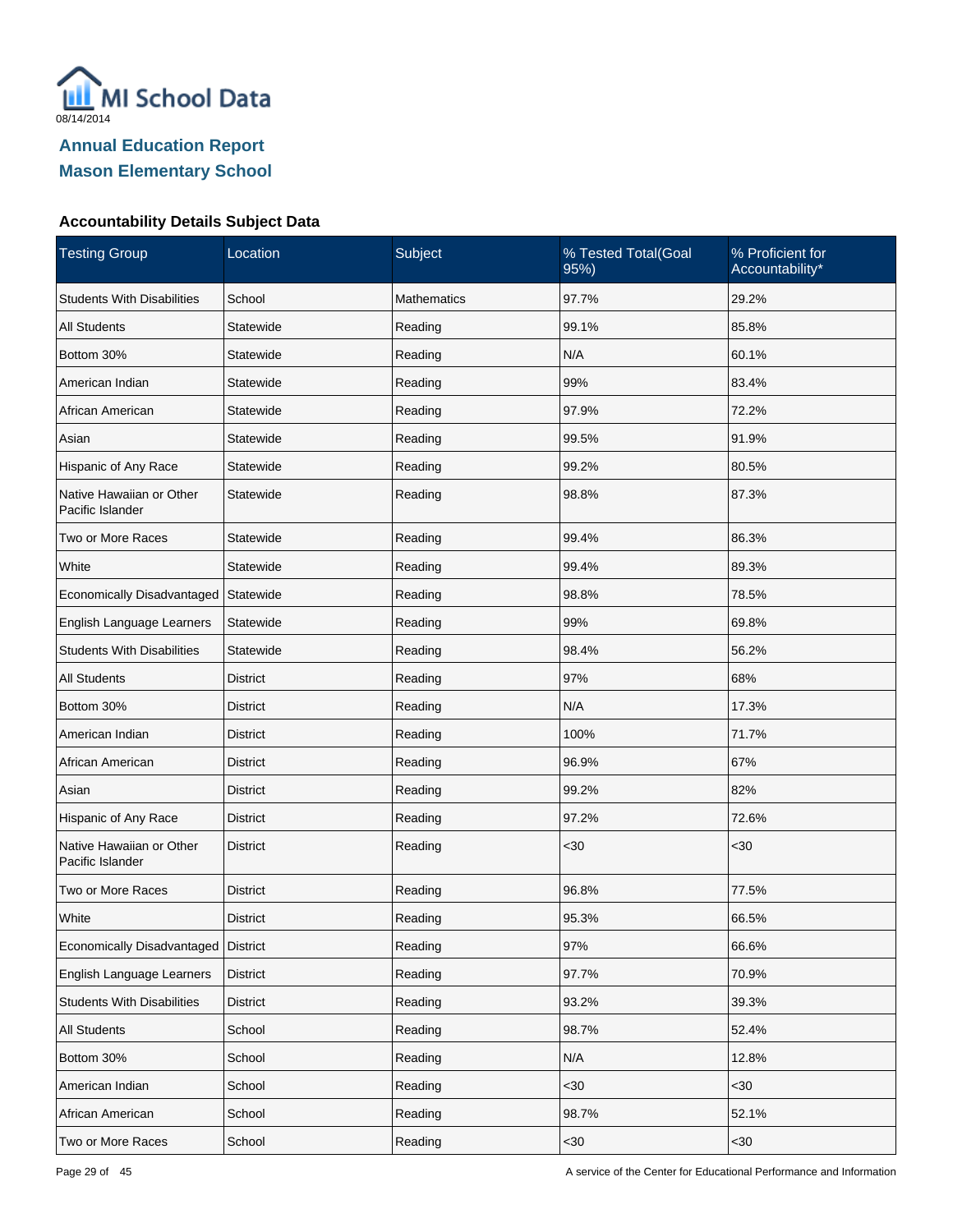

| <b>Testing Group</b>                         | Location        | Subject | % Tested Total(Goal<br>95%) | % Proficient for<br>Accountability* |
|----------------------------------------------|-----------------|---------|-----------------------------|-------------------------------------|
| Economically Disadvantaged                   | School          | Reading | 98.8%                       | 51.8%                               |
| <b>Students With Disabilities</b>            | School          | Reading | 97.7%                       | 25%                                 |
| <b>All Students</b>                          | Statewide       | Science | 98.3%                       | 42.9%                               |
| Bottom 30%                                   | Statewide       | Science | N/A                         | 1.5%                                |
| American Indian                              | Statewide       | Science | 98.4%                       | 35.6%                               |
| African American                             | Statewide       | Science | 95.8%                       | 14.9%                               |
| Asian                                        | Statewide       | Science | 99.4%                       | 61.1%                               |
| Hispanic of Any Race                         | Statewide       | Science | 98.5%                       | 26.7%                               |
| Native Hawaiian or Other<br>Pacific Islander | Statewide       | Science | 99.1%                       | 48.4%                               |
| Two or More Races                            | Statewide       | Science | 98.9%                       | 40.6%                               |
| White                                        | Statewide       | Science | 98.9%                       | 50.1%                               |
| Economically Disadvantaged                   | Statewide       | Science | 97.4%                       | 26.4%                               |
| English Language Learners                    | Statewide       | Science | 98.4%                       | 11.2%                               |
| <b>Students With Disabilities</b>            | Statewide       | Science | 97.2%                       | 16.1%                               |
| <b>All Students</b>                          | <b>District</b> | Science | 94.6%                       | 13.6%                               |
| Bottom 30%                                   | District        | Science | N/A                         | 0.3%                                |
| American Indian                              | <b>District</b> | Science | <30                         | <30                                 |
| African American                             | District        | Science | 94.6%                       | 13%                                 |
| Asian                                        | <b>District</b> | Science | 98.1%                       | 39.2%                               |
| Hispanic of Any Race                         | <b>District</b> | Science | 94.7%                       | 14.1%                               |
| Native Hawaiian or Other<br>Pacific Islander | <b>District</b> | Science | $30$                        | $30$                                |
| Two or More Races                            | <b>District</b> | Science | $30$                        | <30                                 |
| White                                        | <b>District</b> | Science | 92.6%                       | 17.4%                               |
| Economically Disadvantaged                   | <b>District</b> | Science | 94.5%                       | 12%                                 |
| English Language Learners                    | <b>District</b> | Science | 95.1%                       | 12.1%                               |
| <b>Students With Disabilities</b>            | <b>District</b> | Science | 89.9%                       | 8.2%                                |
| All Students                                 | School          | Science | 97%                         | 3.1%                                |
| Bottom 30%                                   | School          | Science | N/A                         | <30                                 |
| American Indian                              | School          | Science |                             |                                     |
| African American                             | School          | Science | 97%                         | 3.1%                                |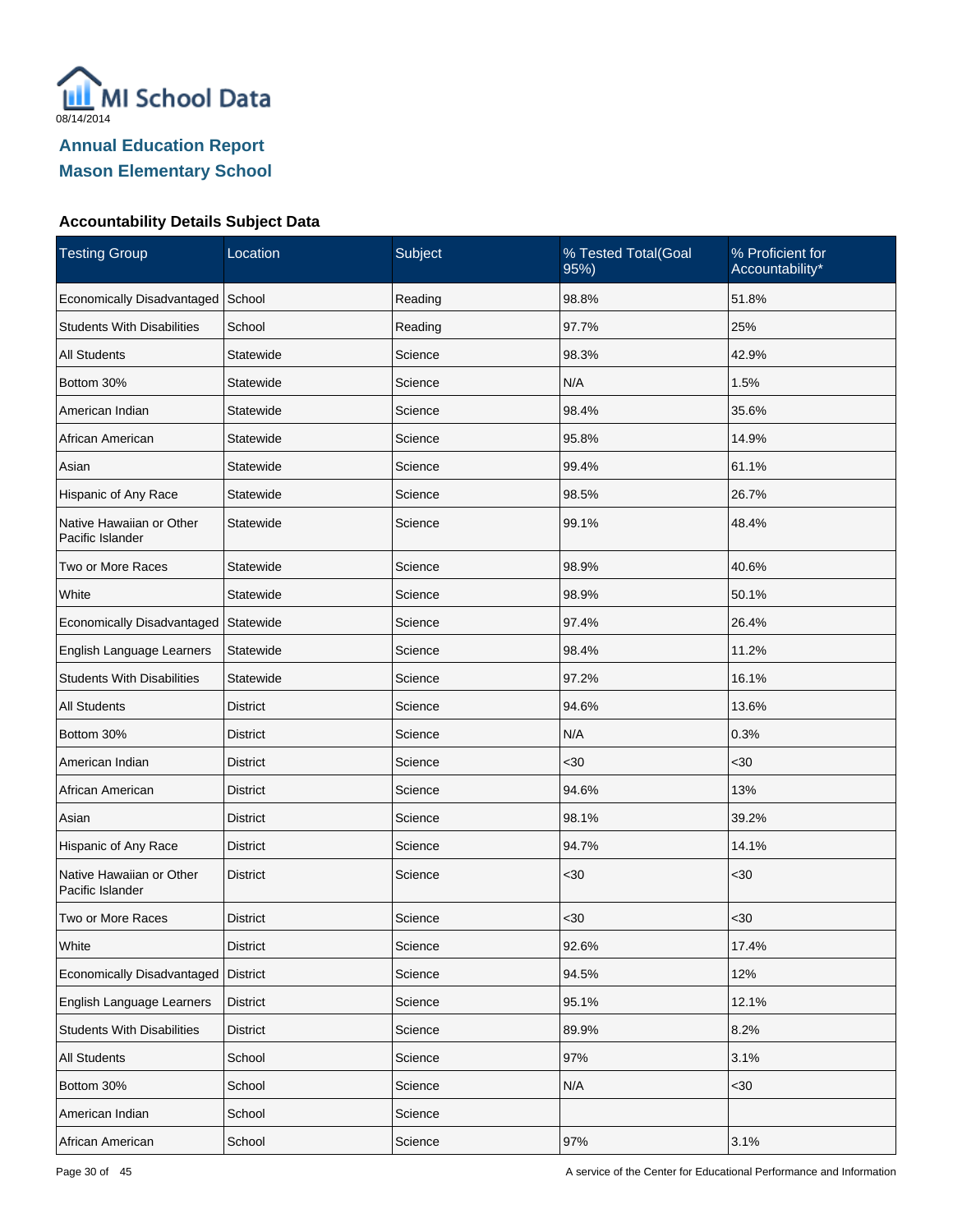

| <b>Testing Group</b>                         | Location<br>Subject<br>% Tested Total(Goal<br>95%) |                       | % Proficient for<br>Accountability* |       |
|----------------------------------------------|----------------------------------------------------|-----------------------|-------------------------------------|-------|
| Economically Disadvantaged                   | School                                             | Science               | 96.8%                               | 2.3%  |
| <b>Students With Disabilities</b>            | School                                             | Science               | $30$                                | $30$  |
| <b>All Students</b>                          | Statewide                                          | <b>Social Studies</b> | 97.3%                               | 57.3% |
| Bottom 30%                                   | Statewide                                          | <b>Social Studies</b> | N/A                                 | 9.1%  |
| American Indian                              | Statewide                                          | <b>Social Studies</b> | 97.7%                               | 49.7% |
| African American                             | Statewide                                          | <b>Social Studies</b> | 93.6%                               | 28.4% |
| Asian                                        | Statewide                                          | <b>Social Studies</b> | 99.1%                               | 74.4% |
| Hispanic of Any Race                         | Statewide                                          | <b>Social Studies</b> | 97.5%                               | 42.7% |
| Native Hawaiian or Other<br>Pacific Islander | Statewide                                          | <b>Social Studies</b> | 98.9%                               | 65.5% |
| Two or More Races                            | Statewide                                          | <b>Social Studies</b> | 98.2%                               | 53.8% |
| White                                        | Statewide                                          | <b>Social Studies</b> | 98.2%                               | 64.5% |
| Economically Disadvantaged                   | Statewide                                          | <b>Social Studies</b> | 95.8%                               | 40.4% |
| English Language Learners                    | Statewide                                          | Social Studies        | 97.5%                               | 22.7% |
| <b>Students With Disabilities</b>            | Statewide                                          | <b>Social Studies</b> | 92.3%                               | 21.7% |
| <b>All Students</b>                          | District                                           | <b>Social Studies</b> | 89.3%                               | 25.2% |
| Bottom 30%                                   | <b>District</b>                                    | <b>Social Studies</b> | N/A                                 | 0%    |
| American Indian                              | <b>District</b>                                    | <b>Social Studies</b> | $30$                                | $30$  |
| African American                             | District                                           | <b>Social Studies</b> | 88.9%                               | 23.9% |
| Asian                                        | <b>District</b>                                    | <b>Social Studies</b> | 93.9%                               | 59.7% |
| Hispanic of Any Race                         | District                                           | <b>Social Studies</b> | 92%                                 | 29.3% |
| Native Hawaiian or Other<br>Pacific Islander | <b>District</b>                                    | <b>Social Studies</b> | <30                                 | <30   |
| Two or More Races                            | <b>District</b>                                    | <b>Social Studies</b> | $30$                                | <30   |
| White                                        | <b>District</b>                                    | <b>Social Studies</b> | 86.8%                               | 27.7% |
| Economically Disadvantaged                   | <b>District</b>                                    | <b>Social Studies</b> | 88.9%                               | 22.4% |
| English Language Learners                    | <b>District</b>                                    | <b>Social Studies</b> | 92.1%                               | 27.5% |
| <b>Students With Disabilities</b>            | <b>District</b>                                    | <b>Social Studies</b> | 66.7%                               | 6.8%  |
| All Students                                 | School                                             | Social Studies        | 85.9%                               | 3.9%  |
| Bottom 30%                                   | School                                             | <b>Social Studies</b> | N/A                                 | $0\%$ |
| African American                             | School                                             | Social Studies        | 85.9%                               | 3.9%  |
| Economically Disadvantaged                   | School                                             | Social Studies        | 85.2%                               | 4.3%  |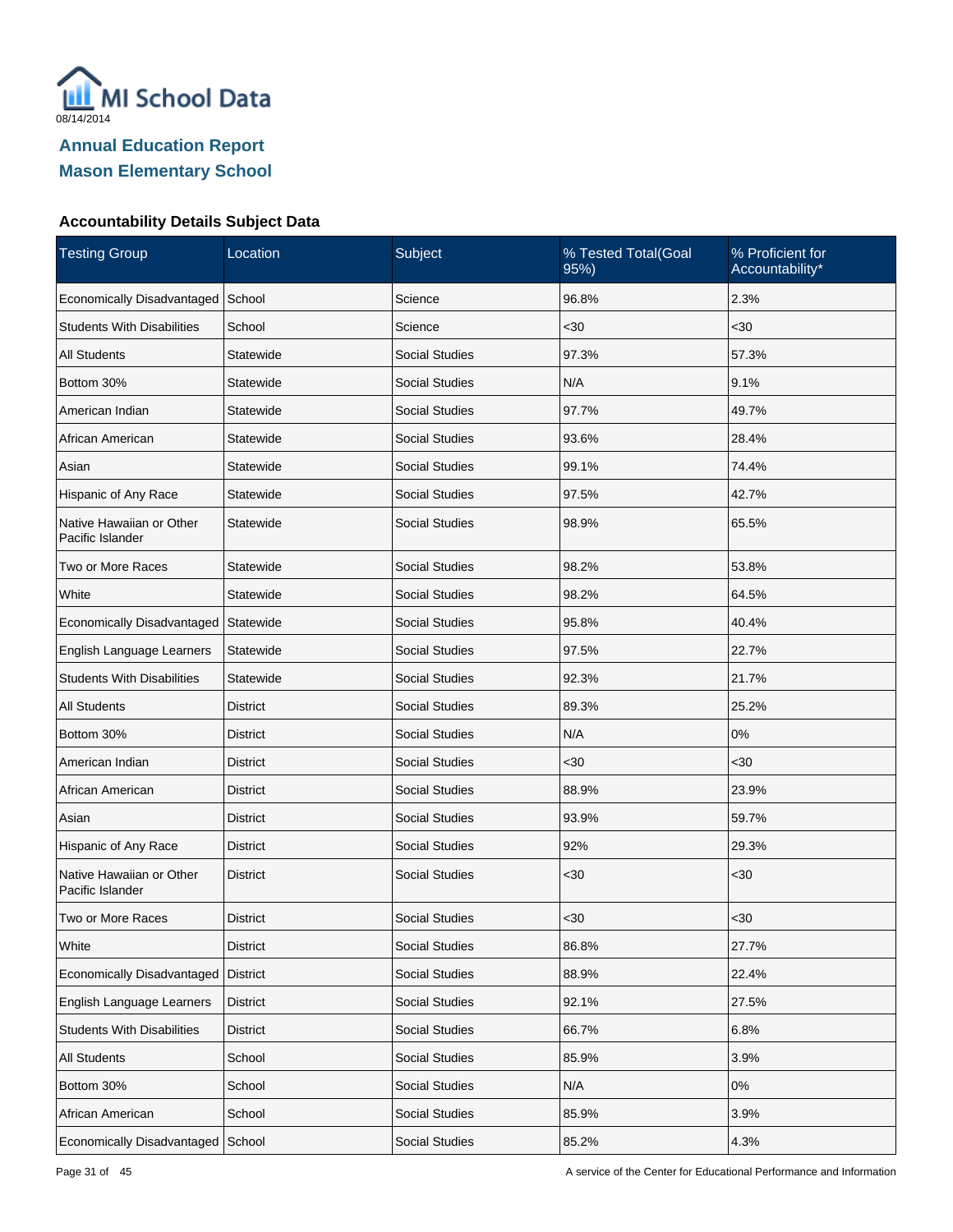

| <b>Testing Group</b>                         | Location        | Subject               | % Tested Total(Goal<br>95%) | % Proficient for<br>Accountability* |
|----------------------------------------------|-----------------|-----------------------|-----------------------------|-------------------------------------|
| <b>Students With Disabilities</b>            | School          | <b>Social Studies</b> | $30$                        | $30$                                |
| <b>All Students</b>                          | Statewide       | Writing               | 98.5%                       | 73.2%                               |
| Bottom 30%                                   | Statewide       | Writing               | N/A                         | 26.5%                               |
| American Indian                              | Statewide       | Writing               | 98.5%                       | 63.2%                               |
| African American                             | Statewide       | Writing               | 96.4%                       | 54.4%                               |
| Asian                                        | Statewide       | Writing               | 99%                         | 86%                                 |
| Hispanic of Any Race                         | Statewide       | Writing               | 98.8%                       | 64.3%                               |
| Native Hawaiian or Other<br>Pacific Islander | Statewide       | Writing               | 99%                         | 76.6%                               |
| Two or More Races                            | Statewide       | Writing               | 99.1%                       | 72.8%                               |
| White                                        | Statewide       | Writing               | 99%                         | 77.8%                               |
| Economically Disadvantaged                   | Statewide       | Writing               | 97.8%                       | 61.3%                               |
| English Language Learners                    | Statewide       | Writing               | 98%                         | 51.1%                               |
| <b>Students With Disabilities</b>            | Statewide       | Writing               | 97.7%                       | 35.2%                               |
| <b>All Students</b>                          | District        | Writing               | 95.7%                       | 49.2%                               |
| Bottom 30%                                   | <b>District</b> | Writing               | N/A                         | $0\%$                               |
| American Indian                              | District        | Writing               | $30$                        | <30                                 |
| African American                             | <b>District</b> | Writing               | 95.7%                       | 47.8%                               |
| Asian                                        | <b>District</b> | Writing               | 91.5%                       | 66.7%                               |
| Hispanic of Any Race                         | <b>District</b> | Writing               | 95.9%                       | 55.8%                               |
| Native Hawaiian or Other<br>Pacific Islander | <b>District</b> | Writing               | $30$                        | $30$                                |
| Two or More Races                            | District        | Writing               | 107.7%                      | 41.9%                               |
| White                                        | <b>District</b> | Writing               | 95.4%                       | 52.1%                               |
| Economically Disadvantaged   District        |                 | Writing               | 95.7%                       | 47.3%                               |
| English Language Learners                    | <b>District</b> | Writing               | 95.6%                       | 53.1%                               |
| <b>Students With Disabilities</b>            | <b>District</b> | Writing               | 90.1%                       | 21.6%                               |
| All Students                                 | School          | Writing               | 99.2%                       | 32.4%                               |
| Bottom 30%                                   | School          | Writing               | N/A                         | $0\%$                               |
| American Indian                              | School          | Writing               | $30$                        | <30                                 |
| African American                             | School          | Writing               | 99.2%                       | 33%                                 |
| Two or More Races                            | School          | Writing               | $30$                        | $30$                                |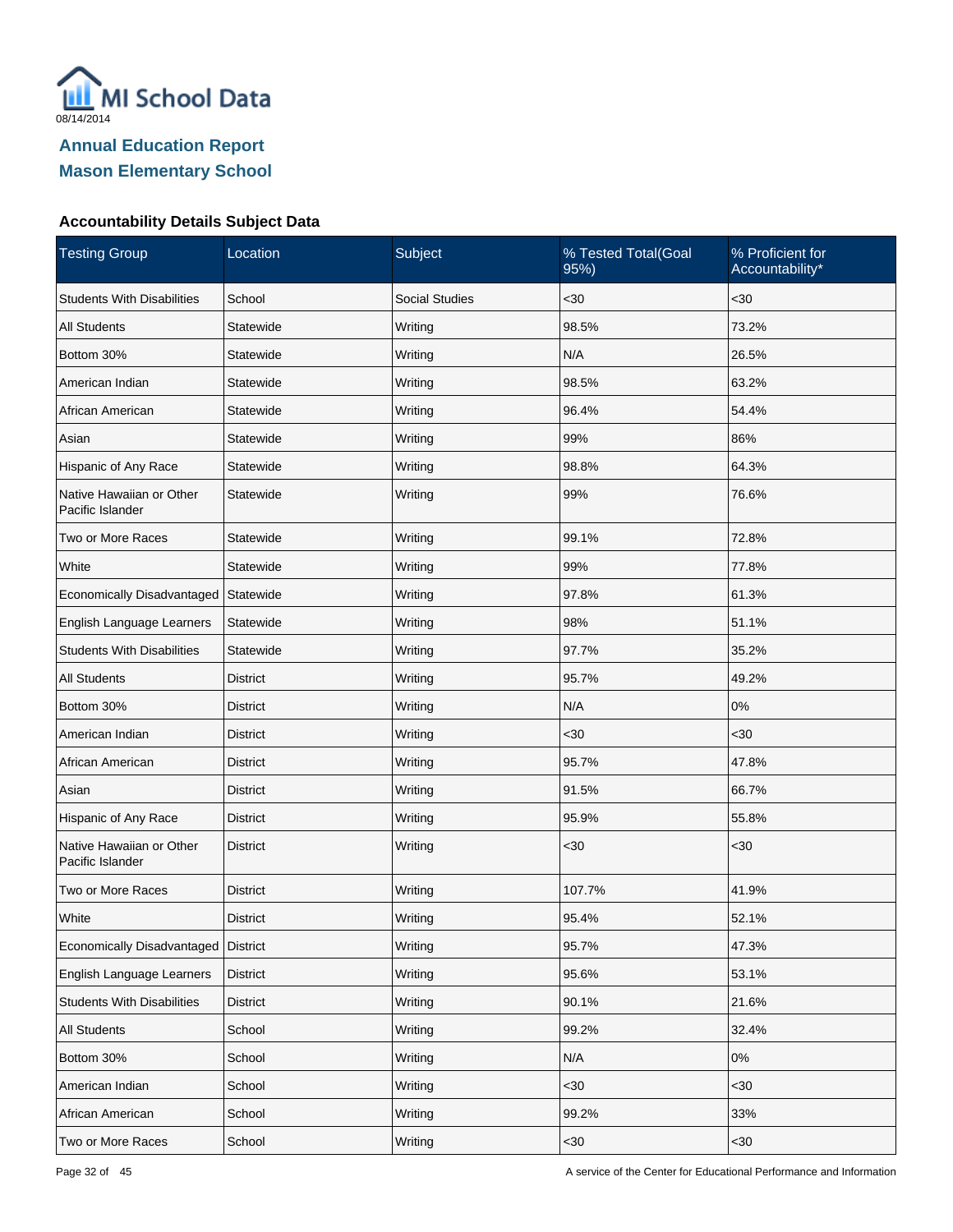

| <b>Testing Group</b>              | Location | Subject | % Tested Total(Goal<br>95% | ■% Proficient for<br>Accountability* |
|-----------------------------------|----------|---------|----------------------------|--------------------------------------|
| Economically Disadvantaged School |          | Writing | 100%                       | 30.1%                                |
| Students With Disabilities        | School   | Writing | $30$                       | $30$                                 |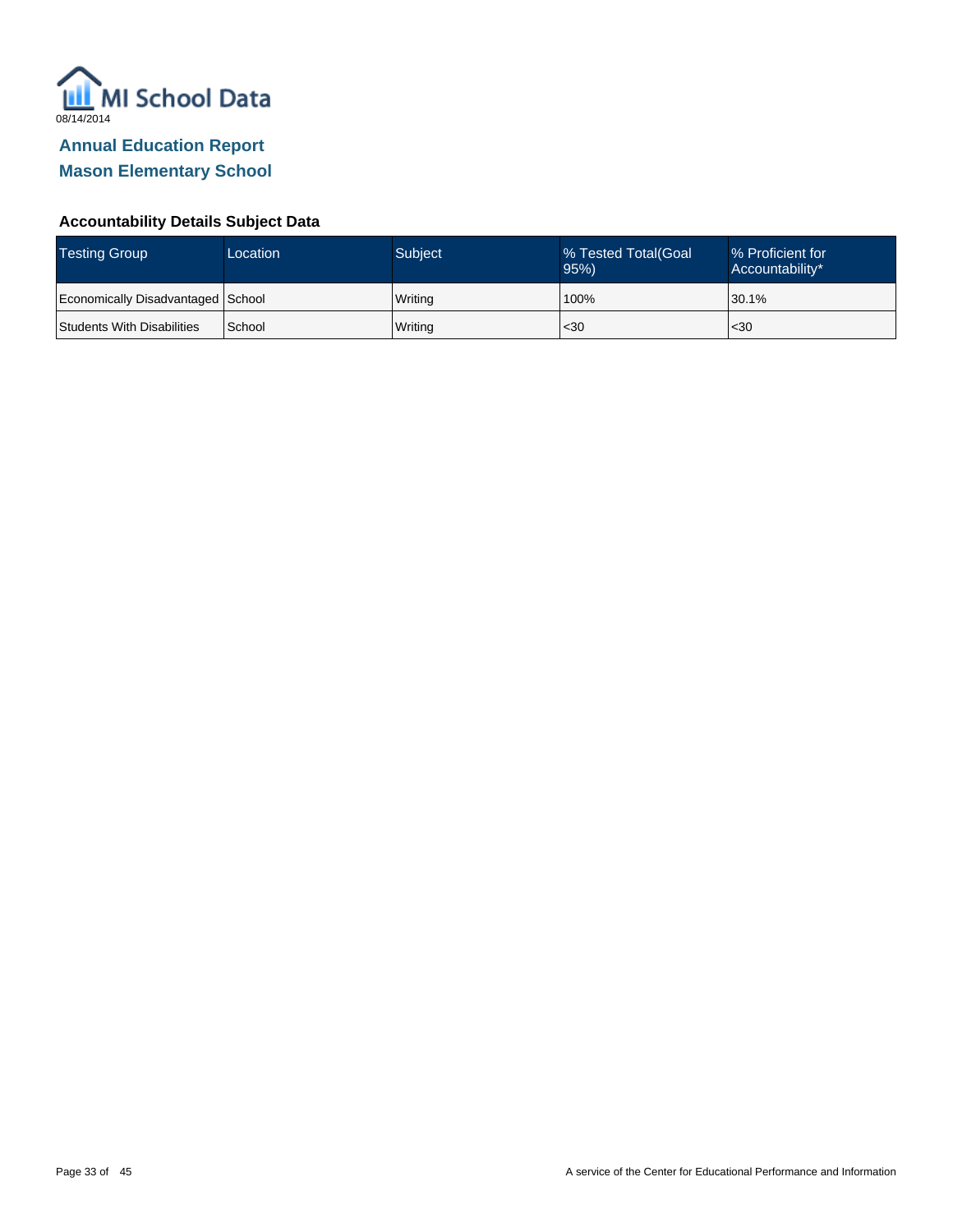

### **Accountability Details Graduation Data**

| <b>Testing Group</b>                      | Location        | Accountability Scorecard Completion Rate<br>(High Schools only)<br>(Goal 80%) |
|-------------------------------------------|-----------------|-------------------------------------------------------------------------------|
| <b>All Students</b>                       | Statewide       | 77%                                                                           |
| American Indian                           | Statewide       | 64.1%                                                                         |
| African American                          | Statewide       | 60.5%                                                                         |
| Asian                                     | Statewide       | 87.9%                                                                         |
| Hispanic of Any Race                      | Statewide       | 67.3%                                                                         |
| Migrant                                   | Statewide       | 70.5%                                                                         |
| Native Hawaiian or Other Pacific Islander | Statewide       | 69.2%                                                                         |
| Two or More Races                         | Statewide       | 73.9%                                                                         |
| White                                     | Statewide       | 82.1%                                                                         |
| Female                                    | Statewide       | 81.5%                                                                         |
| Male                                      | Statewide       | 72.7%                                                                         |
| Economically Disadvantaged                | Statewide       | 63.9%                                                                         |
| English Language Learners                 | Statewide       | 65.4%                                                                         |
| <b>Students With Disabilities</b>         | Statewide       | 53.6%                                                                         |
| Homeless                                  | Statewide       | 54.2%                                                                         |
| <b>All Students</b>                       | <b>District</b> | 64.6%                                                                         |
| African American                          | <b>District</b> | 64.5%                                                                         |
| Asian                                     | <b>District</b> | 79.1%                                                                         |
| Hispanic of Any Race                      | <b>District</b> | 69.2%                                                                         |
| White                                     | <b>District</b> | 44.9%                                                                         |
| Economically Disadvantaged                | <b>District</b> | 63.7%                                                                         |
| English Language Learners                 | <b>District</b> | 71.5%                                                                         |
| <b>Students With Disabilities</b>         | <b>District</b> | 40.9%                                                                         |
| Bottom 30%                                | <b>District</b> | 86.1%                                                                         |

\* All data based on students enrolled for a full academic year.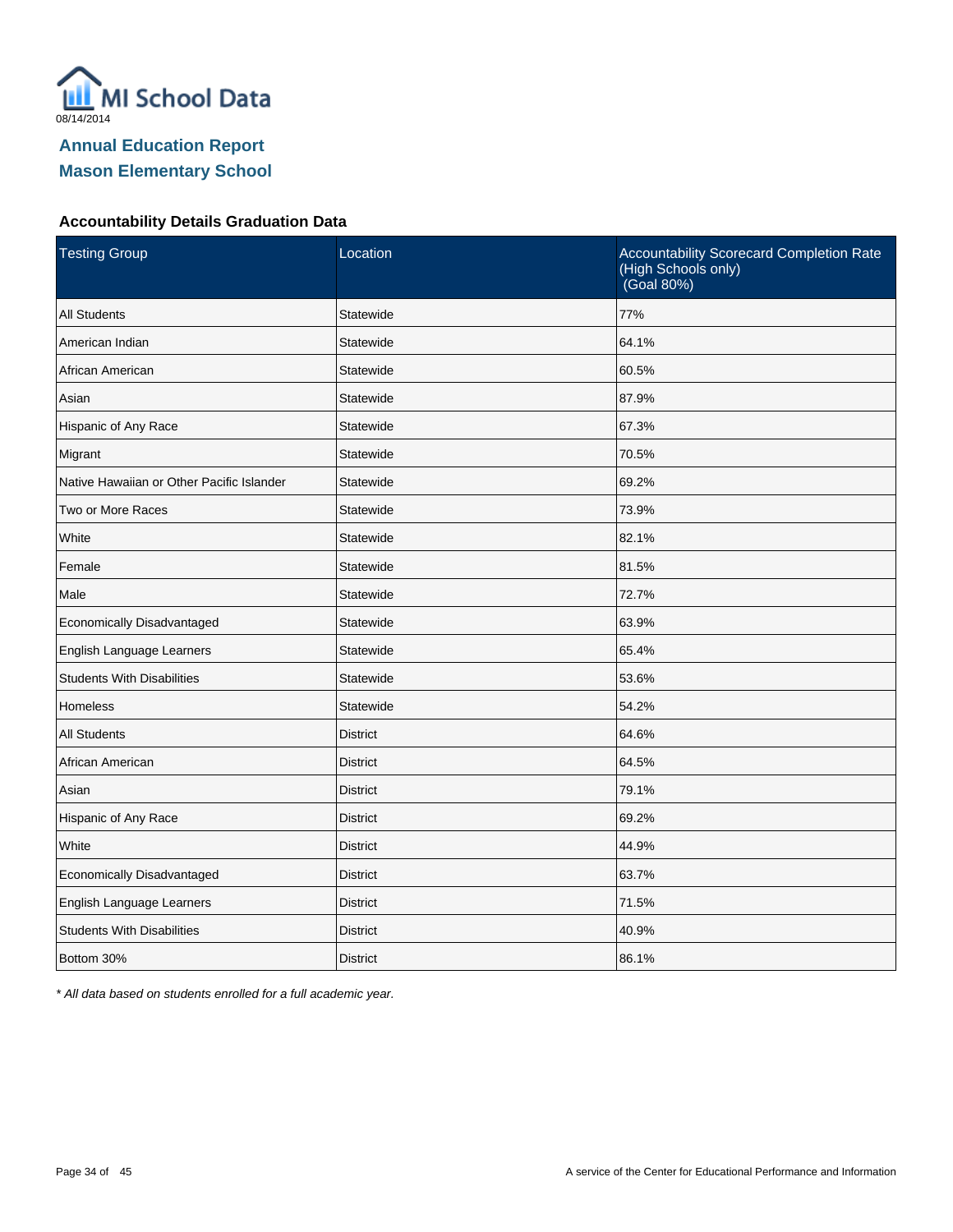

### **Accountability Details Attendance Data**

| <b>Testing Group</b> | Location        | Attendance Rate<br>(Goal 90%) |
|----------------------|-----------------|-------------------------------|
| <b>All Students</b>  | Statewide       | 94.3%                         |
| <b>All Students</b>  | <b>District</b> | 86.8%                         |
| <b>All Students</b>  | School          | 83%                           |

\* All data based on students enrolled for a full academic year.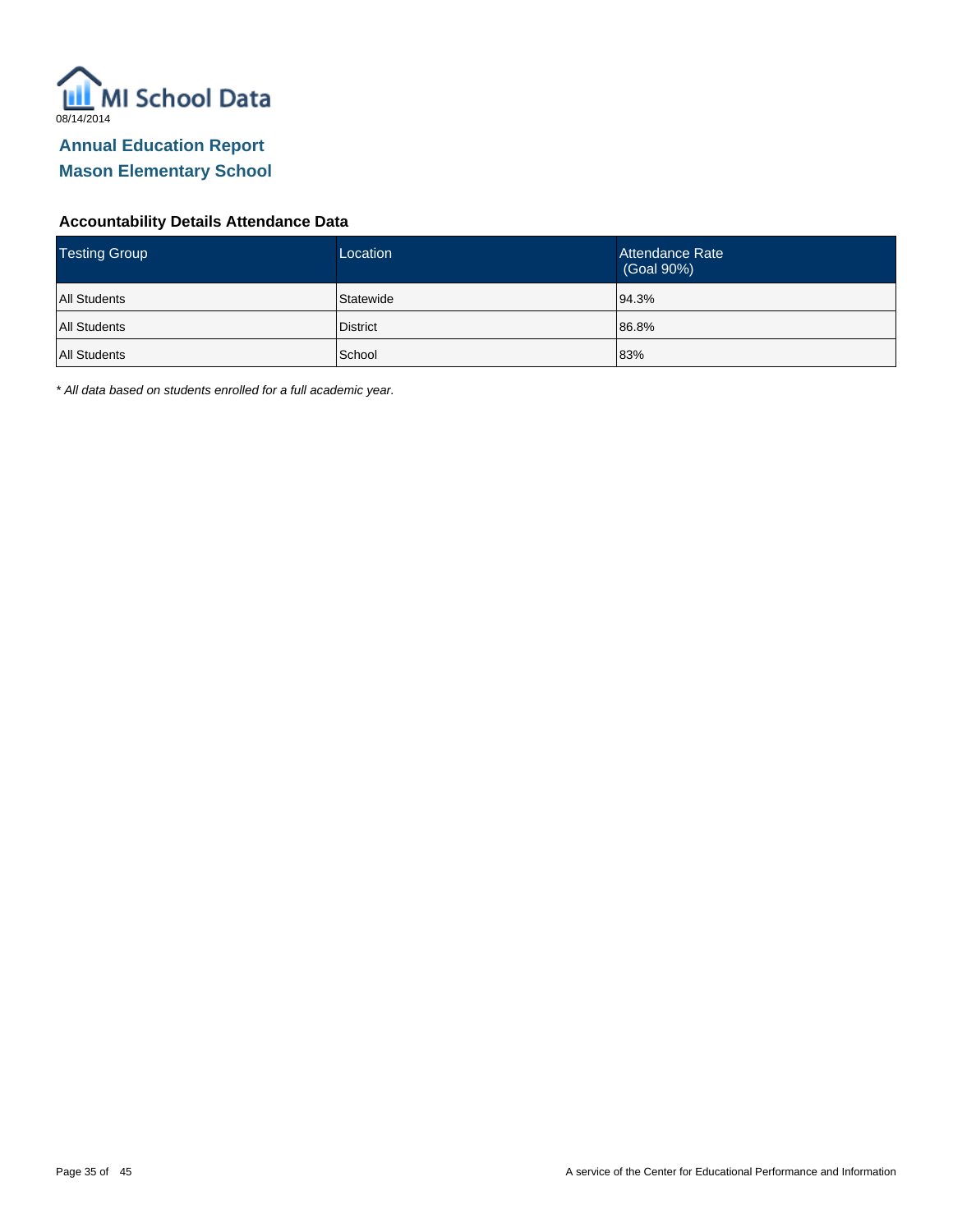

**Mason Elementary School**

### **Accountability Status District Data**

| <b>District</b><br><b>Name</b> | Reading<br><b>Status</b> | Reading<br>Score | Writina<br><b>Status</b> | <b>Writing</b><br>Score <sup>1</sup> | Math Status Math Score |  | Science<br><b>Status</b> | Science<br>Score <sup>1</sup> | Social<br><b>Studies</b><br><b>Status</b> | Social<br><b>Studies</b><br>Score | Overall<br><b>Status</b> | Dverall<br>Score |
|--------------------------------|--------------------------|------------------|--------------------------|--------------------------------------|------------------------|--|--------------------------|-------------------------------|-------------------------------------------|-----------------------------------|--------------------------|------------------|
|--------------------------------|--------------------------|------------------|--------------------------|--------------------------------------|------------------------|--|--------------------------|-------------------------------|-------------------------------------------|-----------------------------------|--------------------------|------------------|

No Data to Display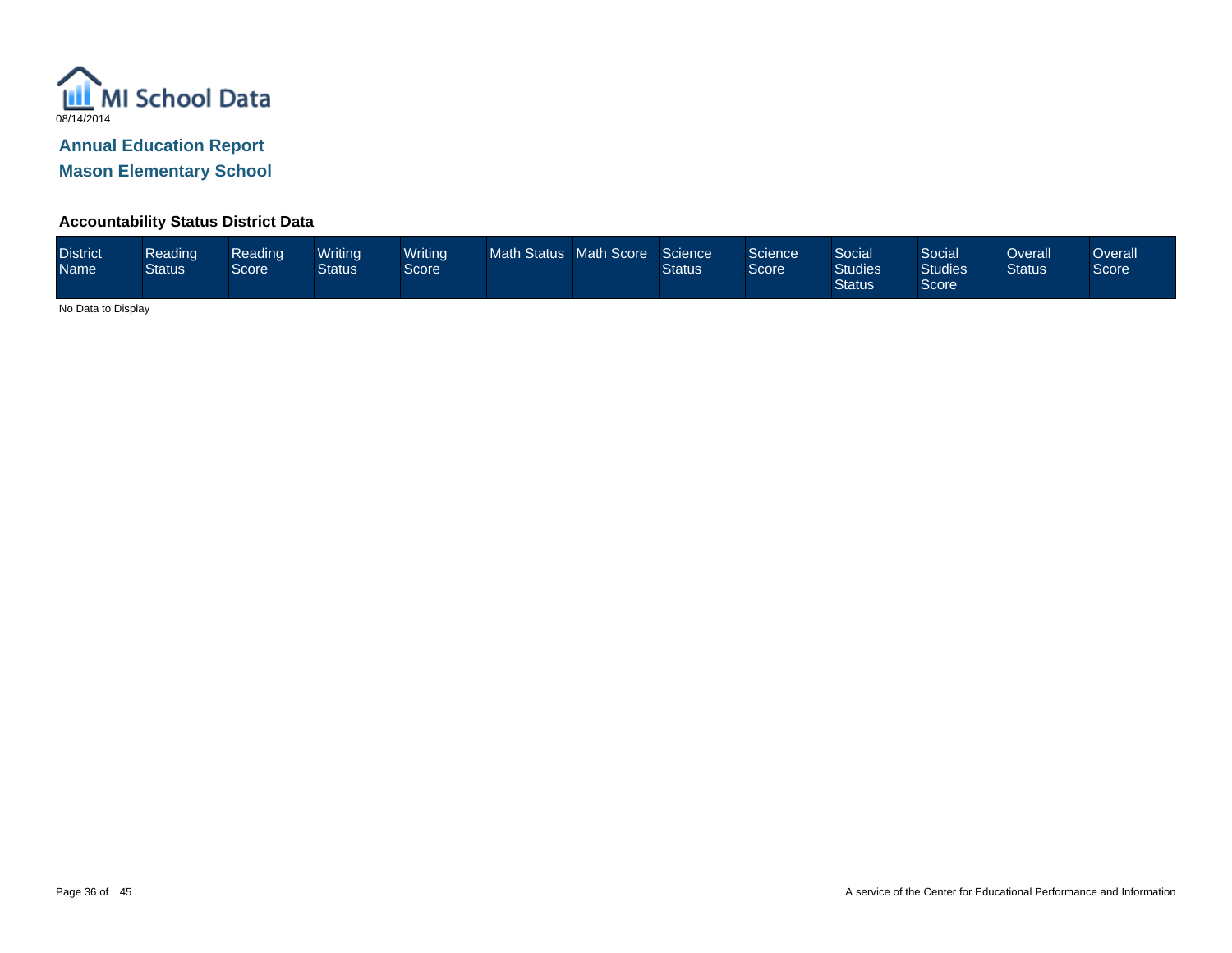

**Mason Elementary School**

### **Accountability Status School Data**

| <b>District</b><br><b>Name</b>            | School<br>Name <sup>1</sup>          | <b>Title 1</b><br><b>Status</b> | Reading<br><b>Status</b> | Reading<br>Score | Writing<br><b>Status</b> | Writing<br>Score | Math<br><b>Status</b> | <b>Math</b><br>Score | Science<br><b>Status</b> | Science<br>Score <sup>1</sup> | Social<br><b>Studies</b><br><b>Status</b> | Social<br><b>Studies</b><br>Score | Overall<br><b>Status</b> | Overall<br>Score |
|-------------------------------------------|--------------------------------------|---------------------------------|--------------------------|------------------|--------------------------|------------------|-----------------------|----------------------|--------------------------|-------------------------------|-------------------------------------------|-----------------------------------|--------------------------|------------------|
| Detroit City<br>School<br><b>District</b> | Mason<br>Elementary School<br>School | Priority                        | Green                    | l2               | Green                    | ה ו              | Green                 | 2                    | Red                      |                               | Red                                       | 0                                 | Red                      | 22               |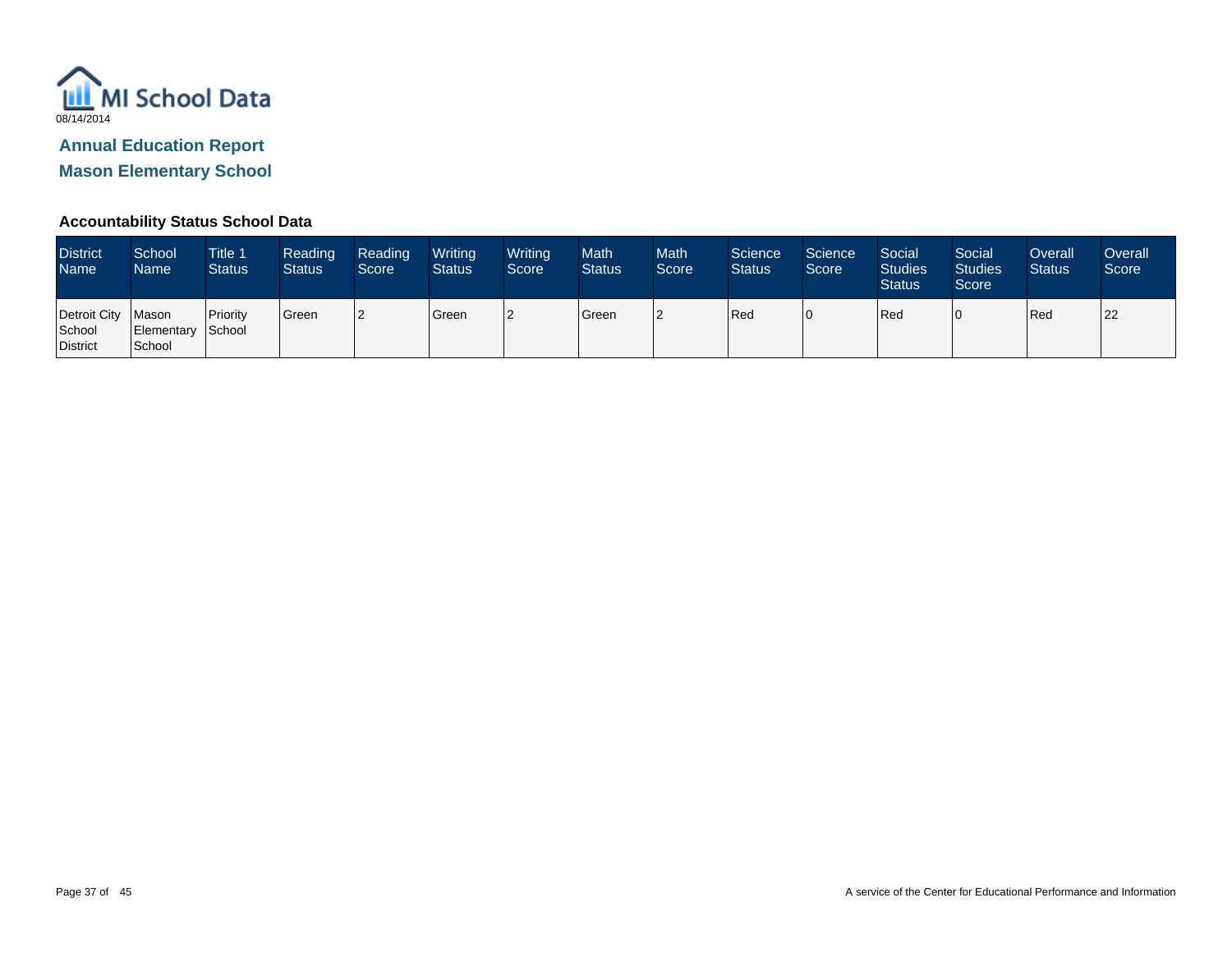

### **Mason Elementary School**

### **Teacher Quality - Qualification**

|                                                                                                             | Other | B.A. | <b>M.A.</b> | P.H.D. |
|-------------------------------------------------------------------------------------------------------------|-------|------|-------------|--------|
| Professional Qualifications of 0<br>All Public Elementary and<br>Secondary School Teachers<br>in the School |       | 16   | 25          |        |

Professional Qualifications are defined by the State and may include information such as the degrees of public school teachers (e.g., percentage of teachers with Bachelors Degrees or Masters Degrees) or the percentage of fully certified teachers

#### **Teacher Quality - Class**

|                                                                                                                              | School Aggregate | <b>High-Poverty Schools</b> | <b>Low-Poverty Schools</b> |
|------------------------------------------------------------------------------------------------------------------------------|------------------|-----------------------------|----------------------------|
| Percentage of Core Academic<br>Subject Elementary and Secondary<br>School Classes not Taught by Highly<br>Qualified Teachers | 10.0%            | 0.0%                        | $0.0\%$                    |

#### **Teacher Quality - Provisional**

|                                                                                                             | <b>Certification Percent</b> |
|-------------------------------------------------------------------------------------------------------------|------------------------------|
| Percentage of Public Elementary and Secondary School Teachers in the<br>School with Emergency Certification | 10%                          |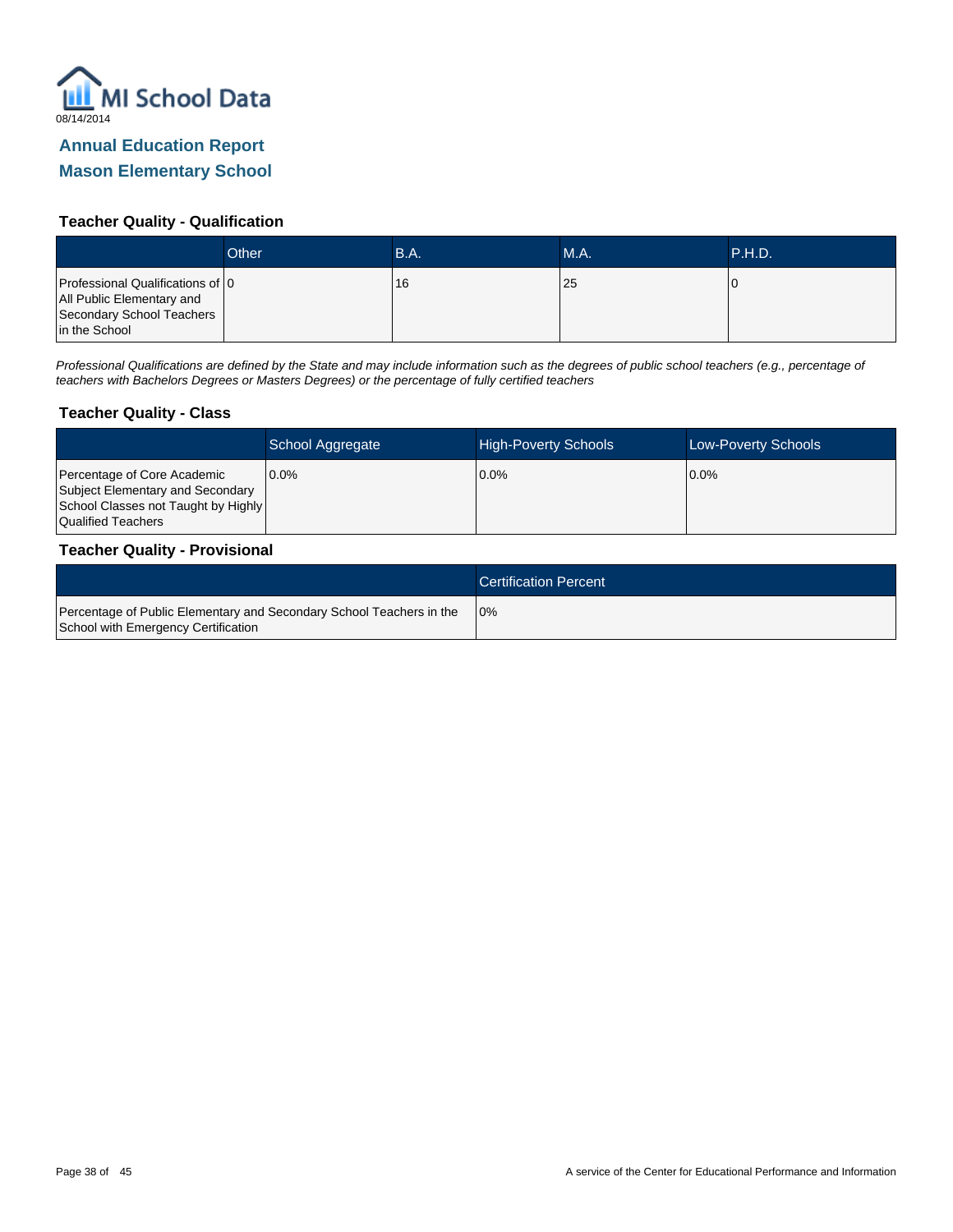

#### **NAEP Grade 4 Math**

|                                                                                                                                             | <b>Percent of Students</b>                 | Percent below Basic Percent Basic |                                               | <b>Percent Proficient</b>      | <b>Percent Advanced</b> |
|---------------------------------------------------------------------------------------------------------------------------------------------|--------------------------------------------|-----------------------------------|-----------------------------------------------|--------------------------------|-------------------------|
| <b>All Students</b>                                                                                                                         | 100                                        | 23                                | 40                                            | 30                             | 7                       |
| Male<br>Female                                                                                                                              | 52<br>48                                   | 24<br>23                          | 38<br>41                                      | 31<br>30                       | 6                       |
| National Lunch<br>Program Eligibility<br>Eligible<br>Not Eligible<br>Info not available                                                     | 54<br>46<br>ŧ                              | 35<br>9                           | 45<br>34<br>$\ddagger$                        | 18<br>45<br>$\ddagger$         | 2<br>12<br>ŧ            |
| Race/Ethnicity<br>White<br><b>Black</b><br>Hispanic<br>Asian<br>American Indian<br>Native Hawaiian/Pacific<br>Islander<br>Two or More Races | 66<br>19<br>9<br>11<br>ŧ<br>$\overline{2}$ | 14<br>53<br>36<br>11<br>16        | 41<br>37<br>42<br>35<br>ŧ<br>$\ddagger$<br>50 | 38<br>9<br>18<br>24<br>ŧ<br>24 | 30<br>ŧ<br>10           |
| Student classified as<br>having a disability<br><b>SD</b><br>Not SD                                                                         | 12<br>88                                   | 50<br>20                          | 34<br>40                                      | 15<br>33                       |                         |
| Student is an English<br>Language Learner<br><b>ELL</b><br>Not ELL                                                                          | 8<br>92                                    | 21<br>21                          | 40<br>40                                      | 32<br>32                       |                         |

‡ Reporting Standards not met. Note: Observed differences are not necessarily statistically significant. Detail may not sum to total because of rounding. SOURCE: U.S. Department of Education. Institute for Education Sciences. National Center for Education Statistics. National Assessment Program (NAEP) 2013 Mathematics Achievement.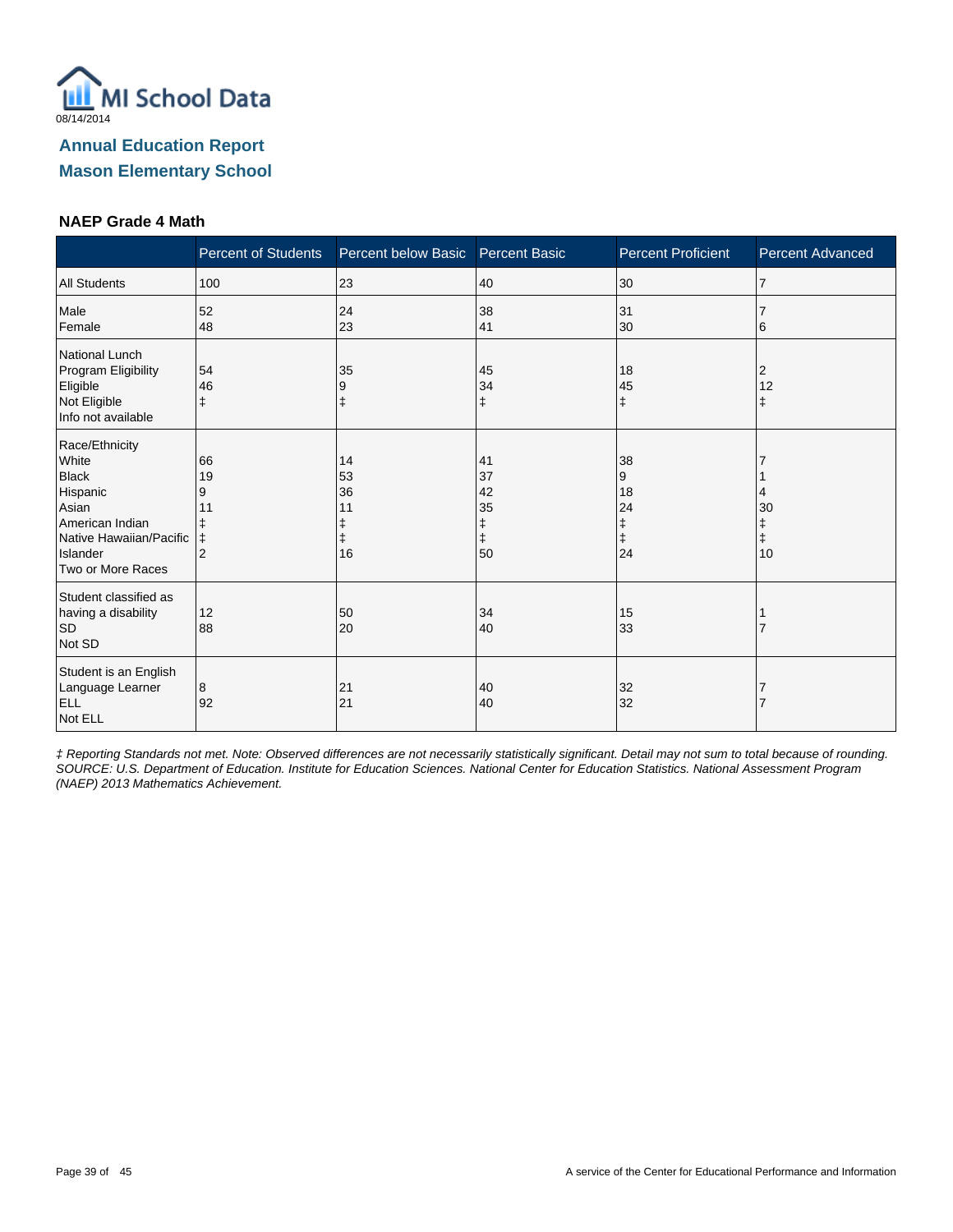

### **NAEP Grade 8 Math**

|                                                                                                                                             | <b>Percent of Students</b> | Percent below Basic              | <b>Percent Basic</b>                | <b>Percent Proficient</b>                   | <b>Percent Advanced</b> |
|---------------------------------------------------------------------------------------------------------------------------------------------|----------------------------|----------------------------------|-------------------------------------|---------------------------------------------|-------------------------|
| <b>All Students</b>                                                                                                                         | 100                        | 30                               | 40                                  | 23                                          | $\overline{7}$          |
| Male<br>Female                                                                                                                              | 52<br>48                   | 31<br>28                         | 38<br>42                            | 23<br>24                                    | 8<br>6                  |
| National Lunch<br>Program Eligibility<br>Eligible<br>Not Eligible<br>Info not available                                                     | 46<br>54<br>$\Omega$       | 46<br>16<br>0                    | 38<br>42<br>0                       | 14<br>32<br>$\Omega$                        | 2<br>10<br>0            |
| Race/Ethnicity<br>White<br><b>Black</b><br>Hispanic<br>Asian<br>American Indian<br>Native Hawaiian/Pacific<br>Islander<br>Two or More Races | 72<br>16<br>6<br>3<br>2    | 21<br>64<br>51<br>12<br>$\Omega$ | 43<br>29<br>35<br>28<br>0<br>0<br>0 | 29<br>6<br>13<br>30<br>$\Omega$<br>0<br>l O | 30<br>0                 |
| Student classified as<br>having a disability<br><b>SD</b><br>Not SD                                                                         | 12<br>88                   | 50<br>20                         | 34<br>40                            | 14<br>33                                    | 2                       |
| Student is an English<br>Language Learner<br>ELL<br>Not ELL                                                                                 | 3<br>97                    | 74<br>28                         | 24<br>41                            | $\overline{2}$<br>24                        | 0                       |

‡ Reporting Standards not met. NOTE: Observed differences are not necessarily statistically significant. Detail may not sum to total because of rounding. SOURCE: U.S. Department of Education. Institute for Education Sciences. National Center for Education Statistics. National Assessment Program (NAEP) 2013 Mathematics Achievement.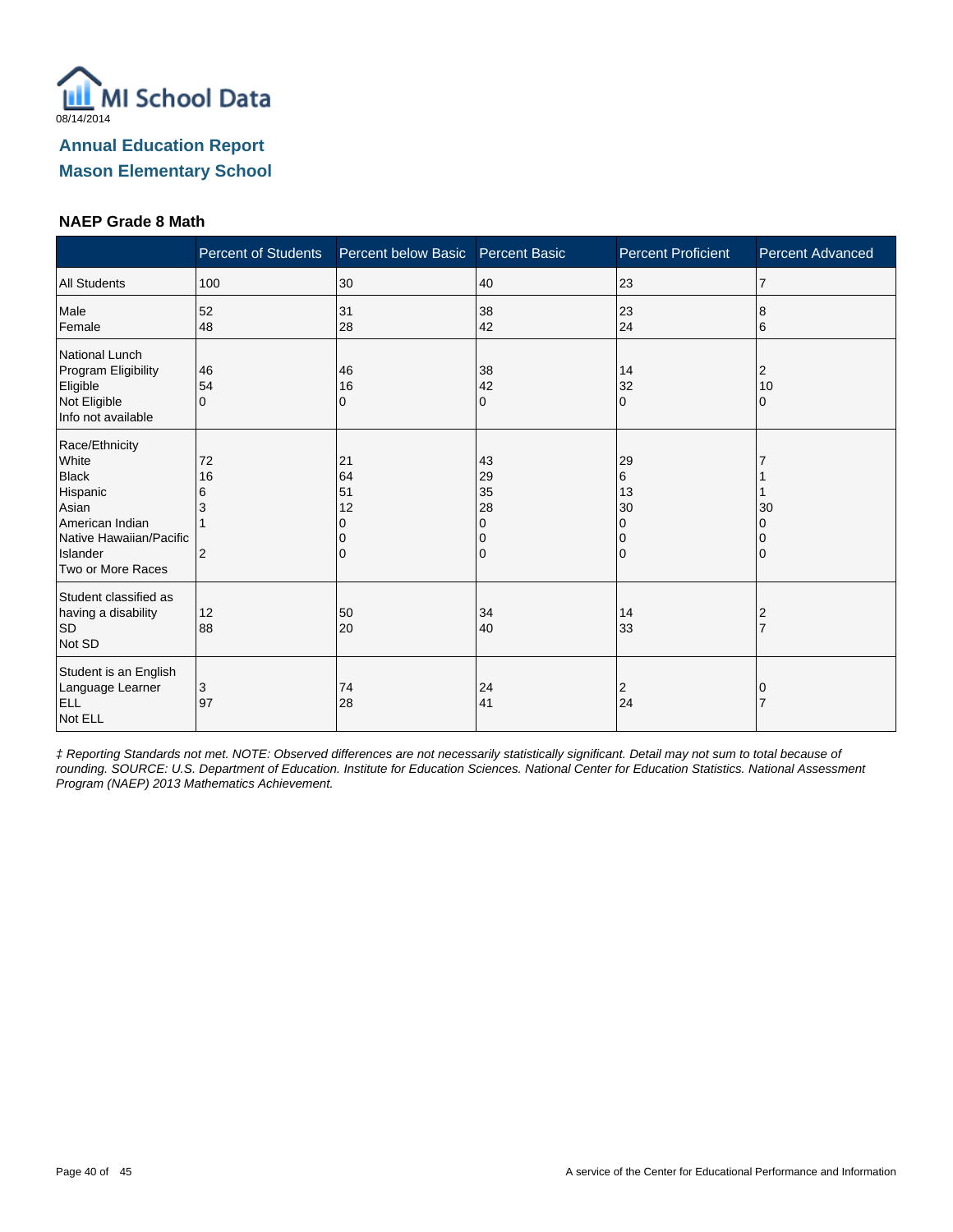

### **NAEP Grade 12 Math**

|                                                                                                                                             | Percent of Students     | Percent below Basic Percent Basic |                                     | <b>Percent Proficient</b>      | <b>Percent Advanced</b> |
|---------------------------------------------------------------------------------------------------------------------------------------------|-------------------------|-----------------------------------|-------------------------------------|--------------------------------|-------------------------|
| <b>All Students</b>                                                                                                                         | 100                     | 34                                | 41                                  | 23                             | $\overline{2}$          |
| Male<br>Female                                                                                                                              | 51<br>49                | 32<br>35                          | 41<br>42                            | 26<br>22                       |                         |
| National Lunch<br>Program Eligibility<br>Eligible<br>Not Eligible<br>Info not available                                                     | 35<br>64<br>$\Omega$    | 54<br>22<br>$\Omega$              | 37<br>44<br>0                       | Ι9<br>32<br>$\Omega$           | $\Omega$                |
| Race/Ethnicity<br>White<br><b>Black</b><br>Hispanic<br>Asian<br>American Indian<br>Native Hawaiian/Pacific<br>Islander<br>Two or More Races | 76<br>14<br>5<br>3<br>0 | 26<br>68<br>58<br>26<br>0         | 42<br>27<br>33<br>32<br>O<br>O<br>0 | 30<br>5<br>9<br>35<br>$\Omega$ |                         |
| Student classified as<br>having a disability<br><b>SD</b><br>Not SD                                                                         | 9<br>91                 | 78<br>30                          | 19<br>43                            | 3<br>25                        | 2                       |
| Student is an English<br>Language Learner<br><b>ELL</b><br>Not ELL                                                                          | 2<br>98                 | 0<br>33                           | 0<br>41                             | 0<br>24                        | O<br>$\overline{2}$     |

‡ Reporting Standards not met. NOTE: Observed differences are not necessarily statistically significant. Detail may not sum to total because of rounding. SOURCE: U.S. Department of Education. Institute for Education Sciences. National Center for Education Statistics. National Assessment Program (NAEP) 2013 Mathematics Achievement.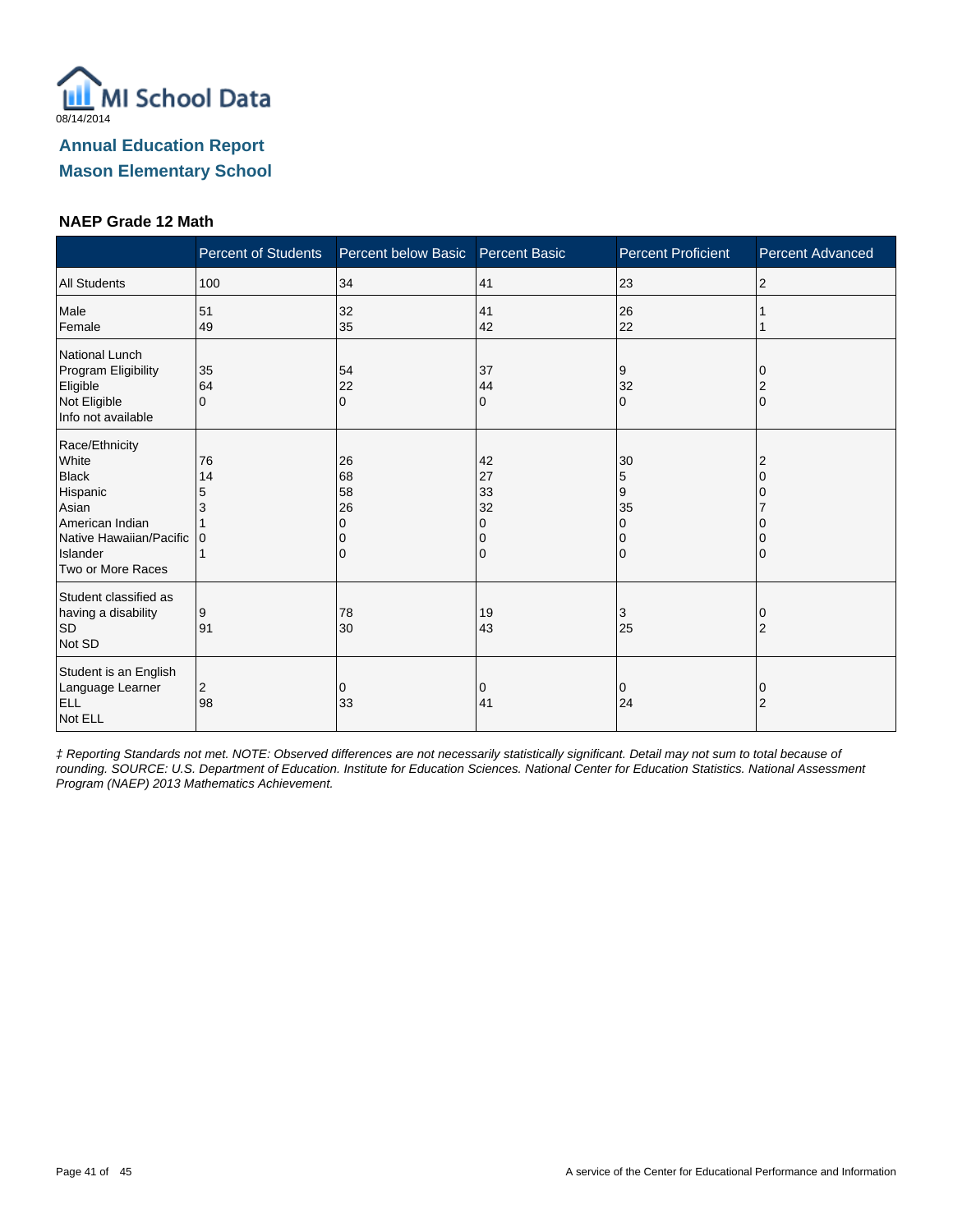

### **NAEP Grade 4 Reading**

|                                                                                                                                             | <b>Percent of Students</b>          | Percent below Basic            | <b>Percent Basic</b>                | <b>Percent Proficient</b>                  | <b>Percent Advanced</b> |
|---------------------------------------------------------------------------------------------------------------------------------------------|-------------------------------------|--------------------------------|-------------------------------------|--------------------------------------------|-------------------------|
| <b>All Students</b>                                                                                                                         | 100                                 | 36                             | 33                                  | 25                                         | 6                       |
| Male<br>Female                                                                                                                              | 50<br>50                            | 31<br>20                       | 37<br>37                            | 28<br>37                                   | 4<br>6                  |
| National Lunch<br>Program Eligibility<br>Eligible<br>Not Eligible<br>Info not available                                                     | 35<br>64<br>$\Omega$                | 37<br>19<br>0                  | 39<br>36<br>0                       | 22<br>38<br>$\Omega$                       | 2                       |
| Race/Ethnicity<br>White<br><b>Black</b><br>Hispanic<br>Asian<br>American Indian<br>Native Hawaiian/Pacific<br>Islander<br>Two or More Races | 66<br>18<br>9<br>3<br>$\Omega$<br>0 | 28<br>61<br>47<br>23<br>n<br>0 | 35<br>27<br>32<br>32<br>0<br>0<br>0 | 29<br>11<br>18<br>32<br>$\Omega$<br>0<br>0 | 8<br>3<br>13            |
| Student classified as<br>having a disability<br><b>SD</b><br>Not SD                                                                         | 7<br>93                             | 66<br>23                       | 25<br>32                            | 9<br>34                                    | 5                       |
| Student is an English<br>Language Learner<br><b>ELL</b><br>Not ELL                                                                          | 2<br>98                             | 0<br>25                        | 0<br>37                             | 0<br>33                                    | O<br>5                  |

# Rounds to zero

‡ Reporting Standards not met. NOTE: Observed differences are not necessarily statistically significant. Detail may not sum to total because of rounding. SOURCE: U.S. Department of Education, Institute of Education Sciences, National Center for Education Statistics, National Assessment of Educational Progress (NAEP), 2013 Reading Assessment.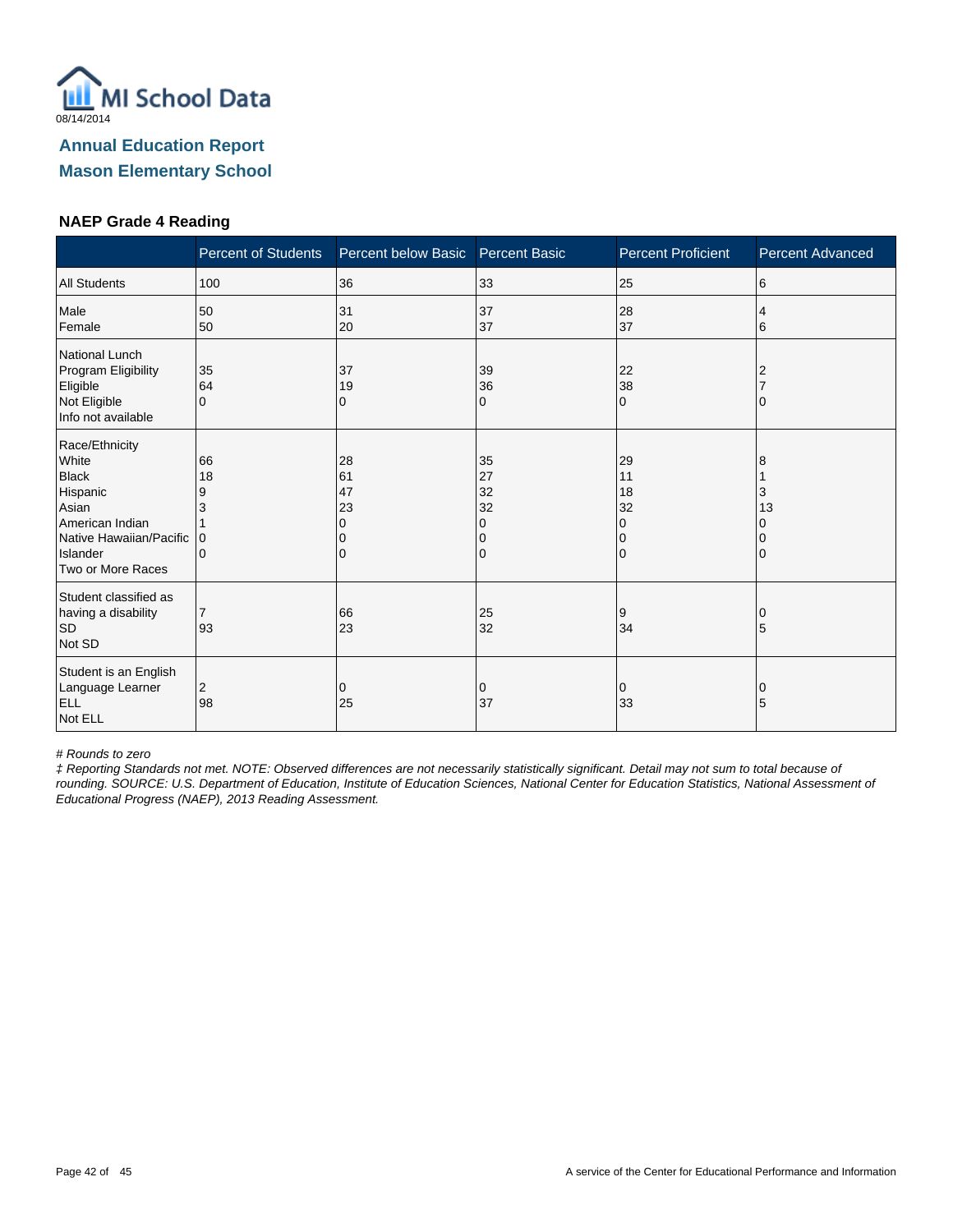

### **NAEP Grade 8 Reading**

|                                                                                                                                             | <b>Percent of Students</b> | Percent below Basic       | <b>Percent Basic</b>                | <b>Percent Proficient</b>                            | <b>Percent Advanced</b> |
|---------------------------------------------------------------------------------------------------------------------------------------------|----------------------------|---------------------------|-------------------------------------|------------------------------------------------------|-------------------------|
| <b>All Students</b>                                                                                                                         | 100                        | 23                        | 44                                  | 30                                                   | 3                       |
| Male<br>Female                                                                                                                              | 52<br>48                   | 26<br>19                  | 47<br>42                            | 25<br>35                                             | 2<br>4                  |
| <b>National Lunch</b><br>Program Eligibility<br>Eligible<br>Not Eligible<br>Info not available                                              | 46<br>54<br>$\Omega$       | 34<br>13<br>0             | 47<br>42<br>0                       | 18<br>40<br>$\mathbf 0$                              | 5<br>$\Omega$           |
| Race/Ethnicity<br>White<br><b>Black</b><br>Hispanic<br>Asian<br>American Indian<br>Native Hawaiian/Pacific<br>Islander<br>Two or More Races | 72<br>15<br>6<br>I٥<br>2   | 17<br>46<br>31<br>17<br>0 | 46<br>42<br>47<br>30<br>0<br>0<br>0 | 34<br>11<br>20<br>39<br>$\Omega$<br>0<br>$\mathbf 0$ | 2<br>14<br>$\Omega$     |
| Student classified as<br>having a disability<br><b>SD</b><br>Not SD                                                                         | 10<br>90                   | 59<br>19                  | 34<br>45                            | $\overline{7}$<br>33                                 | 0<br>3                  |
| Student is an English<br>Language Learner<br><b>ELL</b><br>Not ELL                                                                          | 8<br>92                    | 61<br>34                  | 30<br>34                            | 8<br>25                                              |                         |

# Rounds to zero

‡ Reporting Standards not met. NOTE: Observed differences are not necessarily statistically significant. Detail may not sum to total because of rounding. SOURCE: U.S. Department of Education, Institute of Education Sciences, National Center for Education Statistics, National Assessment of Educational Progress (NAEP), 2013 Reading Assessment.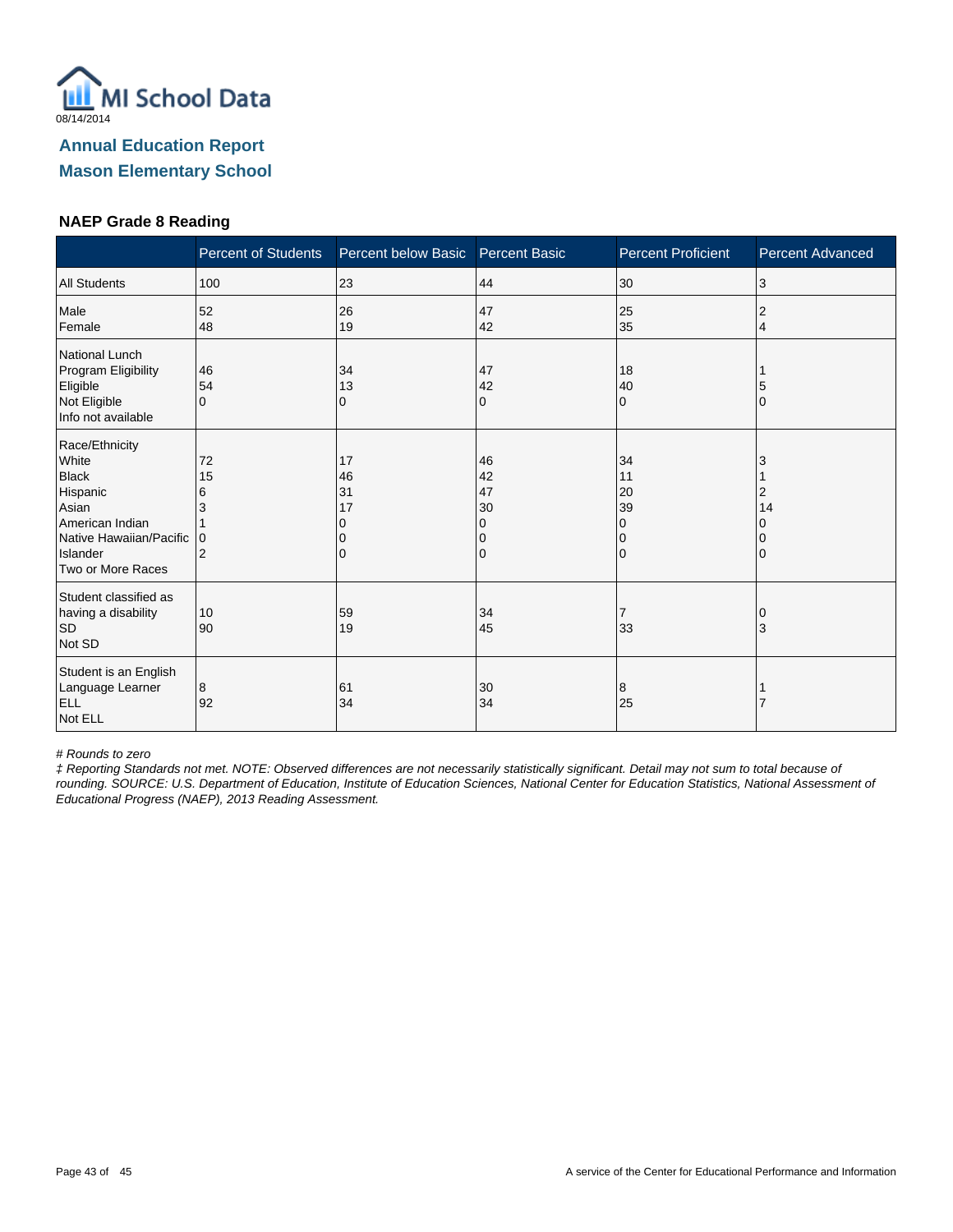

### **NAEP Grade 12 Reading**

|                                                                                                                                             | <b>Percent of Students</b>                    | Percent below Basic            | <b>Percent Basic</b>                | <b>Percent Proficient</b>                                   | <b>Percent Advanced</b> |
|---------------------------------------------------------------------------------------------------------------------------------------------|-----------------------------------------------|--------------------------------|-------------------------------------|-------------------------------------------------------------|-------------------------|
| <b>All Students</b>                                                                                                                         | 100                                           | 26                             | 5                                   | 27                                                          | 5                       |
| Male<br>Female                                                                                                                              | 50<br>50                                      | 31<br>20                       | 37<br>37                            | 28<br>37                                                    | 4<br>6                  |
| National Lunch<br>Program Eligibility<br>Eligible<br>Not Eligible<br>Info not available                                                     | 35<br>64                                      | 37<br>19<br>0                  | 39<br>36<br>0                       | 22<br>38<br>$\Omega$                                        |                         |
| Race/Ethnicity<br>White<br><b>Black</b><br>Hispanic<br>Asian<br>American Indian<br>Native Hawaiian/Pacific<br>Islander<br>Two or More Races | 76<br>14<br>5<br>3<br>$\Omega$<br>$\mathbf 0$ | 20<br>52<br>34<br>21<br>O<br>0 | 38<br>36<br>44<br>26<br>0<br>0<br>0 | 36<br>12<br>21<br>41<br>$\Omega$<br>$\Omega$<br>$\mathbf 0$ | 6<br>12                 |
| Student classified as<br>having a disability<br><b>SD</b><br>Not SD                                                                         | $\overline{7}$<br>93                          | 66<br>23                       | 25<br>38                            | 8<br>34                                                     | 5                       |
| Student is an English<br>Language Learner<br><b>ELL</b><br>Not ELL                                                                          | 2<br>98                                       | 0<br>25                        | 0<br>37                             | 0<br>33                                                     | 0<br>5                  |

# Rounds to zero

‡ Reporting Standards not met. NOTE: Observed differences are not necessarily statistically significant. Detail may not sum to total because of rounding. SOURCE: U.S. Department of Education, Institute of Education Sciences, National Center for Education Statistics, National Assessment of Educational Progress (NAEP), 2013 Reading Assessment.